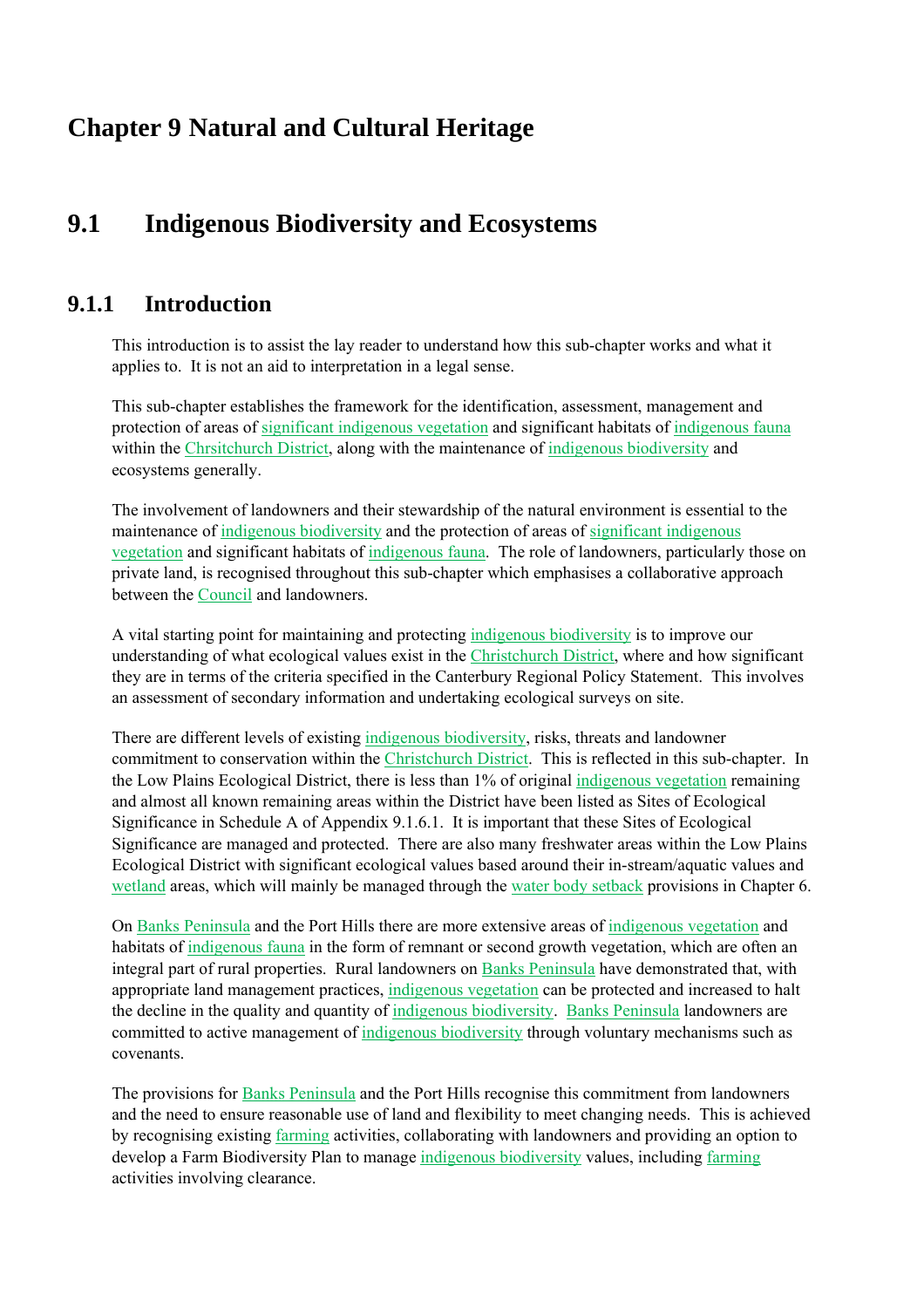The effects of activities and development on areas or habitats listed as Sites of Ecological Significance in Schedule A of Appendix 9.1.6.1, and other areas containing potentially significant vegetation and habitat listed in Appendix 9.1.6.6, will be controlled through provisions managing the clearance of indigenous vegetation. Chapter 6 manages activities within water body setbacks while Chapter 8 manages subdivision and earthworks where a Site of Ecological Significance is involved. Chapter 8 and Chapter 17 encourage protection of areas of indigenous biodiversity through provisions for subdivision and development.

The provisions in this chapter give effect to the Chapter 3 Strategic Directions Objectives.

## **9.1.2 Objectives and policies**

## **9.1.2.1 Objective – Protection of areas of significant indigenous vegetation and significant habitats of indigenous fauna**

a. Areas of significant indigenous vegetation and significant habitats of indigenous fauna listed in Schedule A of Appendix 9.1.6.1 are protected so as to ensure there is no net loss of indigenous biodiversity.

### **9.1.2.2 Objective – Maintenance and enhancement of indigenous biodiversity**

a. The Christchurch District's indigenous biodiversity is maintained and enhanced.

### **9.1.2.3 Policy – Identification and assessment of sites**

- a. Recognise that the Sites of Ecological Significance listed in Schedule A of Appendix 9.1.6.1 do not represent a comprehensive list of sites that are of significance for indigenous biodiversity within the Christchurch District; and undertake further work with landowners, Ngāi Tahu, Department of Conservation, Canterbury Regional Council, conservation groups and other stakeholders to identify and assess additional areas of indigenous vegetation or habitats of indigenous fauna that may be of significance.
- b. Prioritise the assessment of the sites listed in Schedule B of Appendix 9.1.6.1 for potential listing in Schedule A of Appendix 9.1.6.1. Other sites of indigenous vegetation and habitats of indigenous fauna will be assessed over time to identify their potential for significance, taking into account the following factors:
	- i. ecological values, determined by the results of literature searches and / or expert advice;
	- ii. the level of existing legal protection;
	- iii. threats to ecological values;
	- iv. whether the site has been identified as a Recommended Area for Protection in the surveys undertaken by Hugh Wilson (1992) for the Department of Conservation Protected Natural Areas Programme;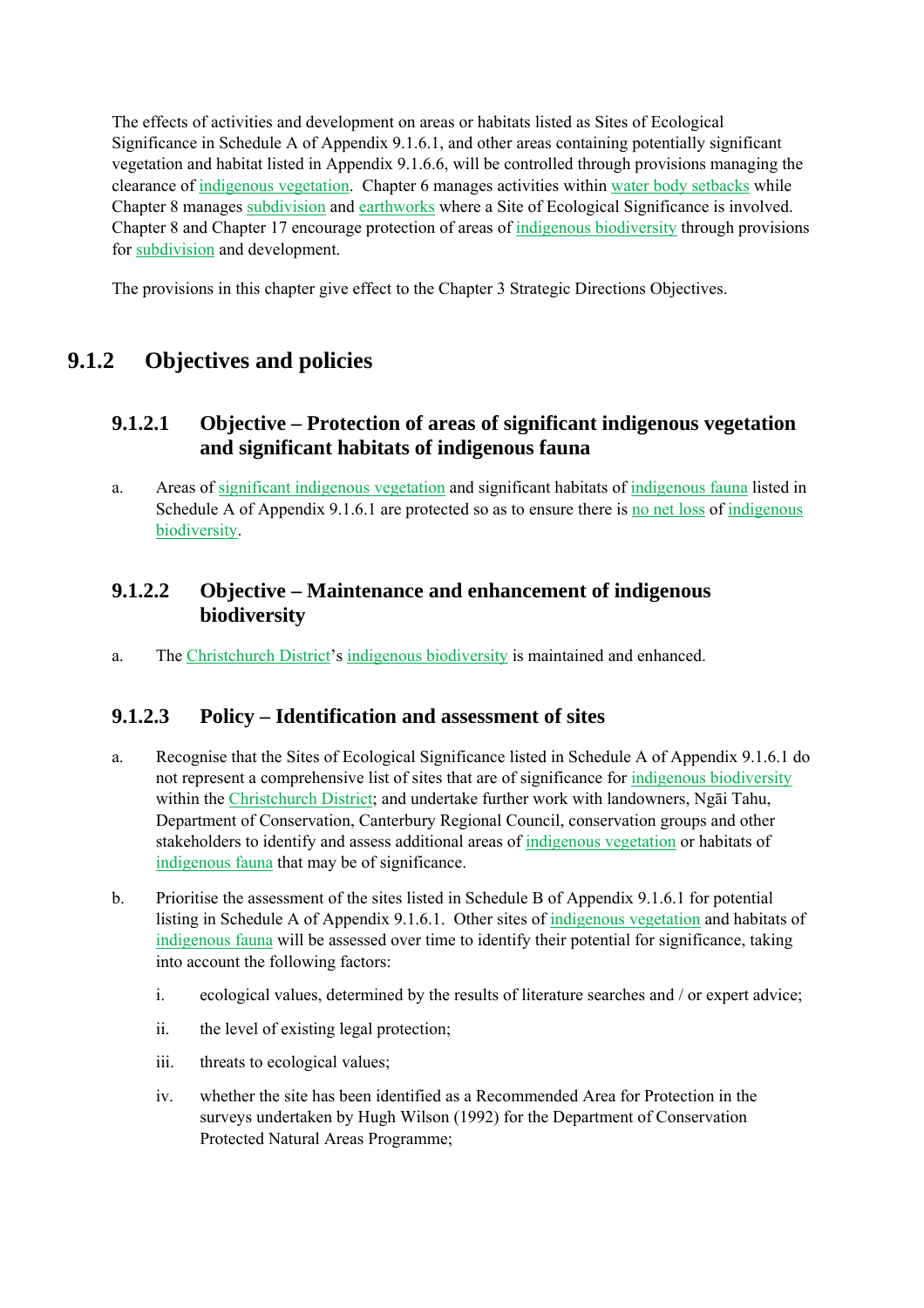- v. the national priorities for protection in Policy 9.3.2 of the Canterbury Regional Policy Statement; and
- vi. requests for assessments by landowners.

## **9.1.2.4 Policy – Determination of significance**

a. Properly informed by the assessment and identification of sites of indigenous vegetation and habitats of indigenous fauna in accordance with Policy 9.1.2.3 and an understanding of the relationship between the protection of areas and land use practices, the Council will determine whether those sites are significant, in accordance with the criteria in Canterbury Regional Policy Statement Policy 9.3 1 and Appendix 3, and warrant protection by listing in Schedule A of Appendix 9.1.6.1.

### **9.1.2.5 Policy – Mechanisms for the protection of indigenous biodiversity**

- a. Recognise that the maintenance and protection of indigenous biodiversity, including the Sites of Ecological Significance listed in Schedule A of Appendix 9.1.6.1, is dependent on landowner support and will be achieved through a number of mechanisms, including:
	- i. the listing of sites of significant indigenous vegetation and significant habitats of indigenous fauna in Schedule A of Appendix 9.1.6.1;
	- ii. the use of rules regulating the clearance of indigenous vegetation and the disturbance of indigenous habitats;
	- iii. legal protection by way of covenants; and
	- iv. landowner commitment to conservation and stewardship of the natural environment, including through the use of Farm Biodiversity Plans;

and that the most appropriate mechanism may vary depending on the indigenous biodiversity and use of the particular site.

### **9.1.2.6 Policy – Mechanisms for the management and protection of other indigenous vegetation and habitats**

- a. Recognise that the indigenous vegetation and habitat types on Banks Peninsula and the Port Hills listed in Appendix 9.1.6.6 may be of ecological significance in the Christchurch District by providing for their management and protection through:
	- i. the Council giving written notice to those landowners where they consider that a property may contain the indigenous vegetation and habitat types listed in Appendix 9.1.6.6, and at the size and scale identified in Appendix 9.1.6.6;
	- ii. the Council filing its written notice on the property file held for the relevant property; and
	- iii. the use of rules to manage any potential adverse effects of the clearance or disturbance of the identified indigenous vegetation and habitat types listed in Appendix 9.1.6.6 for the notified properties.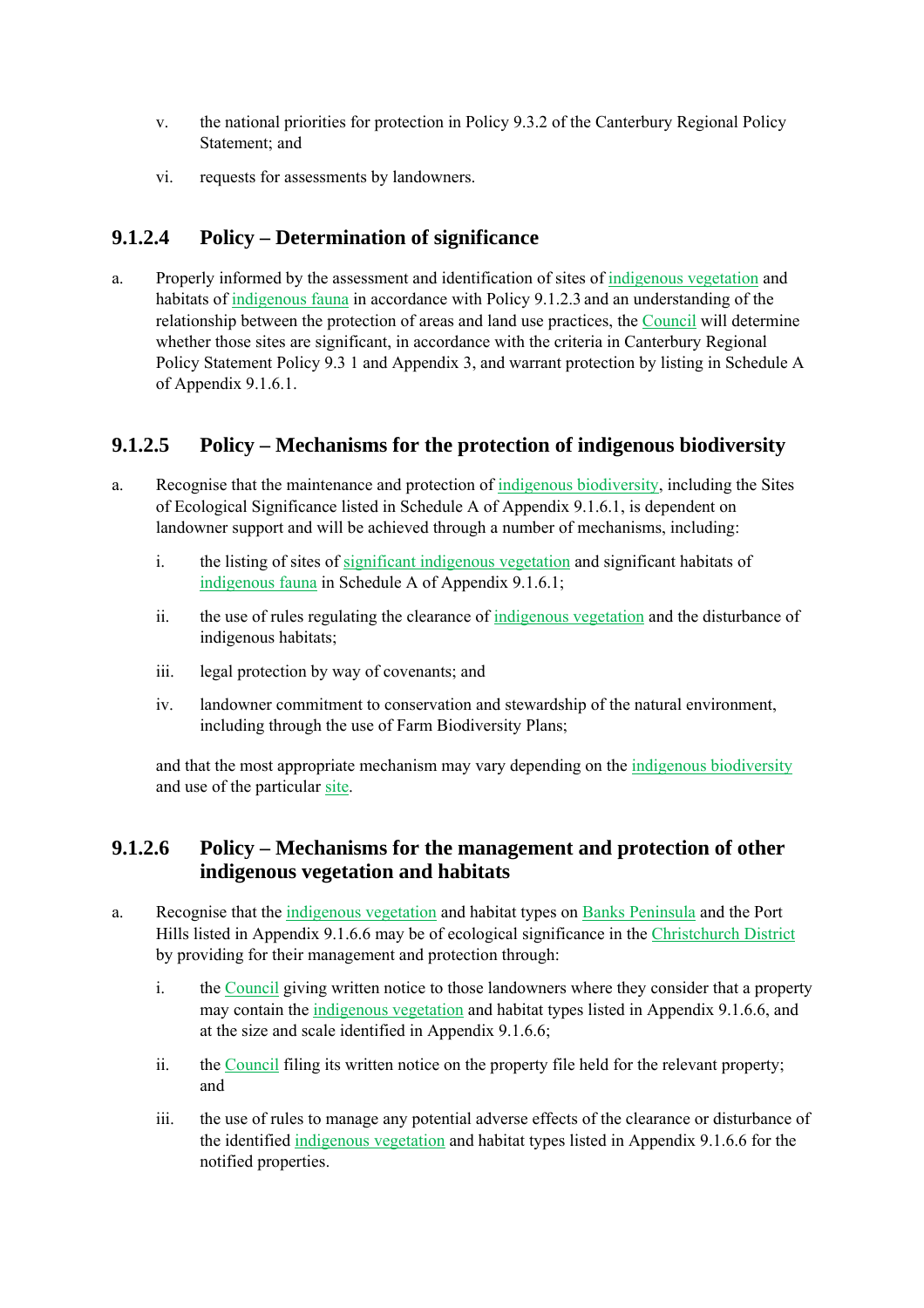### **9.1.2.7 Policy – Plan change**

- a. The Council will initiate a plan change within six years of this Plan becoming operative to:
	- i. include any other sites of indigenous vegetation and habitats of indigenous fauna assessed as being significant and warranting protection, by amending and updating Schedule A of Appendix 9.1.6.1;
	- ii. remove those sites listed in Schedule B of Appendix 9.1.6.1 that have been assessed for significance; and
	- iii. remove Appendix 9.1.6.6 and associated rules.

## **9.1.2.8 Policy – Protection and management of significant indigenous vegetation and habitats of indigenous fauna listed in Schedule A of Appendix 9.1.6.1**

- a. Recognise and protect the indigenous vegetation and habitats of indigenous fauna within each site listed in the Sites of Ecological Significance in Schedule A of Appendix 9.1.6.1 so as to ensure no net loss of indigenous biodiversity by:
	- i. avoiding the adverse effects of vegetation clearance and the disturbance of habitats as far as practicable; then
	- ii. remedying any adverse effects that cannot be avoided; then
	- iii. mitigating any adverse effects that cannot be remedied; and
	- iv. where there are any significant residual adverse effects on the significant indigenous vegetation and significant habitats of indigenous fauna within the site, offsetting them in accordance with Policy 9.1.2.16.

### **9.1.2.9 Policy – Protection and management of other indigenous vegetation and habitats**

- a. On Banks Peninsula and the Port Hills, outside Sites of Ecological Significance listed in Schedule A of Appendix 9.1.6.1, manage the clearance of indigenous vegetation and habitat types listed in Appendix 9.1.6.6 and notified to landowners, by ensuring:
	- i. resource consent applications to clear indigenous vegetation or disturb habitat include an assessment of the indigenous biodiversity of the listed indigenous vegetation and habitat types on the site, in order to inform the assessment of the potential effects of the activity; and
	- ii. adverse effects on indigenous biodiversity values and Ngāi Tahu values are managed to ensure indigenous biodiversity in the Christchurch District is maintained and enhanced.
- b. Avoid the clearance of mature and regenerating podocarp/hardwood and beech forest in the **District**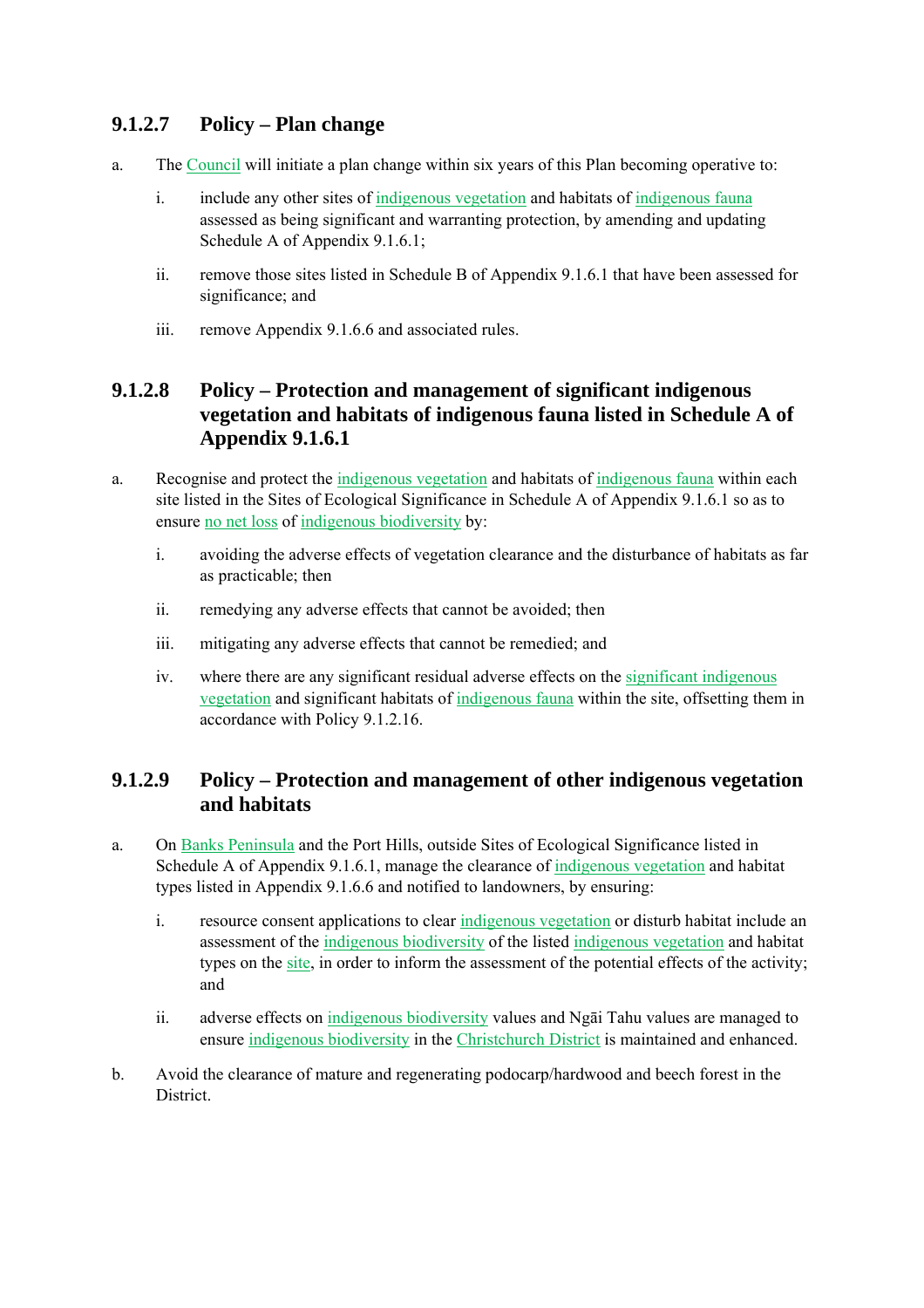## **9.1.2.10 Policy - Protection of indigenous vegetation and habitats of indigenous fauna in the coastal environment**

- a. Where Sites of Ecological Significance listed in Schedule A of Appendix 9.1.6.1 or indigenous vegetation and habitat types listed in Appendix 9.1.6.6 and notified to landowners are located within the coastal environment, the protection of their indigenous biodiversity will be achieved by:
	- i. avoiding adverse effects on:
		- A. indigenous taxa that are listed as threatened or at risk in the New Zealand Threat Classification System lists;
		- B. taxa that are listed by the International Union for Conservation of Nature and Natural Resources as threatened;
		- C. indigenous ecosystems and vegetation types that are threatened in the coastal environment, or are naturally rare;
		- D. habitats of indigenous species where the species are at the limit of their natural range, or are naturally rare;
		- E. areas containing nationally significant examples of indigenous community types; and
		- F. areas set aside for full or partial protection of indigenous biodiversity under other legislation; and
	- ii. avoiding significant adverse effects and avoiding, remedying or mitigating other adverse effects on:
		- A. areas of predominantly indigenous vegetation in the coastal environment;
		- B. habitats in the coastal environment that are important during the vulnerable life stages of indigenous species;
		- C. indigenous ecosystems and habitats that are only found in the coastal environment and are particularly vulnerable to modification, including estuaries, lagoons, coastal wetlands, dunelands, intertidal zones, rocky reef systems, eelgrass and saltmarsh;
		- D. habitats of indigenous species in the coastal environment that are important for recreational, commercial, traditional or cultural purposes;
		- E. habitats, including areas and routes, important to migratory species; and
		- F. ecological corridors, and areas important for linking or maintaining biological values identified under this policy.

## **9.1.2.11 Policy – Land management**

- a. Provide for small-scale, low impact indigenous vegetation clearance where it will enable the continued use of land and the maintenance of existing infrastructure.
- b. Recognise that the locational, operational and technical requirements of new, or upgrades to, utilities or network infrastructure operated by network utility operators may necessitate the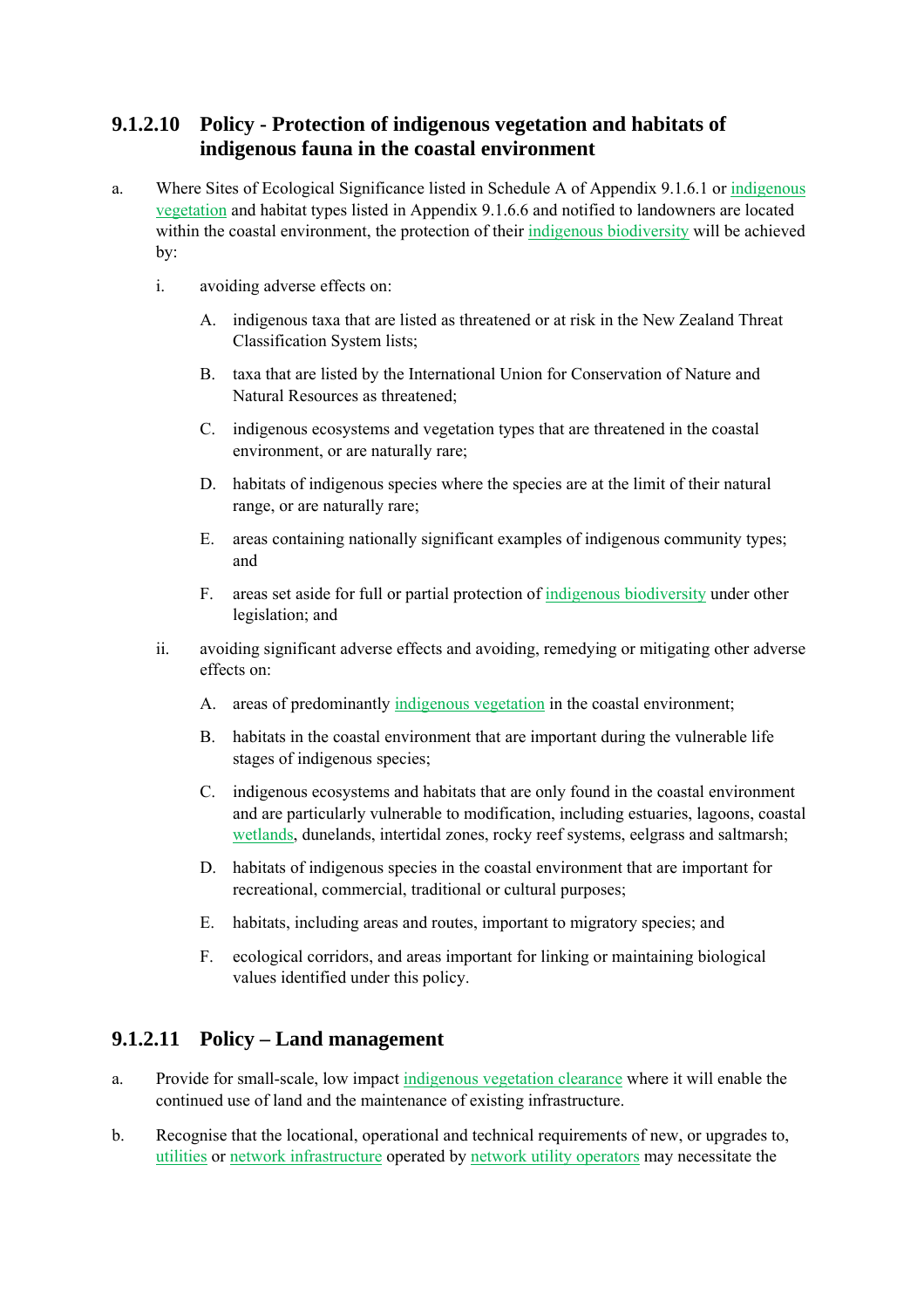removal of indigenous vegetation and habitats of indigenous fauna, including within Sites of Ecological Significance listed in Schedule A of Appendix 9.1.6.1.

## **9.1.2.12 Policy – Maintenance and enhancement of indigenous biodiversity**

- a. Enable activities that maintain and enhance indigenous biodiversity including:
	- i. planting with appropriate indigenous species; and
	- ii. the removal or management of pest plant and animal species and for biosecurity works

## **9.1.2.13 Policy - Farm biodiversity plans**

- a. Establish a collaborative approach with rural landowners/land managers through the development of Farm Biodiversity Plans that:
	- i. recognises and encourages the integrated management, maintenance and protection of indigenous biodiversity, including Sites of Ecological Significance listed in Schedule A of Appendix 9.1.6.1, while also providing for the maintenance of rural productive activities;
	- ii. recognises that there may need to be some clearance of indigenous vegetation as part of maintaining rural productive activities; and
	- iii. achieves maintenance, and over time, the enhancement of indigenous biodiversity.
- b. Farm Biodiversity Plans submitted as part of resource consent applications shall:
	- i. identify areas of indigenous biodiversity to be maintained, protected and, where appropriate, enhanced;
	- ii. adopt methods to minimise the clearance of previously uncleared areas and Sites of Ecological Significance listed in Schedule A of Appendix 9.1.6.1;
	- iii. identify the measures that will be used to maintain, protect and, where appropriate, enhance indigenous biodiversity;
	- iv. identify appropriate targets to measure progress in the maintenance, protection and, where appropriate, enhancement of indigenous biodiversity; and
	- v. be flexible to adapt to changing needs of land use and indigenous biodiversity management.
- c. Promote the development of Farm Biodiversity Plans to landowners:
	- i. at the time of identification and assessment of potentially ecologically significant values;
	- ii. as good practice for maintaining and protecting indigenous biodiversity;
	- iii. at a whole of property or catchment level, where appropriate; and
	- iv. where resource consent is required for farming involving clearance activities.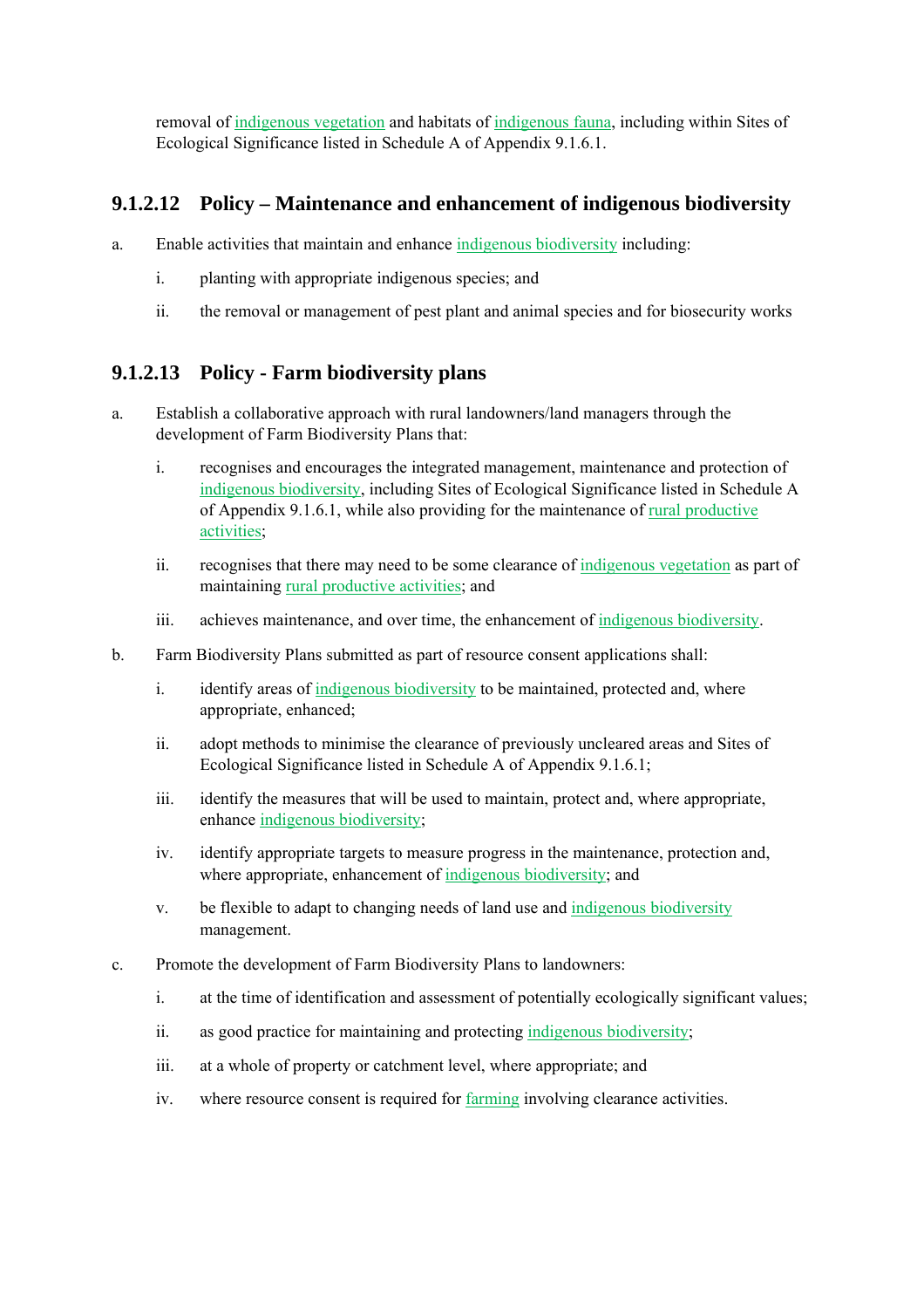## **9.1.2.14 Policy - Cultural heritage and customary rights**

- a. Ngāi Tahu Manawhenua cultural heritage values associated with indigenous biodiversity will be maintained and enhanced through:
	- i. providing for the customary harvesting of taonga species by Ngāi Tahu, while ensuring such harvest will maintain the indigenous biodiversity of the site;
	- ii. non-regulatory incentives and assistance; and
	- iii. providing for the planting of indigenous vegetation for the purpose of customary harvesting.

## **9.1.2.15 Policy - Incentives and assistance to maintain and enhance indigenous biodiversity**

- a. Work with nga rūnanga, landowners / land managers and the community to take an active role in maintaining and enhancing indigenous biodiversity by:
	- i. supporting and promoting the use of covenants, reserves, management plans and community initiatives;
	- ii. providing a landowner support package with incentives, advice and guidance for managing Sites of Ecological Significance listed in Schedule A of Appendix 9.1.6.1 and any property where owners have been notified that their property may contain indigenous vegetation and habitat types listed in Appendix 9.1.6.6;
	- iii. providing a range of other incentives to assist landowners / land managers in the protection, retention, regeneration and restoration of indigenous biodiversity and ecosystem functions;
	- iv. promoting the use of indigenous species in planting and landscaping;
	- v. encouraging the planting of indigenous vegetation for the purpose of customary harvesting and enhancing habitats of indigenous biodiversity;
	- vi. recognising and encouraging landowners / land managers committed to protection and management of indigenous biodiversity; and
	- vii. continuing to work with the Banks Peninsula Ecological Steering Group or its successor.

### **9.1.2.16 Policy - Offsetting**

- a. Allow for a biodiversity offset to be offered by a resource consent applicant where an activity will result in residual adverse effects on a Site of Ecological Significance listed in Schedule A of Appendix 9.1.6.1, or on indigenous biodiversity outside such Sites of Ecological Significance.
- b. Within a Site of Ecological Significance listed in Schedule A of Appendix 9.1.6.1, biodiversity offset will only be considered appropriate where adverse effects on the significant indigenous vegetation and significant habitats of indigenous fauna within the site have been avoided, remedied or mitigated in accordance with the hierarchy established in Policy 9.1.2.8; and
	- i. the biodiversity offset is consistent with the framework detailed in Appendix 9.1.6.5; and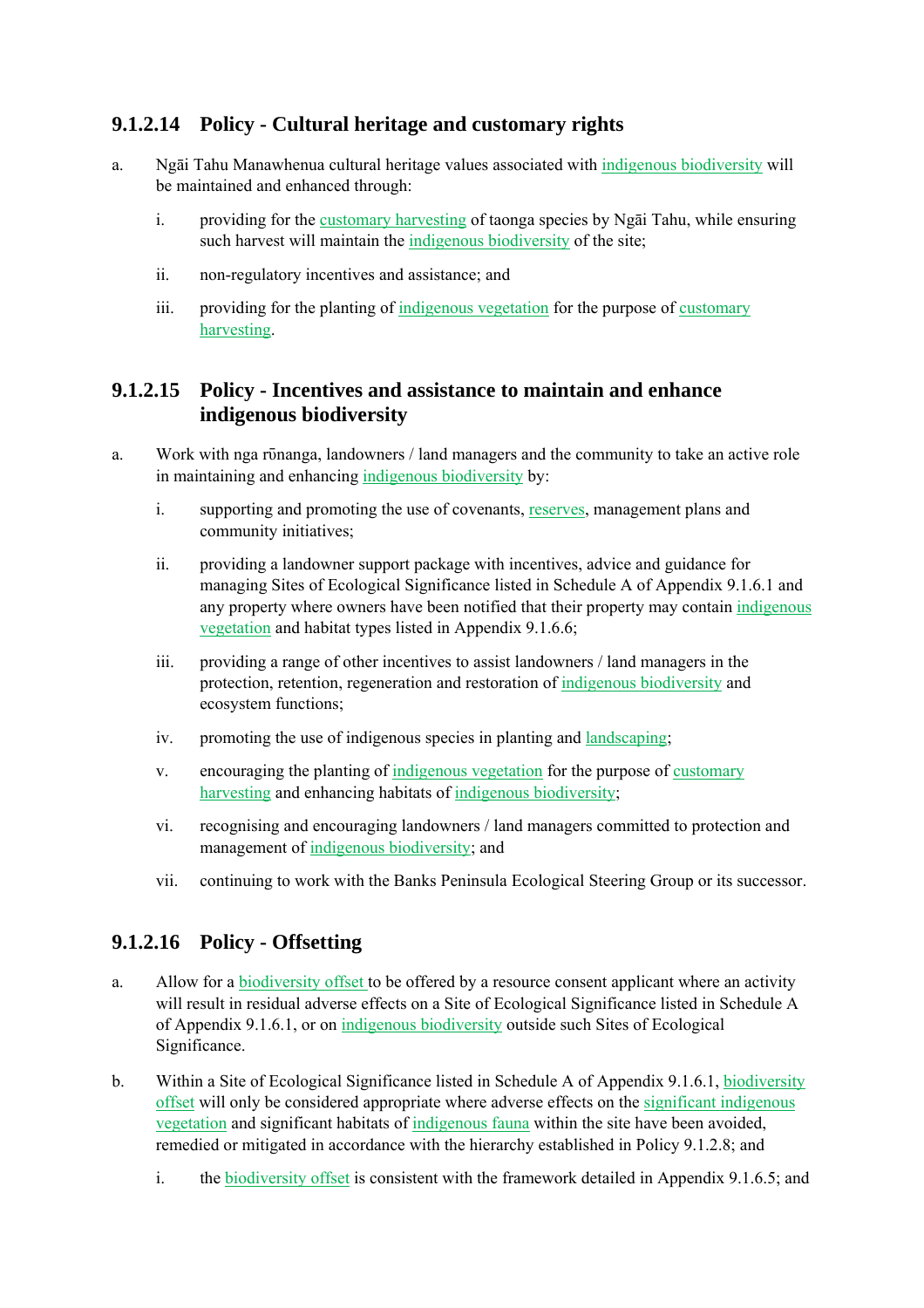- ii. the biodiversity offset can achieve no net loss of indigenous biodiversity:
	- A. preferably in the Site of Ecological Significance listed in Schedule A of Appendix 9.1.6.1; or
	- B. where that is not practicable, in the ecological district in which the Site of Ecological Significance in Schedule A of Appendix 9.1.6.1 is located.

## **9.1.2.17 Policy – Monitoring**

a. The Council will undertake regular monitoring of the indigenous biodiversity in the ecological districts identified in Appendix 9.1.6.4 (within the Christchurch District) in order to measure whether no net loss of indigenous biodiversity is being achieved.

## **9.1.3 How to interpret and apply the rules**

- a. Sites of Ecological Significance are identified on the planning maps, listed in Schedule A of Appendix 9.1.6.1, and shown on the reference maps in Appendix 9.1.6.2 and 9.1.6.3. The rules that apply to Sites of Ecological Significance are contained in the Activity Status Tables (including Activity Specific Standards) in Rule 9.1.4.
- b. The rules contained in the activity status tables (including the activity specific standards) in Rule 9.1.4 also apply to the clearance of the indigenous vegetation and habitat types listed in Appendix 9.1.6.6 where the Council has served notice to the landowner.
- c. Where the rules refer to ecological districts, reference should be made to Appendix 9.1.6.4. In the case of the Low Plains Ecological District, which extends beyond the Christchurch District, the rules apply only to the part of the ecological district that is located within the Christchurch District.
- d. Activities covered by the rules in Sub-chapter 9.1 are also subject to the rules in the relevant zone chapters.
- e. The activity status tables and standards in the following chapters also apply to activities involving indigenous vegetation clearance in the Christchurch District:
	- 5 Natural Hazards;
	- 6 General Rules and Procedures;
	- 7 Transport;
	- 8 Subdivision, Development and Earthworks;
	- 9 The other sub-chapters of Natural and Cultural Heritage;
	- 11 Utilities and Energy; and
	- 12 Hazardous Substances and Contaminated Land.
- f. The rules in Sub-chapter 9.1 do not apply to the Specific Purpose (Lyttelton Port) Zone.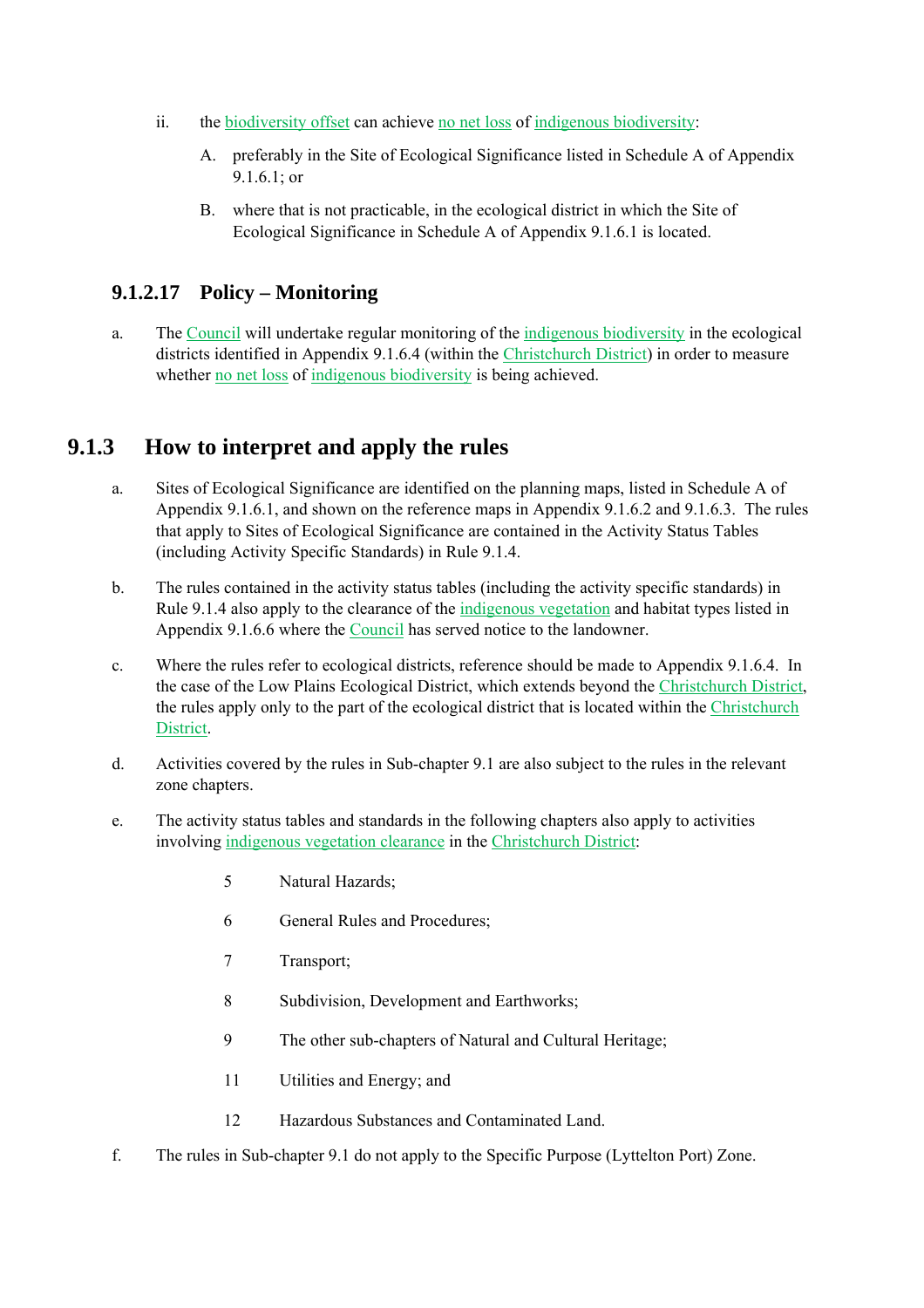- g. The rules in Sub-chapter 9.1 apply to utilities, except that:
	- i. Rule 9.1.4.3 RD3 does not apply to indigenous vegetation clearance for the purposes of minor upgrades to utilities provided for by Rule 11.4.1 P9 - P15.
	- ii. Rule 9.1.3 h. includes some exemptions for indigenous vegetation clearance for:
		- A. maintenance of existing access tracks for utilities;
		- B. protection of, and access to, existing electricity infrastructure; and
		- C. the replacement, repair, maintenance and minor upgrading of existing utilities.
- h. The following activities are exempt from the Rule 9.1.4 for the purpose of indigenous vegetation clearance:
	- i. maintenance activities within 2 metres either side of an existing access track for a utility or network infrastructure operated by a network utility operator;
	- ii. park management activities in any Open Space Zone;
	- iii. flood protection or drainage works undertaken or authorised by the Council or the Canterbury Regional Council, in accordance with the appropriate Flood and Drainage bylaw;
	- iv. maintenance of existing roads within existing road corridors;
	- v. removal for the purposes of the protection of, and access to, existing electricity infrastructure; and
	- vi. associated with replacement, repair, maintenance and minor upgrading of an existing utility in accordance with Rule 11.4.1 P3 and P9 - P15.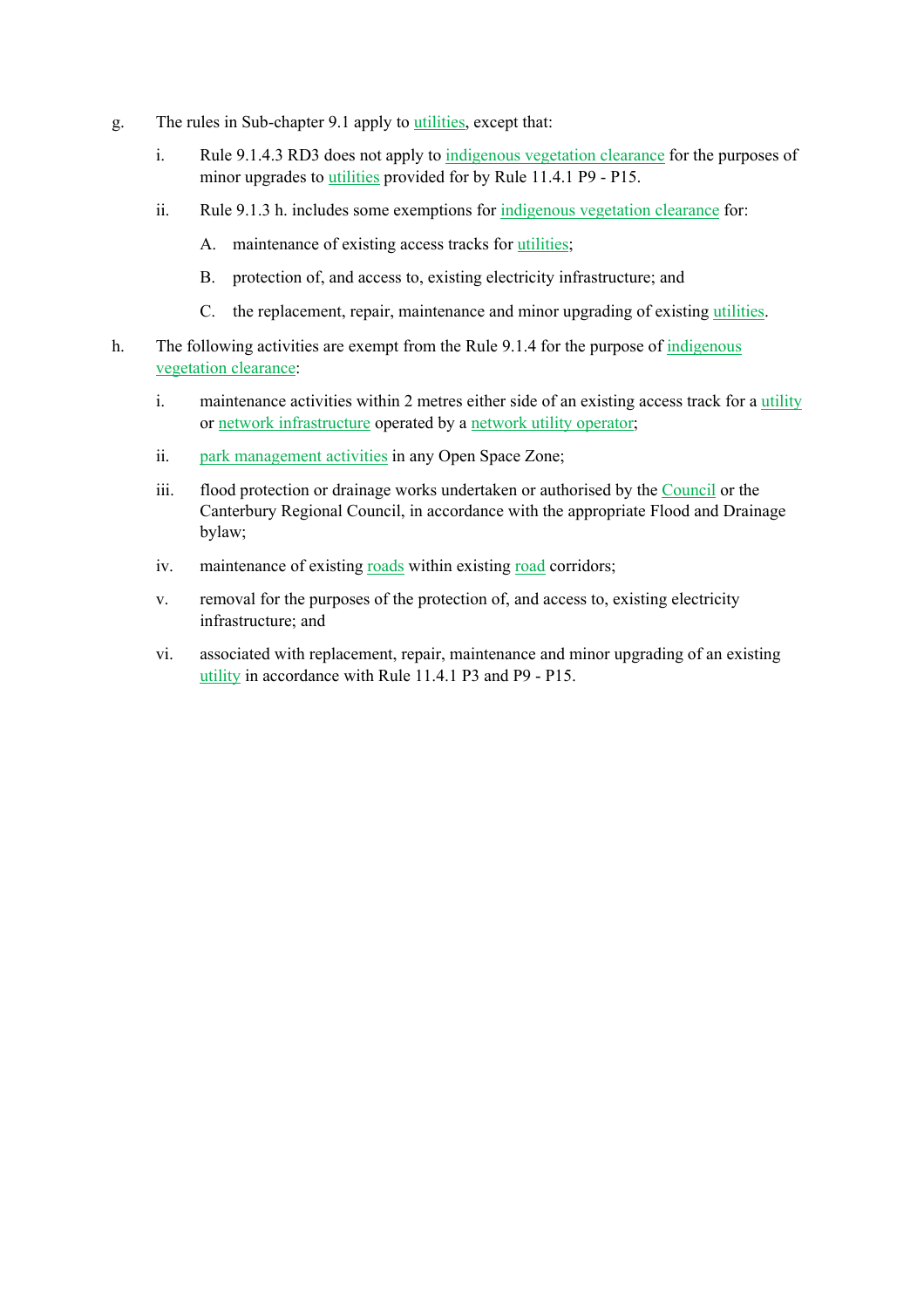i. The following diagram shows when a resource consent is required for indigenous vegetation clearance under Rule 9.1.4.

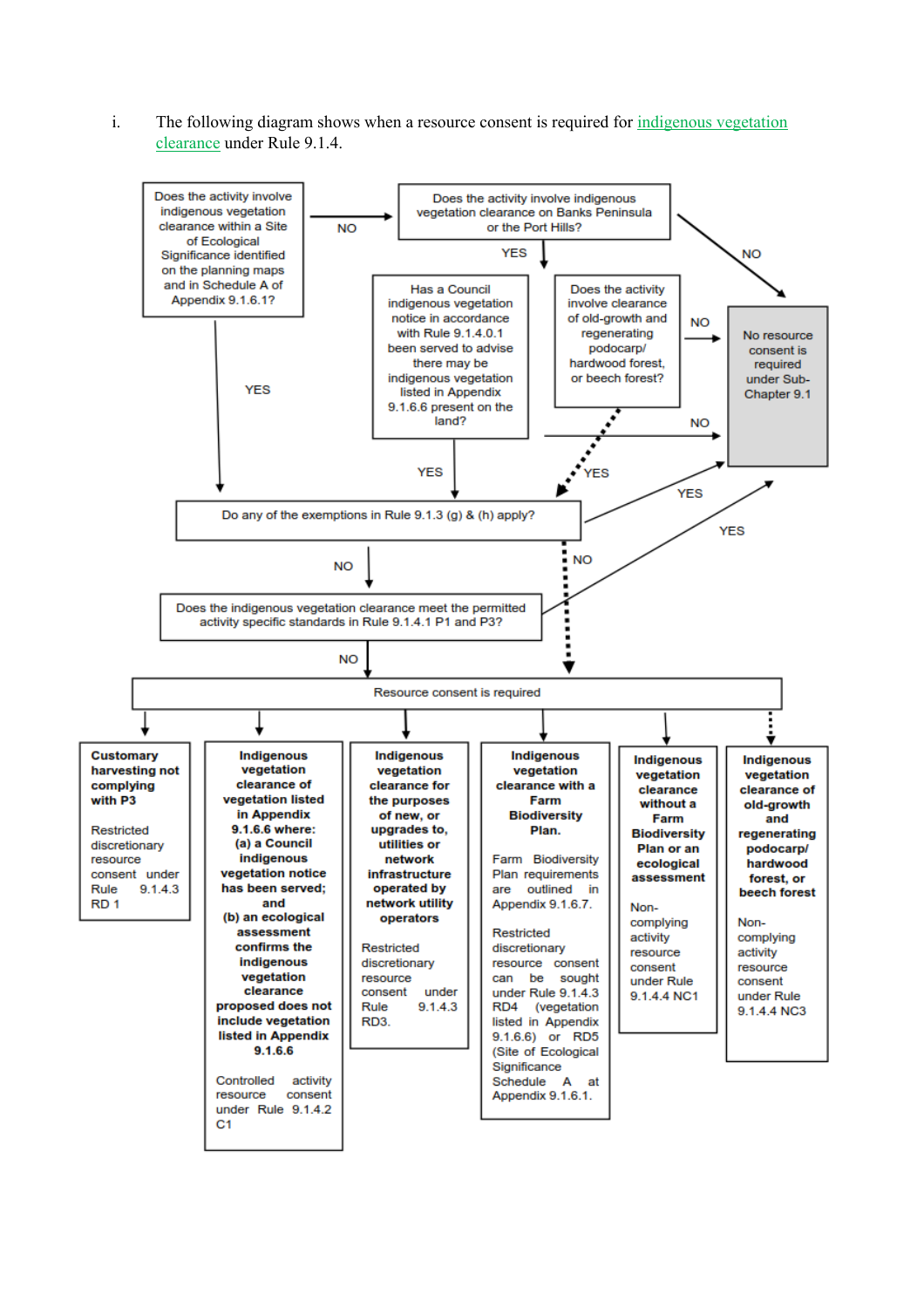## **9.1.4 Rules - Activity status tables**

### **9.1.4.0 General Rules**

#### **9.1.4.0.1 Council indigenous vegetation notice**

- a. In Rule 9.1.4, 'Council indigenous vegetation notice' means a notice signed on behalf of the Council and dated and served in accordance with the Resource Management Act 1991 on an owner or occupier of land, and which includes the following information:
	- i. a statement that the Council knows or has information to indicate that there may be indigenous vegetation listed in Appendix 9.1.6.6 present on the land;
	- ii. a copy of the information that the Council holds and relies on for that understanding;
	- iii. a narrative description of the indigenous vegetation that the Council knows or understands may be present on the land;
	- iv. a map that gives an approximate location of where it is on the land;
	- v. a statement that the Plan contains restrictions on the felling or clearing of indigenous vegetation by cutting, crushing, cultivation, irrigation, chemical application, artificial drainage, stop banking or burning and that those restrictions may mean the owner or occupier requires resource consent to be able to lawfully undertake any such activity;
	- vi. a contact person and contact number for any enquiry the owner or occupier may wish to make concerning the notice.

### **9.1.4.1 Permitted activities**

The activities listed below are permitted activities if they meet the activity specific standards set out in this table.

Activities may also be controlled, restricted discretionary or non-complying as specified in Rules 9.1.4.2, 9.1.4.3 and 9.1.4.4 below.

|           | <b>Activity</b>                                                                                                                               | <b>Activity specific standards</b>                                                                                                                                                           |
|-----------|-----------------------------------------------------------------------------------------------------------------------------------------------|----------------------------------------------------------------------------------------------------------------------------------------------------------------------------------------------|
| <b>P1</b> | Indigenous vegetation clearance:<br>a. within a Site of Ecological Significance<br>listed in Schedule A of Appendix 9.1.6.1;<br><sub>or</sub> | a. Any indigenous vegetation clearance shall be<br>limited to clearance for one or more of the<br>following:<br>i.<br>the operation, maintenance and repair,                                 |
|           | b. of vegetation listed in Appendix 9.1.6.6<br>and where a Council indigenous vegetation<br>notice has been served.                           | within 2 metres either side, of fences, access<br>tracks, buildings, fire ponds, gates, stock<br>yards, troughs and water tanks;                                                             |
|           |                                                                                                                                               | clearance necessary for the removal of pest<br>$\overline{\mathbf{11}}$ .<br>plants and pest animals in accordance with<br>any regional pest management plan or the<br>Biosecurity Act 1993; |
|           |                                                                                                                                               | iii.<br>for the purpose of maintaining improved                                                                                                                                              |

Exemptions relating to this rule can be found in Rule 9.1.3 (h).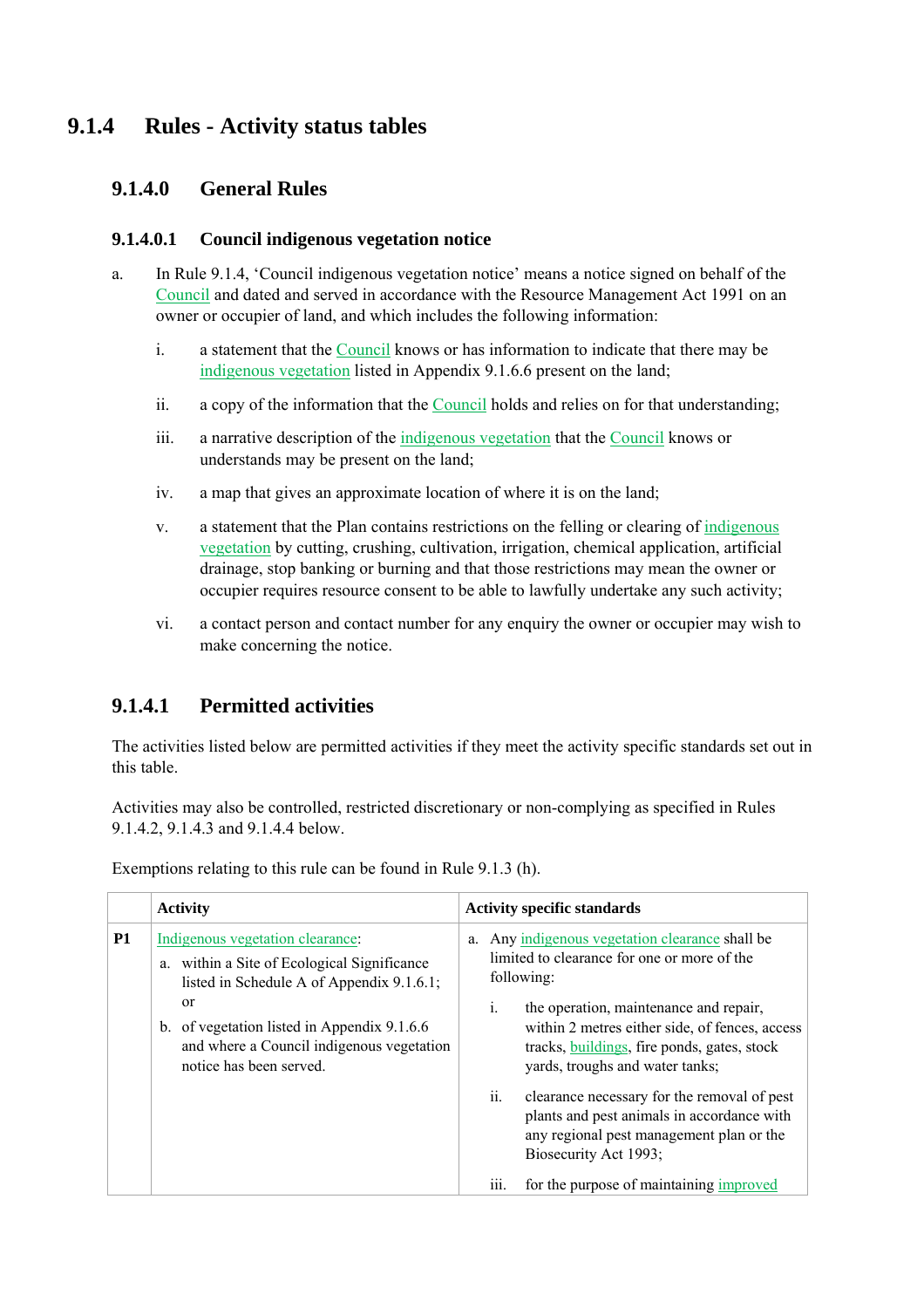|                | <b>Activity</b>                                                                                                                                                                                                                                                                                                                                                                                                                                                                                                                                                                                                              | <b>Activity specific standards</b>                                                                                                                                                                                                                                                                                                                                                                                                                                                                                                 |
|----------------|------------------------------------------------------------------------------------------------------------------------------------------------------------------------------------------------------------------------------------------------------------------------------------------------------------------------------------------------------------------------------------------------------------------------------------------------------------------------------------------------------------------------------------------------------------------------------------------------------------------------------|------------------------------------------------------------------------------------------------------------------------------------------------------------------------------------------------------------------------------------------------------------------------------------------------------------------------------------------------------------------------------------------------------------------------------------------------------------------------------------------------------------------------------------|
|                |                                                                                                                                                                                                                                                                                                                                                                                                                                                                                                                                                                                                                              | pasture;<br>iv.<br>conservation activities;<br>to implement a conservation covenant<br>V.<br>established under the Conservation Act<br>1987 or any other Act specified in the First<br>Schedule of the Conservation Act 1987;<br>clearance of any understory of indigenous<br>vi.<br>vegetation as a result of harvesting an<br>existing forestry area or maintenance of<br>forestry access or firebreaks.                                                                                                                         |
| P <sub>2</sub> | Planting and seed gathering:<br>a. within a Site of Ecological Significance<br>listed in Schedule A of Appendix 9.1.6.1;<br><sub>or</sub><br>b. within indigenous vegetation listed in<br>Appendix 9.1.6.6 and where a Council<br>indigenous vegetation notice has been<br>served.                                                                                                                                                                                                                                                                                                                                           | a. Planting shall utilise indigenous species that are<br>naturally occurring and sourced from within the<br>relevant ecological district within which the<br>planting is to take place.<br>Advice note: Ecological districts are identified in<br>Appendix 9.1.6.4.<br>Advice note: Vegetation to be planted in the vicinity<br>of any electricity infrastructure should be selected<br>and/or managed to ensure that it will not result in that<br>vegetation breaching the Electricity (Hazards from<br>Trees) Regulations 2003. |
| <b>P3</b>      | Customary harvesting of:<br>a. any species grown specifically for that<br>purpose; or<br>b. any other taonga species with the written<br>permission of the relevant rununga:<br>that is:<br>$\mathbf{i}$ .<br>within a Site of Ecological<br>Significance listed in Schedule A of<br>Appendix 9.1.6.1; or<br>ii.<br>indigenous vegetation listed in<br>Appendix 9.1.6.6 and where a<br>Council indigenous vegetation notice<br>has been served.<br>Advice note: This rule does not override the<br>requirements to obtain permission of the<br>landowner or administrator for any customary<br>harvesting of taonga species. | a. Any felling of trees shall be limited to Maori land<br>in a Pāpakianga/Kāinga Nohoanga Zone and only<br>where the felling of the tree is ancillary to a<br>permitted activity or has been provided for by<br>resource consent granted under any rule of that<br>zone.                                                                                                                                                                                                                                                           |
| <b>P4</b>      | Any indigenous vegetation clearance:<br>a. outside a Site of Ecological Significance<br>listed in Schedule A of Appendix 9.1.6.1;<br>and<br>b. that:<br>i.<br>is not vegetation listed in Appendix                                                                                                                                                                                                                                                                                                                                                                                                                           | Nil                                                                                                                                                                                                                                                                                                                                                                                                                                                                                                                                |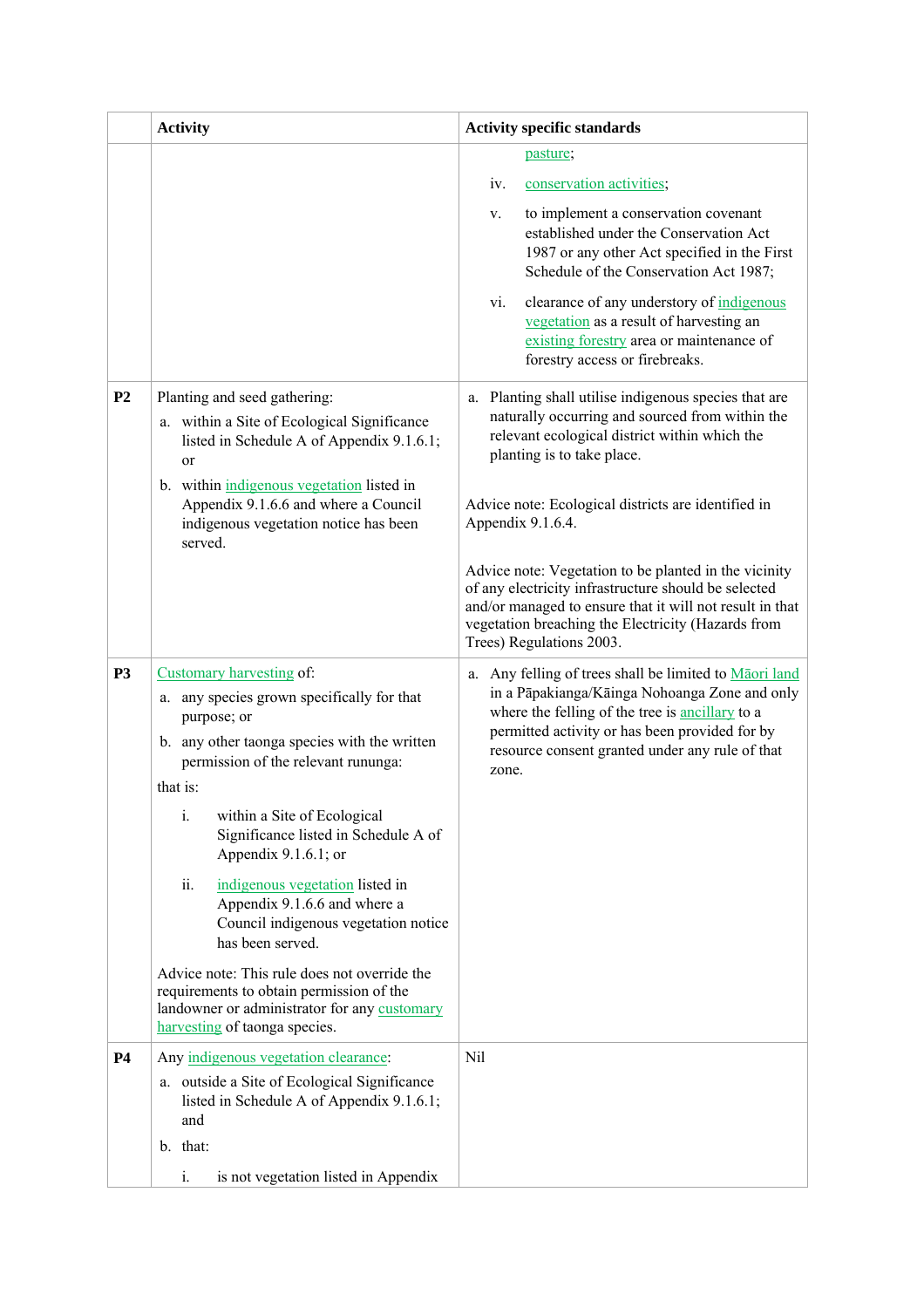| <b>Activity</b> |                                                                                                                               | <b>Activity specific standards</b> |
|-----------------|-------------------------------------------------------------------------------------------------------------------------------|------------------------------------|
| ii.             | 9.1.6.6; or<br>is vegetation listed in Appendix<br>9.1.6.6 but a Council indigenous<br>vegetation notice has not been served. |                                    |

## **9.1.4.2 Controlled activities**

The activities listed below are controlled activities.

Exemptions relating to this rule can be found in Rule 9.1.3 (h).

|    | <b>Activity</b>                                                                                                                                                                                                                                                                                                                                                                                                                                                                                                                     | The Council's control will be<br>limited to the following matters:                                                  |
|----|-------------------------------------------------------------------------------------------------------------------------------------------------------------------------------------------------------------------------------------------------------------------------------------------------------------------------------------------------------------------------------------------------------------------------------------------------------------------------------------------------------------------------------------|---------------------------------------------------------------------------------------------------------------------|
| C1 | Indigenous vegetation clearance, not provided for by Rule 9.1.4.1<br>P1 or P3, of vegetation listed in Appendix 9.1.6.6 and where a<br>Council indigenous vegetation notice has been served, where:<br>an ecological assessment by an appropriately qualified<br>a.<br>ecologist is provided that confirms the indigenous vegetation<br>clearance proposed to be undertaken does not include any of<br>the vegetation listed in Appendix 9.1.6.6.<br>Any resource consent application shall not be limited or publicly<br>notified. | a. That the activity is undertaken<br>in accordance with the proposal<br>as assessed by the qualified<br>ecologist. |

## **9.1.4.3 Restricted discretionary activities**

The activities listed below are restricted discretionary activities.

Discretion to grant or decline consent and impose conditions is restricted to the matters of discretion set out in the following table.

| <b>Activity</b> |                                                                                                                                                                                                                                                      | The Council's discretion<br>shall be limited to the<br>following matters: |                                                          |
|-----------------|------------------------------------------------------------------------------------------------------------------------------------------------------------------------------------------------------------------------------------------------------|---------------------------------------------------------------------------|----------------------------------------------------------|
| RD1             | Any customary harvesting listed in Rule 9.1.4.1 P3 that does not meet<br>any one or more of the activity specific standards in Rule 9.1.4.1 P3.<br>Any resource consent application shall not be limited or publicly<br>notified.                    |                                                                           | a. Planting and customary<br>harvesting $-$ Rule 9.1.5.1 |
| RD2             | Any planting and seed gathering activity listed in Rule 9.1.4.1 P2 that<br>does not meet any one or more of the activity specific standards in<br>Rule 9.1.4.1 P2.<br>Any resource consent application shall not be limited or publicly<br>notified. |                                                                           | a. Planting and customary<br>harvesting $-$ Rule 9.1.5.1 |
| RD <sub>3</sub> | Indigenous vegetation clearance, not provided for by Rule 9.1.4.1 P1,<br>for the purposes of new, or upgrades (except minor upgrades under                                                                                                           |                                                                           | a. Indigenous biodiversity<br>and ecosystems - Rule      |

Exemptions relating to this rule can be found in Rule 9.1.3 (h).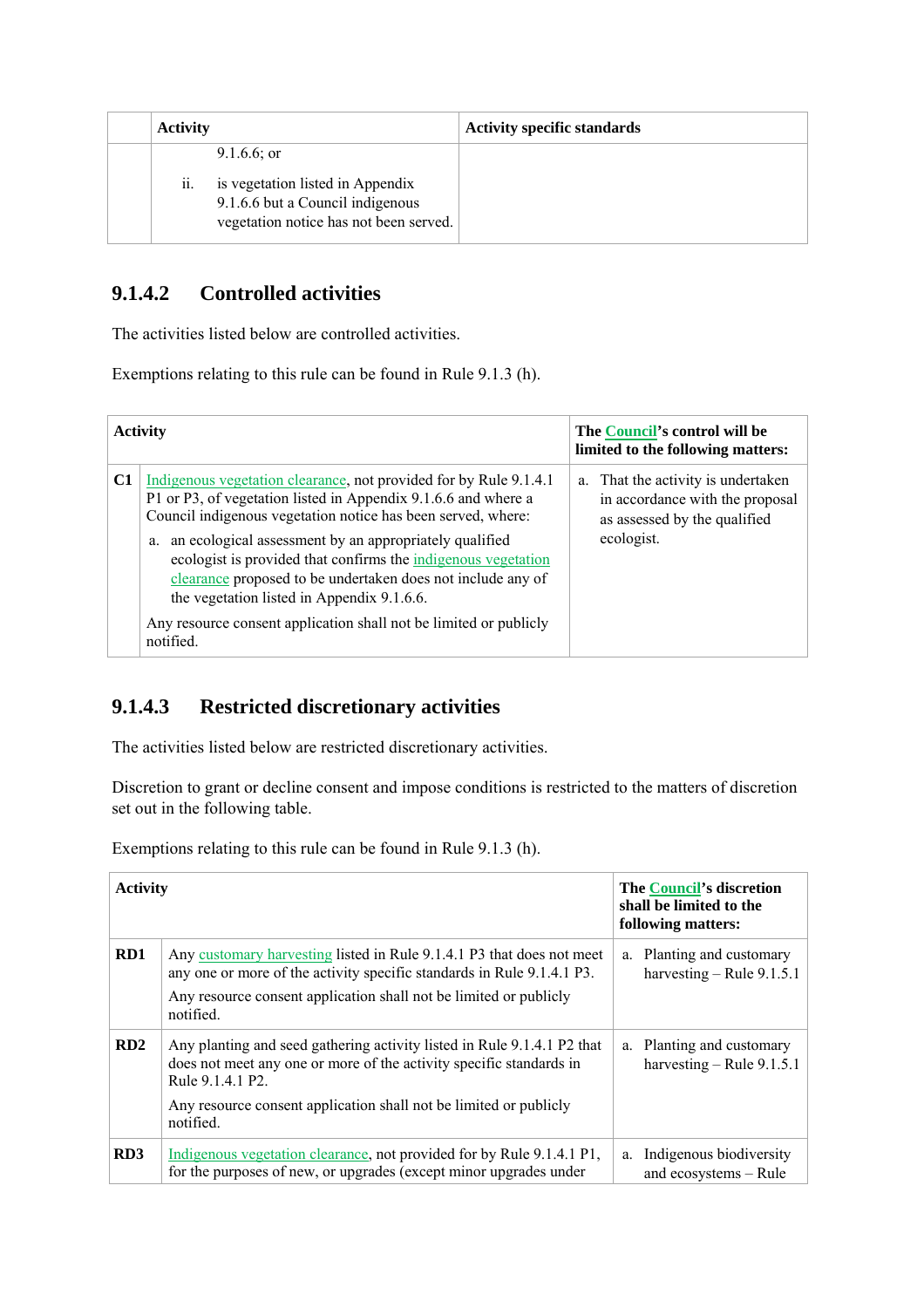| <b>Activity</b> |                                                                                                                                                                                                 | <b>The Council's discretion</b><br>shall be limited to the<br>following matters: |
|-----------------|-------------------------------------------------------------------------------------------------------------------------------------------------------------------------------------------------|----------------------------------------------------------------------------------|
|                 | Rule 11.4.1 P9 - P15) to, utilities or network infrastructure operated<br>by network utility operators, including associated access tracks:                                                     | 9.1.5.2                                                                          |
|                 | a. within a Site of Ecological Significance listed in Schedule A of<br>Appendix $9.1.6.1$ ; or                                                                                                  |                                                                                  |
|                 | b. of vegetation listed in Appendix 9.1.6.6 and where a Council<br>indigenous vegetation notice has been served; or                                                                             |                                                                                  |
|                 | c. consisting of the vegetation described in Rule 9.1.4.4 NC3.                                                                                                                                  |                                                                                  |
|                 | Advice note: This rule does not apply to customary harvesting.                                                                                                                                  |                                                                                  |
| RD4             | Indigenous vegetation clearance of vegetation listed in Appendix<br>9.1.6.6 and where a Council indigenous vegetation notice has been<br>served, that:                                          | a. Farm Biodiversity Plans<br>$-$ Rule 9.1.5.3                                   |
|                 | a. is not provided for by Rule 9.1.4.1 P1 or Rule 9.1.4.2 C1; and                                                                                                                               |                                                                                  |
|                 | b. is undertaken in accordance with a Farm Biodiversity Plan which<br>has been prepared in accordance with the requirements of<br>Appendix 9.1.6.7.                                             |                                                                                  |
|                 | Any application arising from this rule shall not be publicly notified<br>and shall be limited notified only to the Department of Conservation<br>(absent its written approval).                 |                                                                                  |
|                 | Advice note: The rule does not apply to customary harvesting.                                                                                                                                   |                                                                                  |
| RD <sub>5</sub> | Indigenous vegetation clearance within a Site of Ecological<br>Significance listed in Schedule A of Appendix 9.1.6.1 that:<br>a. is not provided for by Rule 9.1.4.1 P1 or Rule 9.1.4.2 C1; and | a. Indigenous biodiversity<br>and ecosystems - Rule<br>9.1.5.2                   |
|                 | b. is undertaken in accordance with a Farm Biodiversity Plan which<br>has been prepared in accordance with the requirements of<br>Appendix 9.1.6.7.                                             | b. Farm Biodiversity Plans<br>$-$ Rule 9.1.5.3                                   |
|                 | Any application arising from this rule shall not be publicly notified<br>and shall be limited notified only to the Department of Conservation<br>(absent its written approval).                 |                                                                                  |
|                 | Advice note: This rule does not apply to customary harvesting.                                                                                                                                  |                                                                                  |

## **9.1.4.4 Non-complying activities**

The activities listed below are non-complying activities.

Exemptions relating to this rule can be found in Rule 9.1.3 (h).

|                                                                                                                                                | <b>Activity</b>                                                                                    |  |  |  |  |  |
|------------------------------------------------------------------------------------------------------------------------------------------------|----------------------------------------------------------------------------------------------------|--|--|--|--|--|
| Indigenous vegetation clearance, that is not provided for by Rule 9.1.4.1 P1, Rule 9.1.4.2 C1 or Rule<br>NC <sub>1</sub><br>9.1.4.3 RD3 - RD5: |                                                                                                    |  |  |  |  |  |
|                                                                                                                                                | within a Site of Ecological Significance listed in Schedule A of Appendix 9.1.6.1 or<br>a.         |  |  |  |  |  |
|                                                                                                                                                | b. of vegetation listed in Appendix 9.1.6.6 and where a Council indigenous notice has been served; |  |  |  |  |  |
|                                                                                                                                                | Advice note: This rule does not apply to customary harvesting.                                     |  |  |  |  |  |
| NC2                                                                                                                                            | Plantation forestry in a Site of Ecological Significance listed in Schedule A of Appendix 9.1.6.1. |  |  |  |  |  |
| NC <sub>3</sub>                                                                                                                                | On Banks Peninsula and the Port Hills, indigenous vegetation clearance involving the clearance of: |  |  |  |  |  |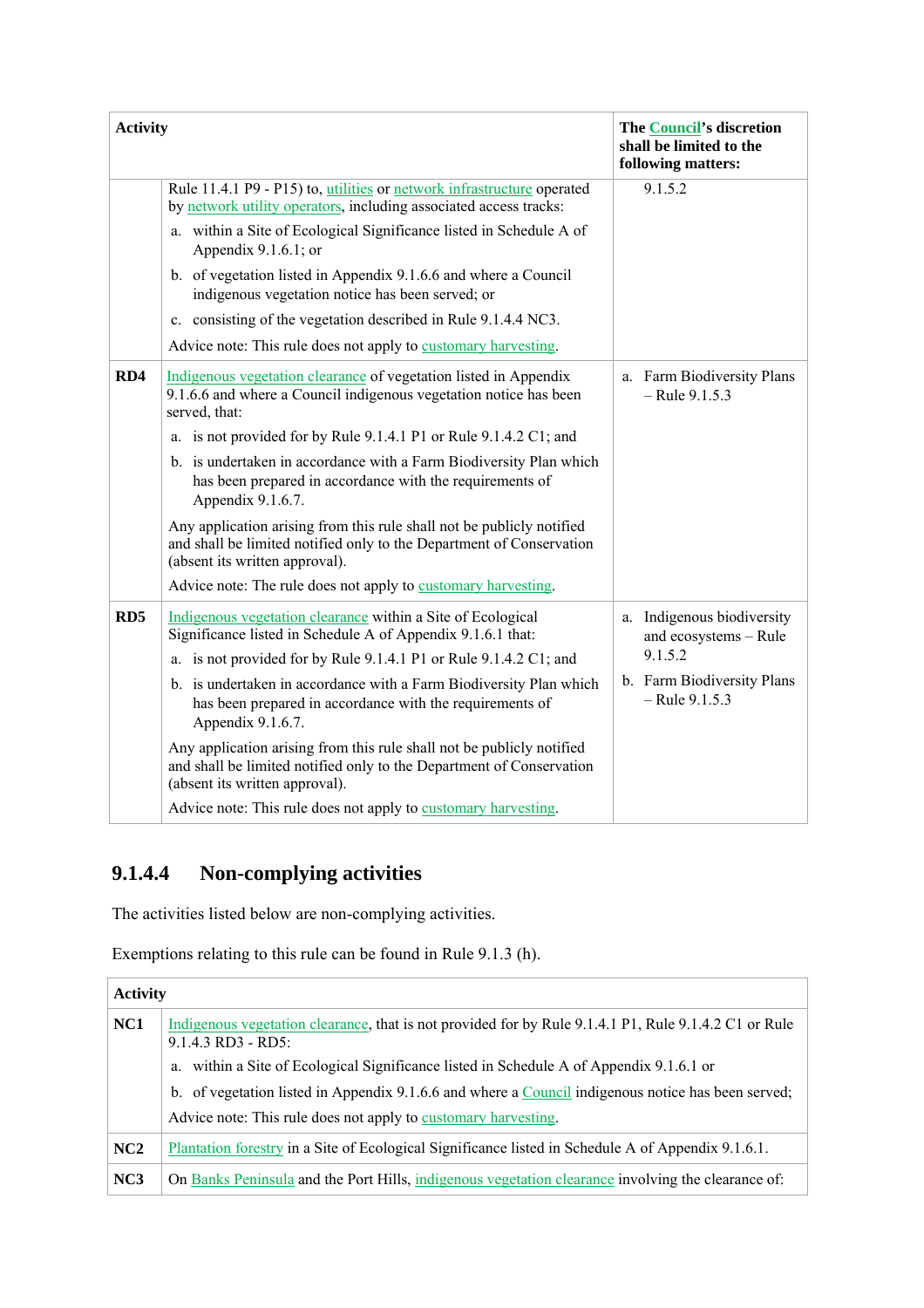| <b>Activity</b> |                                                                                                                                                                                                                                                                                                                                                                                                                                                                                                                               |
|-----------------|-------------------------------------------------------------------------------------------------------------------------------------------------------------------------------------------------------------------------------------------------------------------------------------------------------------------------------------------------------------------------------------------------------------------------------------------------------------------------------------------------------------------------------|
|                 | a. Any old-growth podocarp/hardwood forest which contains kahikatea (Dacrycarpus<br>dacrydioides), totara (Podocarpus totara, Podocarpus laetus) matai (Prumnopitys taxifolia), miro<br>(Prumnopitys ferruginea), or kaikawaka (Libocedrus bidwillii) trees, or beech forest which<br>contains Fuscospora spp trees; or any mature individual trees of these species; or                                                                                                                                                      |
|                 | b. A contiguous area of 0.5ha or more of regenerating podocarp/hardwood forest or beech forest or<br>mixed hardwood forest dominated by native trees such as mahoe (Melicytus ramiflorus),<br>fivefinger (Pseudopanax arboreus), lemonwood (Pittosporum eugenioides), tree fuchsia (Fuchsia<br>excorticata), narrow-leaved lacebark (Hoheria angustifolia), ribbonwood (Plagianthus regius),<br>kaikomako (Pennantia corymbosa), kowhai (Sophora microphylla), pigeonwood (Hedycarya<br>arborea), or ngaio (Myoporum laetum). |
|                 | Advice note: This rule does not apply to customary harvesting or to indigenous vegetation clearance<br>provided for by Rule 9.1.4.3 RD3.                                                                                                                                                                                                                                                                                                                                                                                      |

## **9.1.5 Rules - Matters of discretion**

When considering applications for restricted discretionary activities, the Council's discretion to grant or decline consent, or impose conditions, is restricted to the matters over which discretion is restricted in the relevant rule and as described below.

## **9.1.5.1 Planting and customary harvesting**

- a. The extent to which the selected or proposed species are locally appropriate / endemic; and
- b. The extent to which customary harvesting is sustainable for the habitat and will not result in any long term ecological impacts, including on significance values.

### **9.1.5.2 Indigenous biodiversity and ecosystems**

- a. The extent to which the nature, scale, intensity and location of the proposed activity will adversely affect indigenous biodiversity and ecosystems taking into account:
	- i. any loss of, or effects on, indigenous vegetation or habitats of indigenous fauna, including wetlands, ecological corridors and linkages;
	- ii. indigenous ecosystem integrity and function;
	- iii. Ngāi Tahu values associated with indigenous biodiversity;
	- iv. where relevant, any effects on significant indigenous vegetation and/or significant habitats of indigenous fauna in Sites of Ecological Significance listed in Schedule A of Appendix 9.1.6.1; and
	- v. where relevant, any effects on indigenous vegetation and habitats of indigenous fauna in the coastal environment.
- b. The extent to which significant indigenous vegetation and/or significant habitats of indigenous fauna in Sites of Ecological Significance listed in Schedule A of Appendix 9.1.6.1 will be protected to ensure no net loss of indigenous biodiversity;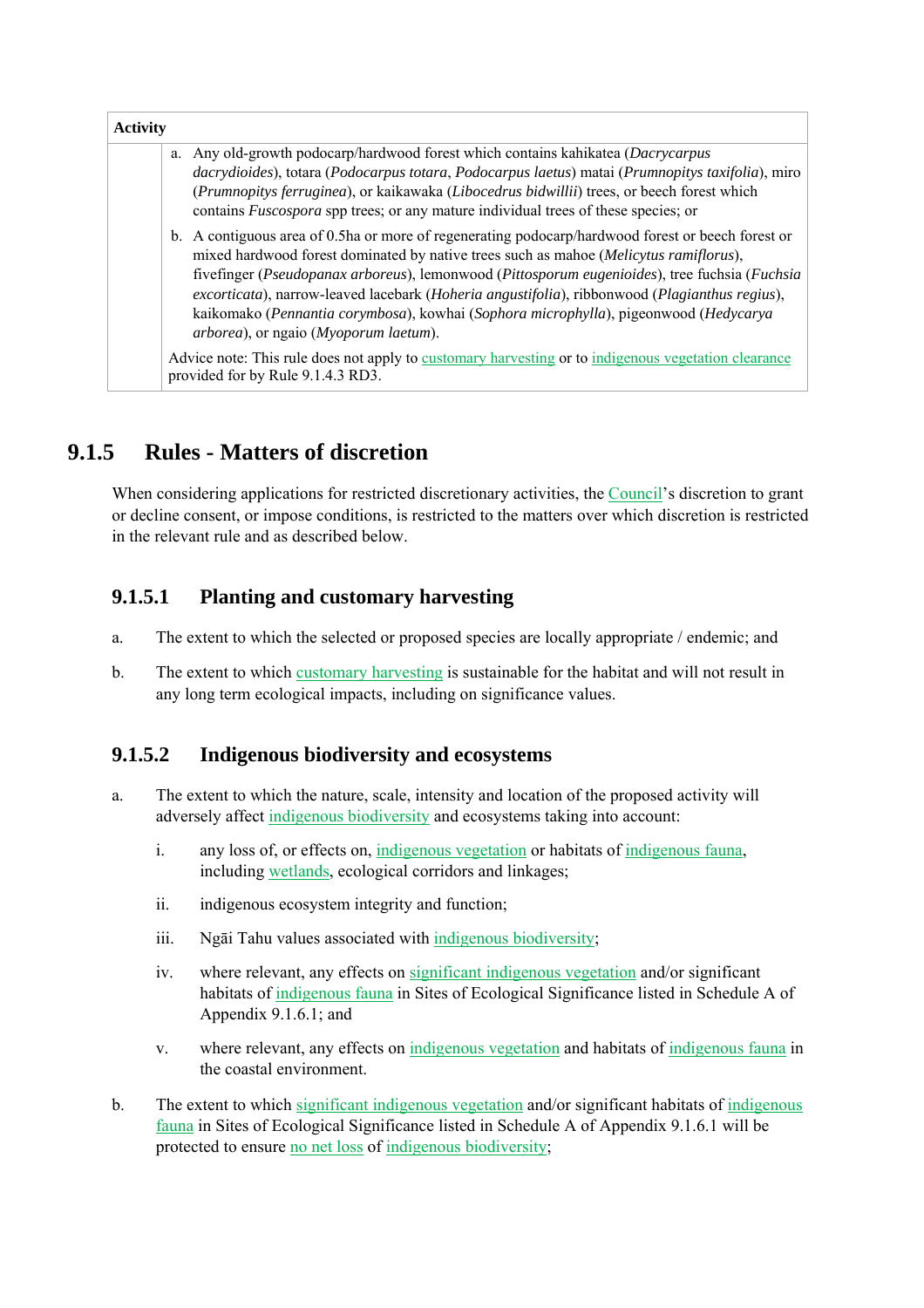- c. The extent to which adverse effects on indigenous biodiversity and Ngāi Tahu values will be managed to ensure indigenous biodiversity in the Christchurch District is maintained and enhanced;
- d. Any social, economic, environmental and cultural benefits resulting from the proposed activity including the extent to which the activity may protect, maintain or enhance any ecosystems or indigenous biodiversity, including through the use of biodiversity offsets, covenants and/or restoration and enhancement;
- e. The risk of the increase in weed and pest species, and proposed management of pests; and
- f. Any locational, technical or operational requirements of the proposed activity and the practicality of avoiding indigenous vegetation, including the viability of alternatives.

## **9.1.5.3 Farm Biodiversity Plans**

- a. The extent to which the nature, scale, intensity and location of the proposed activity/activities will adversely affect indigenous biodiversity, and the planned actions in the Farm Biodiversity Plan to avoid, remedy or mitigate these effects;
- b. The extent to which the Farm Biodiversity Plan achieves the overall maintenance and/or enhancement of indigenous biodiversity, including the protection of areas of significant indigenous vegetation and significant habitats of indigenous fauna in Sites of Ecological Significance listed in Schedule A of Appendix 9.1.6.1, alongside the maintenance of rural productive values;
- c. Where relevant, any effects on indigenous vegetation and habitats of indigenous fauna in the coastal environment;
- d. Whether the targets and actions in the Farm Biodiversity Plan are appropriate, including timeframes; and
- e. The extent to which it is necessary to include regular reviews of progress against the targets and actions in the Farm Biodiversity Plan.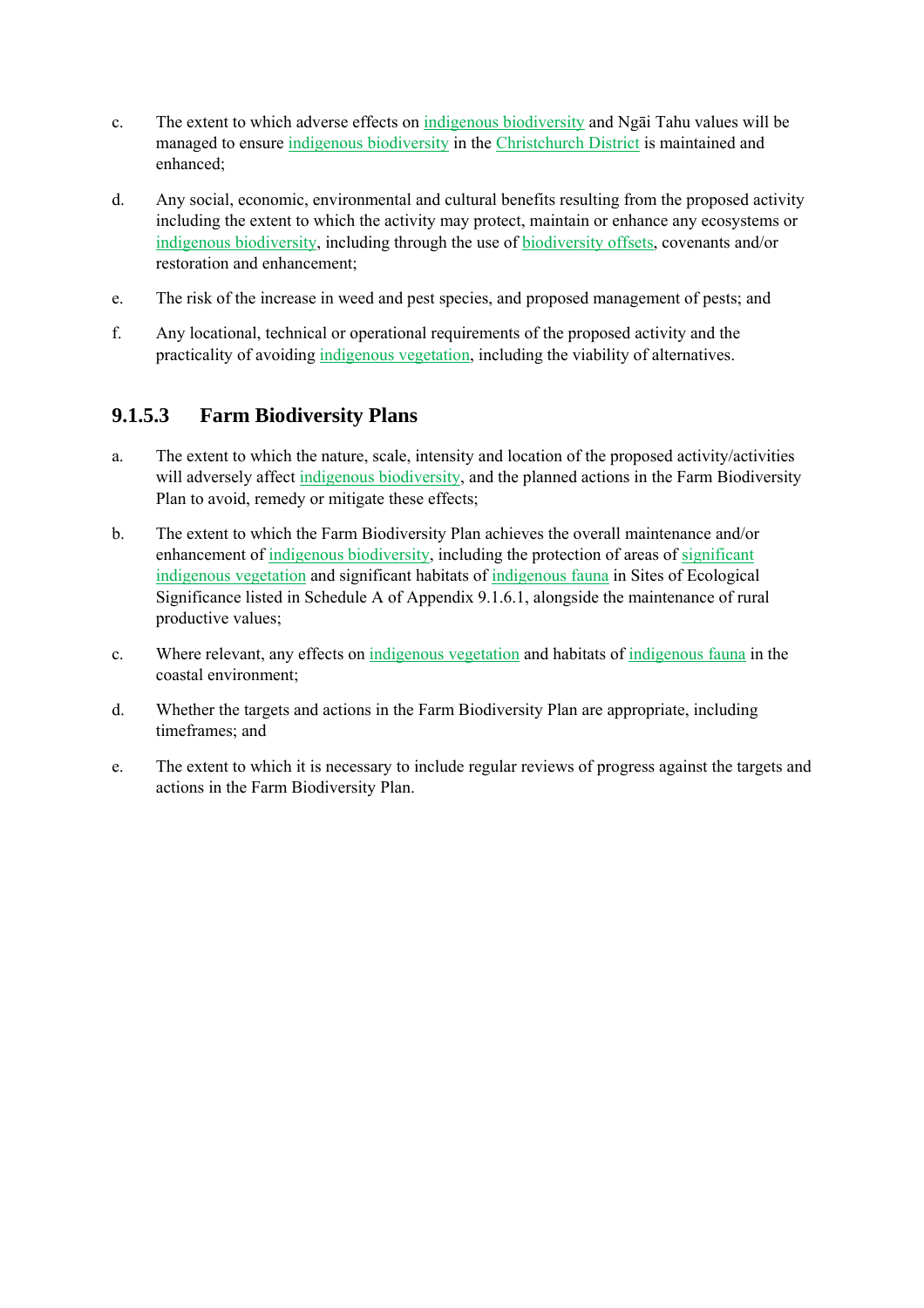## **9.1.6 Appendices**

## **9.1.6.1 Schedule of Sites of Ecological Significance**

### **Introduction**

This appendix is divided into two schedules:

#### Schedule A Sites of Ecological Significance

This part contains the schedule of Sites of Ecological Significance. The schedule includes sites identified on public land and, following collaboration, where private landowners have agreed to the inclusion of the site on the schedule.

This schedule is not a comprehensive list of Sites of Ecological Significance within the Christchurch District. There are a number of sites that may also meet the ecological significance criteria, which are not included in Schedule A, including, but not limited to, those sites identified in Schedule B of Appendix 9.1.6.1. Schedule A will be updated by way of future plan changes to include new sites in accordance with Policies 9.1.2.3, 9.1.2.4 and 9.1.2.7.

#### Schedule B Information only – Ecological sites on private land that require further collaboration with landowners

This schedule identifies ecologically significant areas that have been identified and assessed, however the Council has not completed the collaborative process with landowners. The Council intends to continue discussions with these landowners about what ecological values exist on their property and the management of these values. It is intended that as the collaborative process is completed sites will be added to Schedule A of Appendix 9.1.6.1 by way of future plan changes.

Areas identified in Schedule B are for information purposes only and for the purposes of the rules are not subject to the rules relating to Sites of Ecological Significance.

Sites of Ecological Significance identified in Schedule A and Schedule B with a notation of (part) indicates an ecologically significant area that has been identified and assessed however part of the Site of Ecological Significance occurs on private land and the collaborative process with the landowner has not been completed. These sites appear in both schedules.

### **Schedule A: Sites of Ecological Significance**

| ID. No.  | <b>Planning Map</b><br><b>Number</b> | <b>Name and/or Description</b>                                            | Location              | <b>Ecological</b><br><b>District</b> |
|----------|--------------------------------------|---------------------------------------------------------------------------|-----------------------|--------------------------------------|
| SES/LP/1 | 21                                   | Waimakariri Reserves Dry Plains   McLeans Island<br>Grasslands Lease Land |                       | Low Plains                           |
| SES/LP/2 | 20.26                                | Travis Wetland                                                            | Parklands             | Low Plains                           |
| SES/LP/3 | 25, 26                               | No 2 and Old No 2 Drain                                                   | Between QE2 Drive and | Low Plains                           |

#### **1. Low Plains**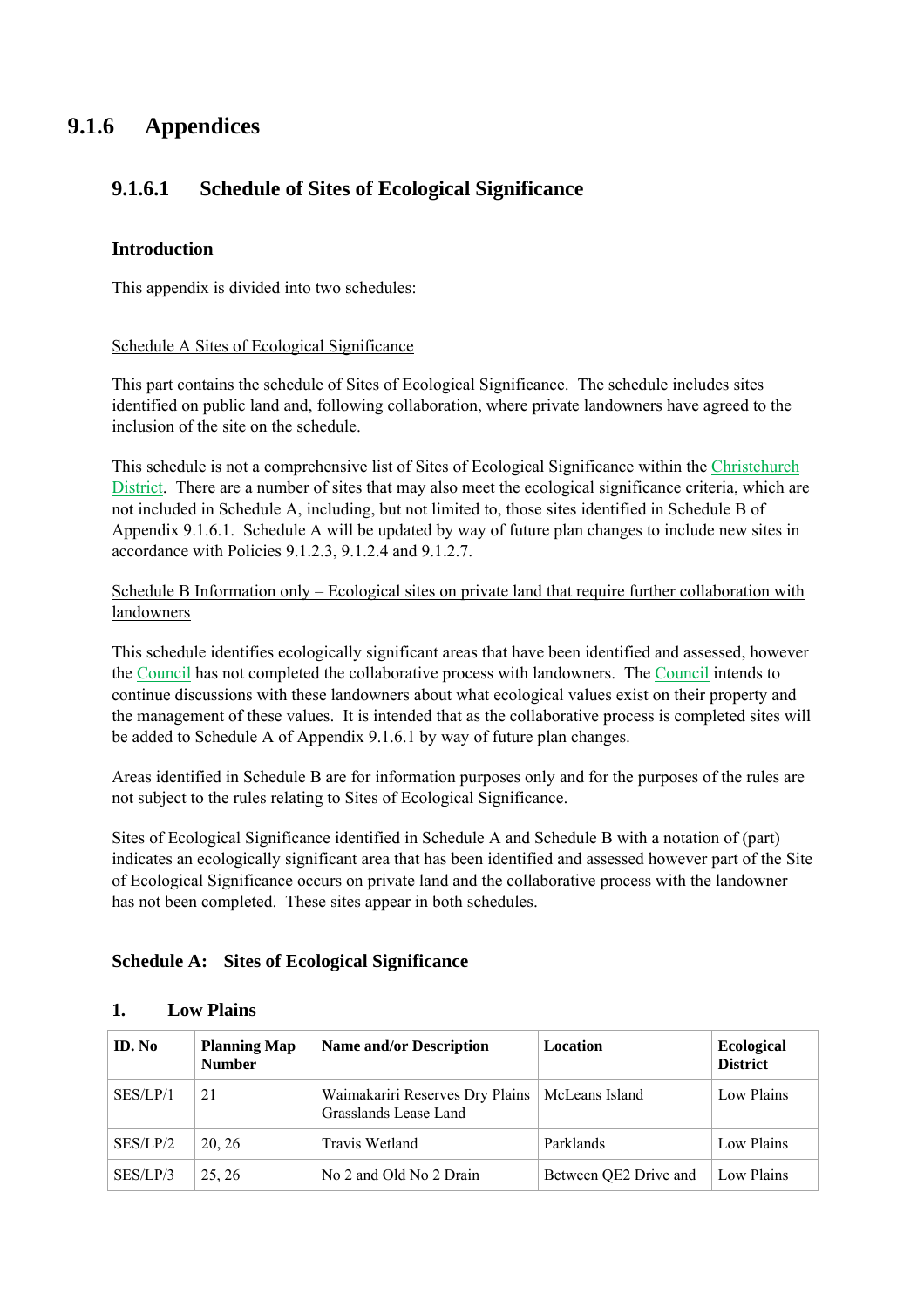| ID. No              | <b>Planning Map</b><br><b>Number</b> | <b>Name and/or Description</b>                   | Location                                      | <b>Ecological</b><br><b>District</b> |
|---------------------|--------------------------------------|--------------------------------------------------|-----------------------------------------------|--------------------------------------|
| (part)              |                                      |                                                  | Horseshoe Lake Reserve                        |                                      |
| SES/LP/4            | 31                                   | Riccarton Bush                                   | Riccarton                                     | Low Plains                           |
| SES/LP/5            | 2, 6                                 | <b>Brooklands Lagoon</b>                         | <b>Brooklands</b>                             | Low Plains                           |
| SES/LP/6<br>(part)  | 13, 2, 20, 26, 27,<br>34, 41, 48, 6  | Christchurch Coastal Strip                       | Southshore Spit to<br>Waimakariri River mouth | Low Plains                           |
| SES/LP/7            | 17, 18                               | Roto Kohatu Lakes                                | Harewood                                      | Low Plains                           |
| SES/LP/8            | 25, 26                               | Horseshoe Lake Reserve                           | Burwood                                       | Low Plains                           |
| SES/LP/9            | 24, 31                               | Jellie Park Pond                                 | <b>Burnside</b>                               | Low Plains                           |
| SES/LP/10           | 44                                   | <b>Westlake Reserve Ponds</b>                    | Halswell                                      | Low Plains                           |
| SES/LP/11           | 1, 2, 5                              | Lower Waimakariri River Tidal<br>Reaches         | Kainga                                        | Low Plains                           |
| SES/LP/12           | 10, 11, 4                            | Sanctuary Wetland                                | Belfast/Waimakariri<br>River                  | Low Plains                           |
| SES/LP/13           | 10, 11, 14, 3, 4,<br>5, 7, 8, 9      | Waimakariri River Braided River                  | North Christchurch<br>territorial boundary    | Low Plains                           |
| SES/LP/14           | 33, 34, 40, 41,<br>47, 48            | Avon Heathcote Estuary / Ihutai<br>and environs  | The Estuary                                   | Low Plains                           |
| SES/LP/15           | 29, 36                               | Templeton Golf Course &<br>Ruapuna Speedway      | Templeton                                     | Low Plains                           |
| SES/LP/16<br>(part) | 16, 22                               | <b>Conservators Road Dry Plains</b><br>Grassland | Harewood                                      | Low Plains                           |
| SES/LP/17           | 21                                   | <b>Chattertons Road Dry Plains</b><br>Grassland  | Yaldhurst                                     | Low Plains                           |
| SES/LP/18           | 21, 22                               | School Road Dry Plains<br>Grassland              | Yaldhurst                                     | Low Plains                           |
| <b>SES/LP/19</b>    | 4, 5                                 | Dickeys Road Wetland                             | Belfast                                       | Low Plains                           |
| SES/LP/20           | $\mathbf{2}$                         | <b>Styx River Mouth Wetlands</b>                 | <b>Brooklands</b>                             | Low Plains                           |
| SES/LP/21           | 5                                    | Otukaikino Reserve Wetland                       | Chaneys                                       | Low Plains                           |
| SES/LP/22           | 44                                   | Wilmers Road Dry Grasslands                      | Hornby                                        | Low Plains                           |
| SES/LP/23<br>(part) | 12, 13, 18, 19, 2,<br>6              | <b>Styx River</b>                                | <b>Belfast</b>                                | Low Plains                           |
| SES/LP/24<br>(part) | 25, 26, 30, 31,<br>32, 33, 38, 39    | Avon River / Otakaro and<br>Tributaries          | The Avon and main<br>tributaries              | Low Plains                           |
| SES/LP/25           | 37, 38, 39, 40,<br>44, 45, 46, 47    | Heathcote River and Tributaries                  | The Heathcote and main<br>tributaries.        | Low Plains                           |
| SES/LP/26<br>(part) | 10, 11, 12, 17,<br>18, 4, 5          | Otukaikino River and Tributary<br>Waterways      | <b>Belfast</b>                                | Low Plains                           |
| SES/LP/27           | 18                                   | <b>Smacks Creek</b>                              | <b>Belfast</b>                                | Low Plains                           |
| SES/LP/28           | 12, 19                               | Kaputone Creek                                   | <b>Belfast</b>                                | Low Plains                           |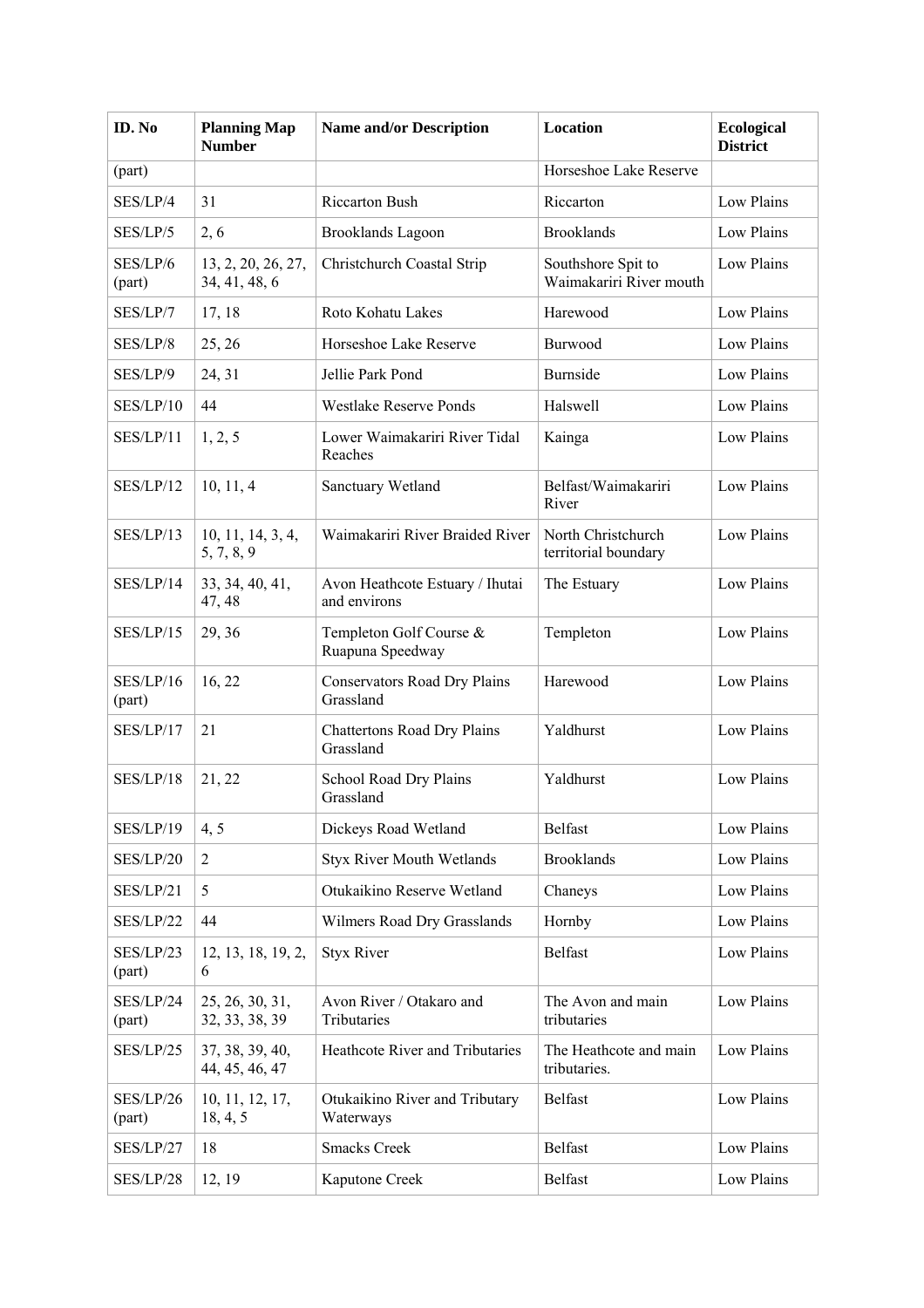| ID. No                     | <b>Planning Map</b><br><b>Number</b> | <b>Name and/or Description</b>                | <b>Location</b>   | <b>Ecological</b><br><b>District</b> |
|----------------------------|--------------------------------------|-----------------------------------------------|-------------------|--------------------------------------|
| (part)                     |                                      |                                               |                   |                                      |
| <b>SES/LP/29</b><br>(part) | 49                                   | Knights and Nottingham Streams                | Halswell          | Low Plains                           |
| SES/LP/30                  | 19                                   | Horners Drain and Rhodes Drain                | <b>Belfast</b>    | Low Plains                           |
| SES/LP/31                  | 13                                   | Sheppards Stream                              | Marshland         | Low Plains                           |
| SES/LP/32                  | 10, 11                               | Isaacs Carr                                   | Harewood          | Low Plains                           |
| SES/LP/33                  | 15, 21                               | Christchurch Gun Club Dry<br>Plains Grassland | Harewood          | Low Plains                           |
| SES/LP/34                  | 8                                    | McLeans Island Kanuka                         | Harewood          | Low Plains                           |
| SES/LP/37                  | 5                                    | Chaneys/Kainga Wetland                        | <b>Brooklands</b> | Low Plains                           |
| SES/LP/38<br>(part)        | 49                                   | <b>Creamery Ponds</b>                         | Halswell          | Low Plains                           |
| SES/LP/40                  | 5                                    | Main North Road Ephemeral<br>Pond             | <b>Bridgend</b>   | Low Plains                           |
| SES/LP/41                  | 16                                   | McLeans Island Road Dry<br>Grassland          | Harewood          | Low Plains                           |
| SES/LP/43                  | 24                                   | Papanui Stream                                | Papanui           | Low Plains                           |
| SES/LP/44<br>(part)        | 18                                   | Cavendish Drain                               | Redwood           | Low Plains                           |
| SES/LP/45                  | 16, 17                               | Peacock Springs                               | Harewood          | Low Plains                           |

## **2. Banks Peninsula and Port Hills**

| ID. No            | <b>Planning Map</b><br><b>Number</b> | Name and/or<br><b>Description</b> | Location                           | <b>Ecological</b><br><b>District</b> |
|-------------------|--------------------------------------|-----------------------------------|------------------------------------|--------------------------------------|
| $SES/A/8$ (part)  | R <sup>8</sup>                       | Tumbledown Bay Dunes              | Te Oka Road, Southern Bays         | Akaroa                               |
| SES/A/12          | 71, 72, R5                           | Le Bons Estuary                   | Le Bons Bay                        | Akaroa                               |
| $SES/A/13$ (part) | 68, R <sub>2</sub> , R <sub>5</sub>  | Okains Estuary                    | Okains Bay                         | Akaroa                               |
| $SES/A/14$ (part) | R <sub>4</sub>                       | Okuti Valley                      | Okuti Valley Road, Little<br>River | Akaroa                               |
| $SES/A/15$ (part) | R <sub>2</sub>                       | Raupo Bay                         | Chorlton                           | Akaroa                               |
| $SES/A/18$ (part) | R <sub>5</sub>                       | Goughs Bay                        | Goughs Bay                         | Akaroa                               |
| $SES/A/20$ (part) | 75, R8                               | Wainui / Carews Peak              | Wainui                             | Akaroa                               |
| $SES/A/24$ (part) | R <sub>5</sub>                       | Otepatotu                         | Lavericks Peak, Summit Road        | Akaroa                               |
| $SES/A/26$ (part) | 74, R4                               | Saddle Hill                       | Above Okuti Valley                 | Akaroa                               |
| SES/H/3 (part)    | R2, R4                               | Hay Reserve                       | Pigeon Bay                         | Herbert                              |
| $SES/H/6$ (part)  | 78, R <sub>4</sub> , R <sub>8</sub>  | Lake Forsyth / Wairewa            | Little River                       | Herbert                              |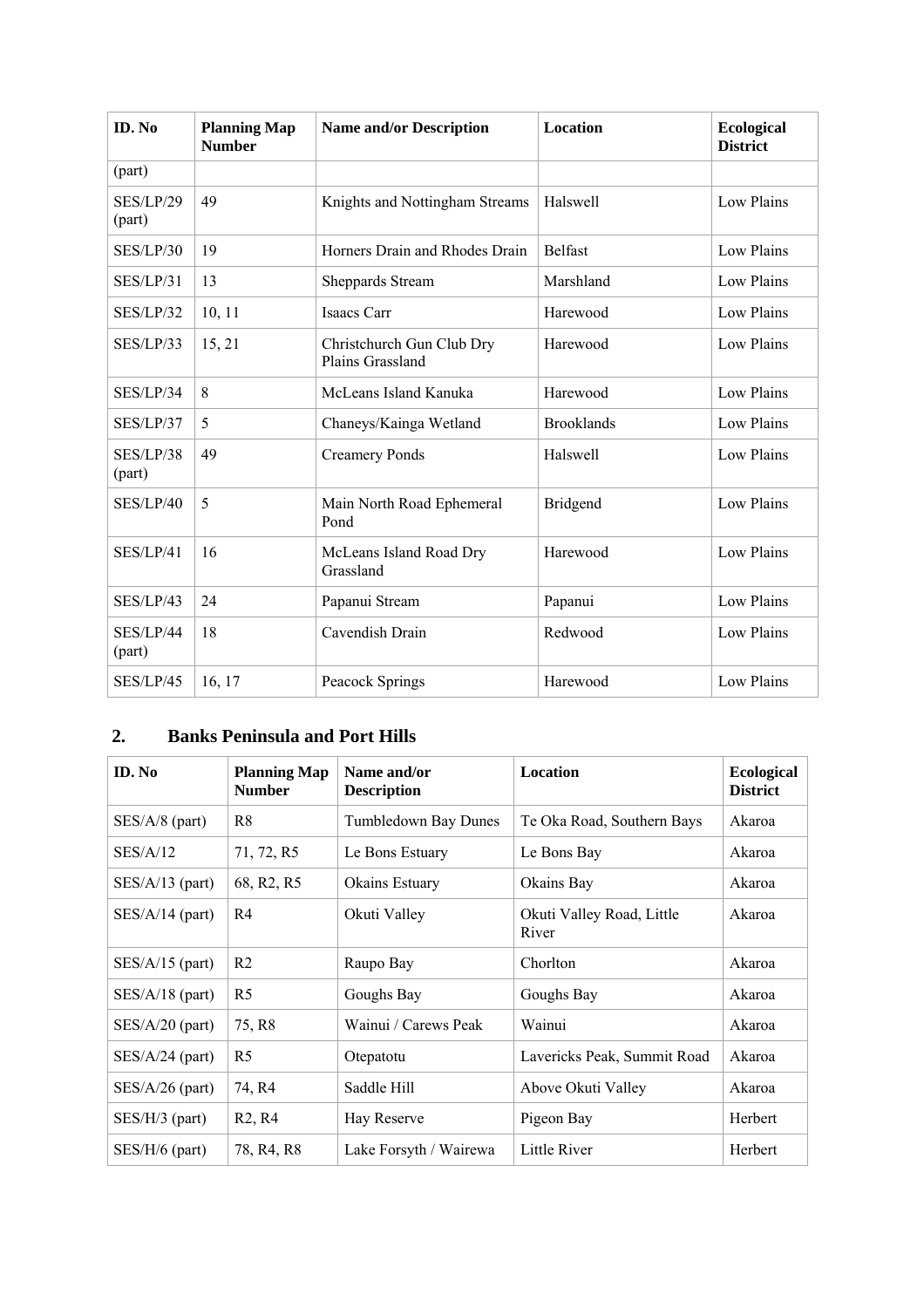| ID. No            | <b>Planning Map</b><br><b>Number</b>                         | Name and/or<br><b>Description</b>                       | <b>Location</b>                       | <b>Ecological</b><br><b>District</b> |
|-------------------|--------------------------------------------------------------|---------------------------------------------------------|---------------------------------------|--------------------------------------|
| $SES/H/9$ (part)  | R1                                                           | <b>Upper Port Levy Miro</b>                             | Port Levy Saddle                      | Herbert                              |
| $SES/H/11$ (part) | R <sub>2</sub>                                               | Holloway Conservation<br>Reserve and Goodwin<br>Reserve | Starvation Gully Road, Pigeon<br>Bay  | Herbert                              |
| $SES/H/14$ (part) | 78, R <sub>4</sub> , R <sub>8</sub>                          | <b>Birdlings Flat Shrublands</b>                        | Poranui Beach Road, Birdlings<br>Flat | Herbert                              |
| $SES/H/16$ (part) | R <sub>3</sub>                                               | Lower Kaituna River                                     | Kaituna Valley                        | Herbert                              |
| $SES/H/17$ (part) | R <sub>4</sub>                                               | Kaituna Spur                                            | Kaituna Valley                        | Herbert                              |
| $SES/H/24$ (part) | R4                                                           | Waipuna Saddle                                          | Western Valley Road, Little<br>River  | Herbert                              |
| $SES/H/28$ (part) | R <sub>1</sub>                                               | Mt Bradley                                              | Mt Bradley                            | Herbert                              |
| $SES/E/1$ (part)  | R3, R6, R7                                                   | Lake Ellesmere/Te<br>Waihora and Margins                | Lake Ellesmere/Te Waihora             | Ellesmere                            |
| $SES/E/2$ (part)  | 78, R <sub>3</sub> , R <sub>4</sub> , R <sub>6</sub> ,<br>R7 | Kaitorete Spit                                          | Kaitorete Spit                        | Ellesmere                            |

#### **Schedule B: Information only – Ecological sites on private land that require further collaboration with landowners**

| ID. No             | <b>Planning</b><br>Map<br><b>Number</b> | <b>Name and/or Description</b>                   | <b>Location</b>                                 | <b>Ecological</b><br><b>District</b> |
|--------------------|-----------------------------------------|--------------------------------------------------|-------------------------------------------------|--------------------------------------|
| <b>Low Plains</b>  |                                         |                                                  |                                                 |                                      |
| SES/LP/3 (part)    | 25, 26                                  | No 2 and Old No 2 Drain                          | Between QE2 Drive and<br>Horseshoe Lake Reserve | Low Plains                           |
| SES/LP/6 (part)    | 13, 2, 20,<br>26, 27, 34,<br>41, 48, 6  | Christchurch Coastal Strip                       | Southshore Spit to<br>Waimakariri River mouth   | Low Plains                           |
| $SES/LP/14$ (part) | 33, 34, 40,<br>41, 47, 48               | Avon Heathcote Estuary /<br>Ihutai and environs  | The Estuary                                     | Low Plains                           |
| $SES/LP/16$ (part) | 16, 22                                  | <b>Conservators Road Dry Plains</b><br>Grassland | Harewood                                        | Low Plains                           |
| $SES/LP/23$ (part) | 12, 13, 18,<br>19, 2, 6                 | <b>Styx River</b>                                | <b>Belfast</b>                                  | Low Plains                           |
| $SES/LP/24$ (part) | 25, 26, 30,<br>31, 32, 33,<br>38, 39    | Avon River / Otakaro and<br>Tributaries          | The Avon and main<br>tributaries                | Low Plains                           |
| $SES/LP/26$ (part) | 10, 11, 12,<br>17, 18, 4, 5             | Otukaikino River and Tributary<br>Waterways      | <b>Belfast</b>                                  | Low Plains                           |
| $SES/LP/28$ (part) | 12, 19                                  | Kaputone Creek                                   | <b>Belfast</b>                                  | Low Plains                           |
| SES/LP/29 (part)   | 49                                      | Knights and Nottingham                           | Halswell                                        | Low Plains                           |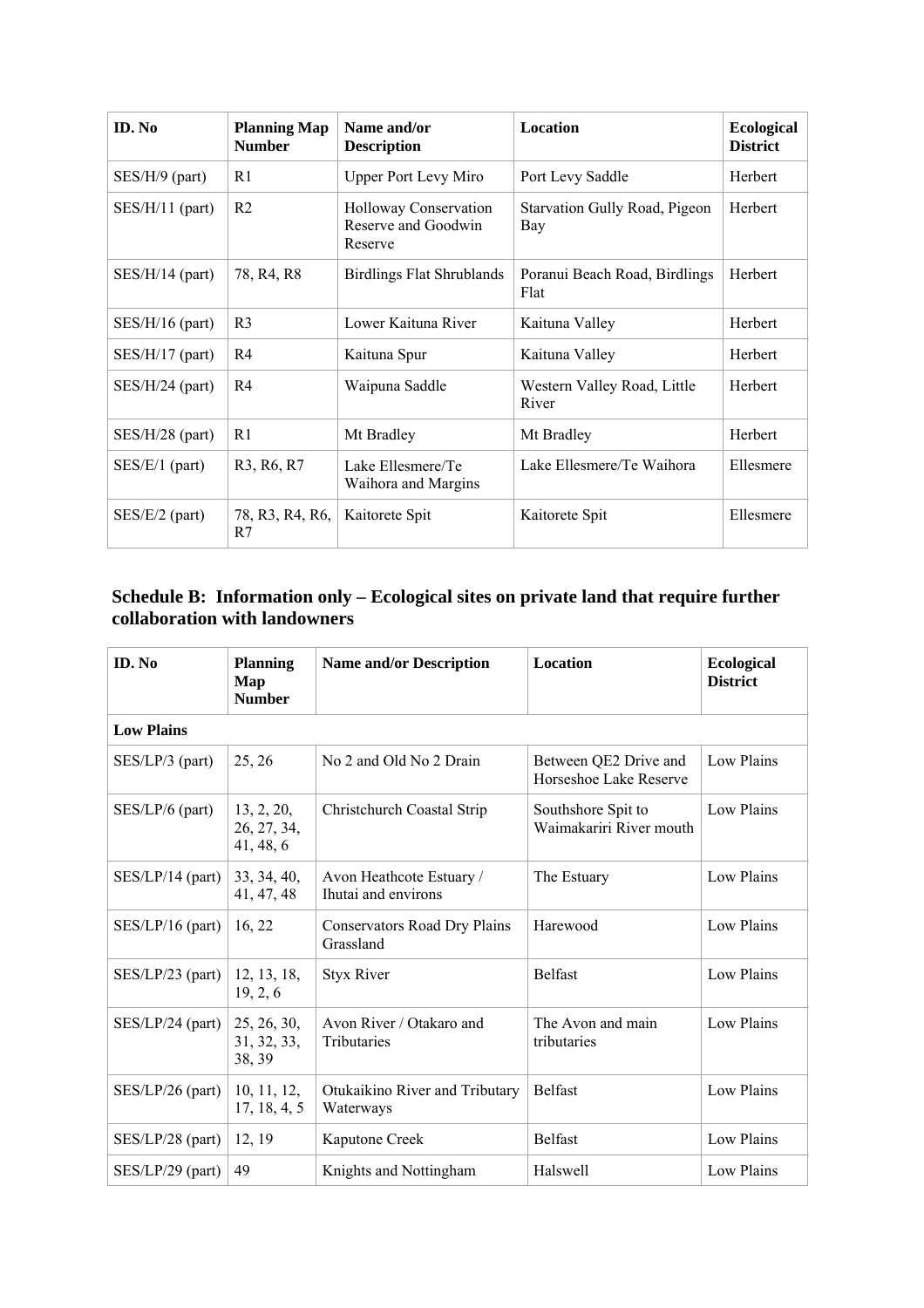| ID. No                                    | <b>Planning</b><br>Map<br><b>Number</b> | <b>Name and/or Description</b>           | <b>Location</b>                                 | <b>Ecological</b><br><b>District</b> |
|-------------------------------------------|-----------------------------------------|------------------------------------------|-------------------------------------------------|--------------------------------------|
|                                           |                                         | <b>Streams</b>                           |                                                 |                                      |
| SES/LP/35                                 | $\overline{2}$                          | Kainga Road Saltmeadow                   | <b>Brooklands</b>                               | Low Plains                           |
| SES/LP/36                                 | 12                                      | Lower Styx Road Ephemeral<br>Ponding     | Marshland                                       | Low Plains                           |
| $SES/LP/38$ (part)                        | 49                                      | <b>Creamery Ponds</b>                    | Halswell                                        | Low Plains                           |
| SES/LP/39                                 | 50                                      | Cashmere Road Ephemeral<br>Pond          | Halswell                                        | Low Plains                           |
| $SES/LP/44$ (part)                        | 18                                      | Cavendish Drain                          | Redwood                                         | Low Plains                           |
| <b>Banks Peninsula and the Port Hills</b> |                                         |                                          |                                                 |                                      |
| SES/A/1                                   | R <sub>4</sub>                          | French Farm Wetland                      | Upper catchment of<br>French Farm               | Akaroa                               |
| SES/A/2                                   | 73, R4                                  | Wainui Pass Wetland                      | Upper catchment of<br>French Farm               | Akaroa                               |
| SES/A/3                                   | 69, R4                                  | Breitmeyers                              | Little River                                    | Akaroa                               |
| SES/A/4                                   | R <sub>5</sub>                          | Cloud Farm                               | Summit Road, Akaroa                             | Akaroa                               |
| SES/A/5                                   | 66, R2                                  | Decanter Headland                        | Little Akaloa                                   | Akaroa                               |
| SES/A/6                                   | R2                                      | North West Okains Bay                    | Okains Bay                                      | Akaroa                               |
| SES/A/7                                   | 72, R5                                  | Steep Head                               | Le Bons Bay                                     | Akaroa                               |
| SES/A/8 (part)                            | R <sub>8</sub>                          | Tumbledown Bay Dunes                     | Te Oka Road, Southern<br><b>Bays</b>            | Akaroa                               |
| SES/A/9                                   | R4, R8                                  | Hikuraki Bay Valley                      | Off Bossu Road,<br>Southern Bays                | Akaroa                               |
| SES/A/10                                  | 73, R4                                  | Barrys Bay Kahikatea                     | Akaroa Road, Barrys Bay                         | Akaroa                               |
| <b>SES/A/11</b>                           | R <sub>4</sub>                          | Kinloch                                  | South-east Lake Forsyth,<br><b>Little River</b> | Akaroa                               |
| $SES/A/13$ (part)                         | 68, R2, R5                              | Okains Estuary                           | Okains Bay                                      | Akaroa                               |
| SES/A/14 (part)                           | R4                                      | Okuti Valley                             | Okuti Valley Road, Little<br>River              | Akaroa                               |
| SES/A/15 (part)                           | R <sub>2</sub>                          | Raupo Bay                                | Chorlton                                        | Akaroa                               |
| <b>SES/A/16</b>                           | R2, R5                                  | View Hill                                | Above Chorlton                                  | Akaroa                               |
| <b>SES/A/17</b>                           | R <sub>9</sub>                          | Stony Bay Sooty Shearwater<br>Colony     | Sea cliffs south of Stony<br>Bay                | Akaroa                               |
| SES/A/18 (part)                           | R <sub>5</sub>                          | Goughs Bay                               | Goughs Bay                                      | Akaroa                               |
| SES/A/20 (part)                           | 75, R8                                  | Wainui / Carews Peak                     | Wainui                                          | Akaroa                               |
| SES/A/21                                  | R <sub>5</sub>                          | Grehan Valley                            | Above Akaroa                                    | Akaroa                               |
| <b>SES/A/22</b>                           | R <sub>9</sub>                          | <b>Lighthouse Road Coastal</b><br>Slopes | Akaroa Head                                     | Akaroa                               |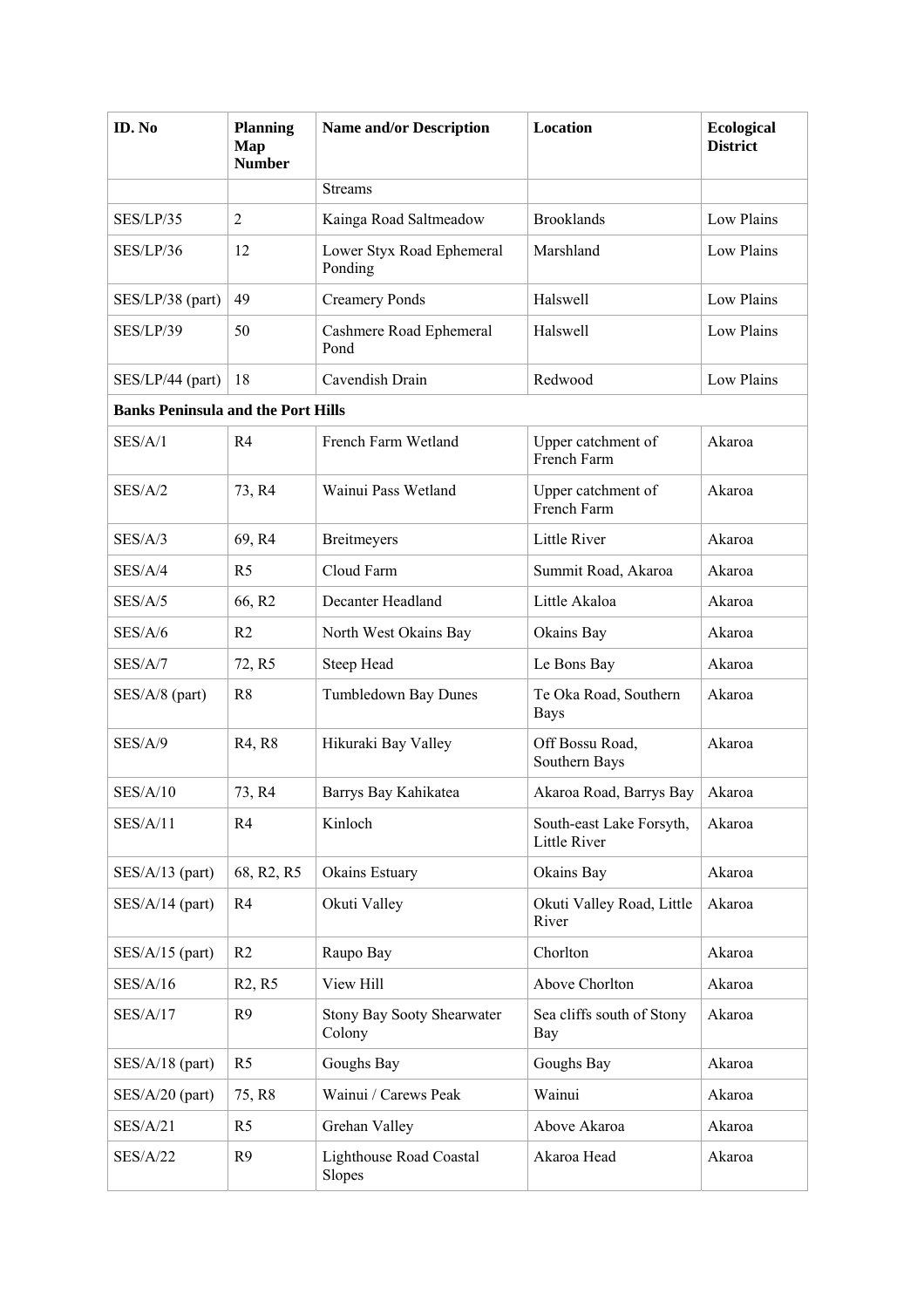| ID. No            | <b>Planning</b><br>Map<br><b>Number</b> | <b>Name and/or Description</b>                       | Location                                      | <b>Ecological</b><br><b>District</b> |
|-------------------|-----------------------------------------|------------------------------------------------------|-----------------------------------------------|--------------------------------------|
| SES/A/23          | 78, R4                                  | Oashore                                              | South of Lake Forsyth,<br><b>Little River</b> | Akaroa                               |
| SES/A/24 (part)   | R <sub>5</sub>                          | Otepatotu                                            | Lavericks Peak, Summit<br>Road                | Akaroa                               |
| SES/A/26 (part)   | 74, R4                                  | Saddle Hill                                          | Above Okuti Valley                            | Akaroa                               |
| <b>SES/A/27</b>   | R2                                      | Stony Beach                                          | Chorlton                                      | Akaroa                               |
| <b>SES/A/28</b>   | R <sub>5</sub>                          | Paua Bay Valley                                      | Paua Bay Road, Akaroa                         | Akaroa                               |
| SES/H/1           | 67, R4                                  | <b>Cotters Bush</b>                                  | Pigeon Bay                                    | Herbert                              |
| SES/H/2           | 66, R2                                  | Decanter Bay Valley                                  | Decanter Bay                                  | Herbert                              |
| SES/H/3           | R <sub>2</sub> , R <sub>4</sub>         | Hay Reserve                                          | Pigeon Bay                                    | Herbert                              |
| SES/H/4           | R <sub>2</sub>                          | Menzies Bay                                          | Menzies Bay                                   | Herbert                              |
| SES/H/5           | 67, R4                                  | Pigeon Bay Road Bush                                 | Pigeon Bay Road                               | Herbert                              |
| SES/H/6 (part)    | 78, R <sub>4</sub> , R <sub>8</sub>     | Lake Forsyth / Wairewa                               | Little River                                  | Herbert                              |
| SES/H/7           | R <sub>4</sub>                          | Pigeon Bay Turnoff                                   | Summit Road/Middle<br>Road, Pigeon Bay        | Herbert                              |
| SES/H/8           | R1                                      | Purau Valley Head                                    | Off Purau Port Levy<br>Road                   | Herbert                              |
| SES/H/9 (part)    | R1                                      | <b>Upper Port Levy Miro</b>                          | Port Levy Saddle                              | Herbert                              |
| <b>SES/H/10</b>   | R1                                      | <b>Upper Port Levy</b>                               | Port Levy Saddle                              | Herbert                              |
| SES/H/11 (part)   | R <sub>2</sub>                          | Holloway Conservation<br>Reserve and Goodwin Reserve | Starvation Gully Road,<br>Pigeon Bay          | Herbert                              |
| <b>SES/H/12</b>   | 60, 61, 63,<br>R <sub>1</sub>           | Head of the Harbour                                  | Teddington                                    | Herbert                              |
| <b>SES/H/13</b>   | R1, R4                                  | Howdens                                              | North of Mt Fitzgerald                        | Herbert                              |
| SES/H/14 (part)   | 78, R4, R8                              | <b>Birdlings Flat Shrublands</b>                     | Poranui Beach Road,<br><b>Birdlings Flat</b>  | Herbert                              |
| <b>SES/H/15</b>   | R4                                      | Prices Valley QEII Covenant<br>and Environs          | Prices Valley                                 | Herbert                              |
| $SES/H/16$ (part) | R <sub>3</sub>                          | Lower Kaituna River                                  | Kaituna Valley                                | Herbert                              |
| $SES/H/17$ (part) | R4                                      | Kaituna Spur                                         | Kaituna Valley                                | Herbert                              |
| <b>SES/H/18</b>   | 78, R4                                  | Lake Forsyth North Side                              | Christchurch Akaroa<br>Road, Little River     | Herbert                              |
| <b>SES/H/19</b>   | R4                                      | Lathams                                              | Little River                                  | Herbert                              |
| <b>SES/H/20</b>   | R4                                      | Western Slopes of Mid Prices<br>Valley               | Prices Valley                                 | Herbert                              |
| <b>SES/H/21</b>   | 60, R1                                  | Mansons Peninsula                                    | Lyttelton Harbour                             | Herbert                              |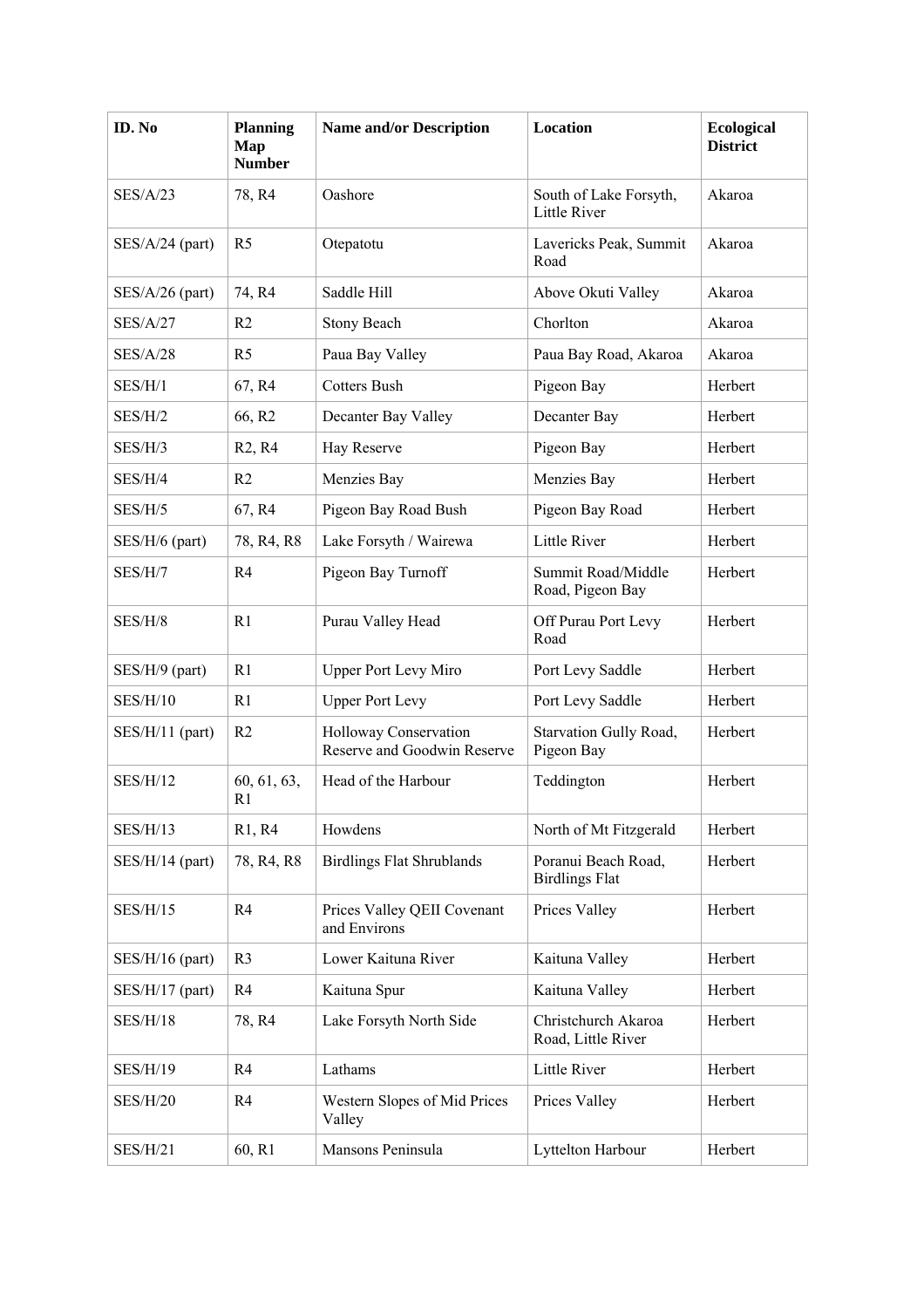| ID. No            | <b>Planning</b><br>Map<br><b>Number</b>        | <b>Name and/or Description</b>                   | <b>Location</b>                             | <b>Ecological</b><br><b>District</b> |
|-------------------|------------------------------------------------|--------------------------------------------------|---------------------------------------------|--------------------------------------|
| <b>SES/H/22</b>   | 61, 63, R1                                     | Mt Herbert Spur and Orton<br><b>Bradley Park</b> | Above Charteris Bay                         | Herbert                              |
| <b>SES/H/23</b>   | R <sub>4</sub>                                 | Okana Valley, Kaituna                            | Off Kaituna Valley, Little<br>River         | Herbert                              |
| SES/H/24 (part)   | R <sub>4</sub>                                 | Waipuna Saddle                                   | Western Valley Road,<br><b>Little River</b> | Herbert                              |
| <b>SES/H/25</b>   | R <sub>2</sub>                                 | Whiskey Gully                                    | Pigeon Bay                                  | Herbert                              |
| <b>SES/H/26</b>   | R1, R2                                         | Wild Cattle Hill and Maori<br>Gully              | Between Pigeon Bay and<br>Port Levy         | Herbert                              |
| <b>SES/H/27</b>   | R <sub>2</sub>                                 | Northern Side of Holmes Bay                      | Pigeon Bay                                  | Herbert                              |
| $SES/H/28$ (part) | R1                                             | Mt Bradley                                       | Mt Bradley                                  | Herbert                              |
| <b>SES/H/29</b>   | 62, R1                                         | Mt Evans                                         | Between Purau Bay and<br>Port Levy          | Herbert                              |
| $SES/E/1$ (part)  | R3, R6, R7                                     | Lake Ellesmere/Te Waihora<br>and Margins         | Lake Ellesmere/Te<br>Waihora                | Ellesmere                            |
| $SES/E/2$ (part)  | 78, R3, R4,<br>R <sub>6</sub> , R <sub>7</sub> | Kaitorete Spit                                   | Kaitorete Spit                              | Ellesmere                            |
| SES/PH/1          | 60, R1                                         | Lion Rock                                        | Summit Road, Allandale,<br>Governors Bay    | Port Hills                           |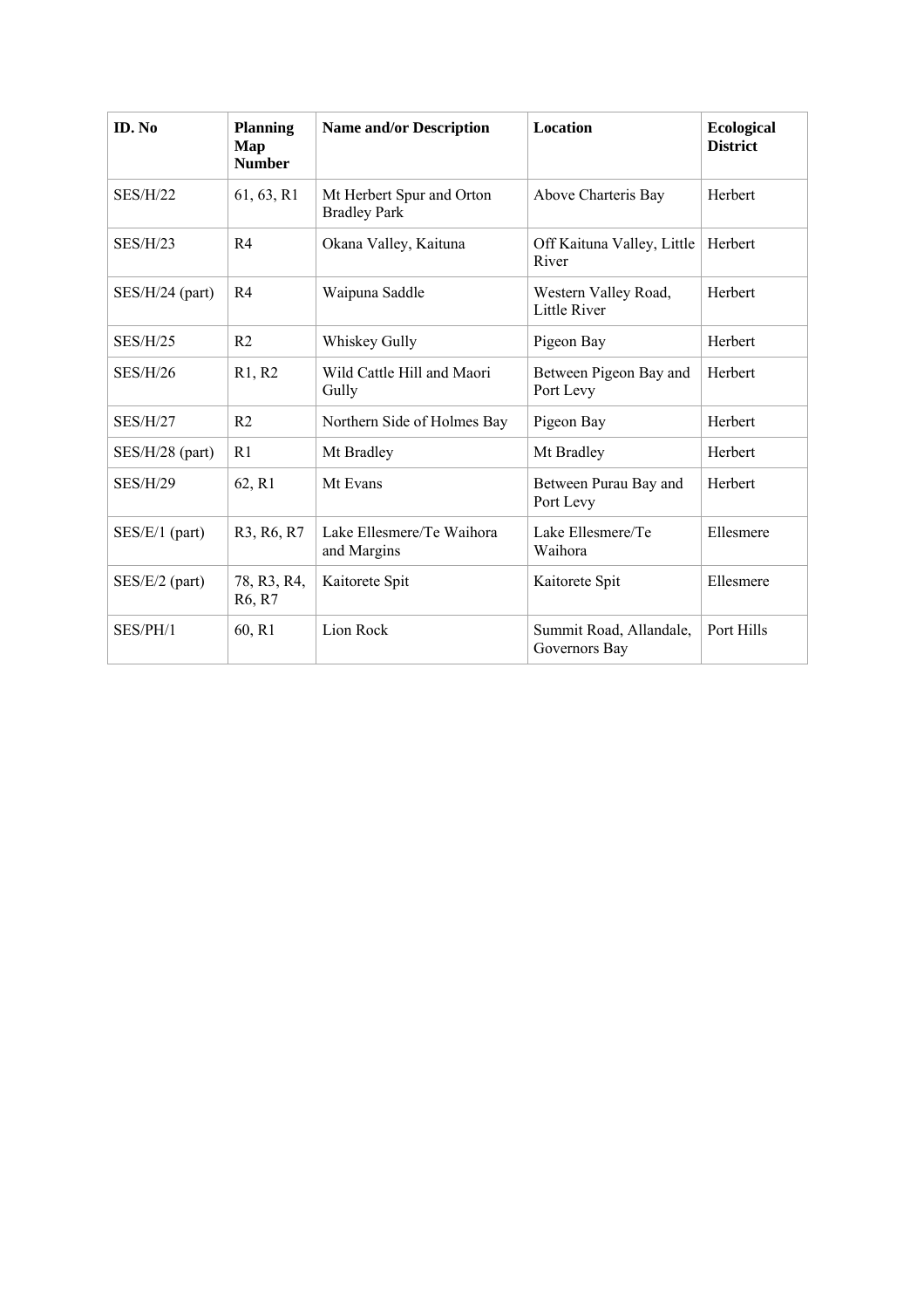## **9.1.6.2 Schedule reference map - Sites of ecological significance**



**(Christchurch City)** 

## **9.1.6.3 Schedule reference map - Sites of ecological significance (Banks Peninsula and Port Hills)**

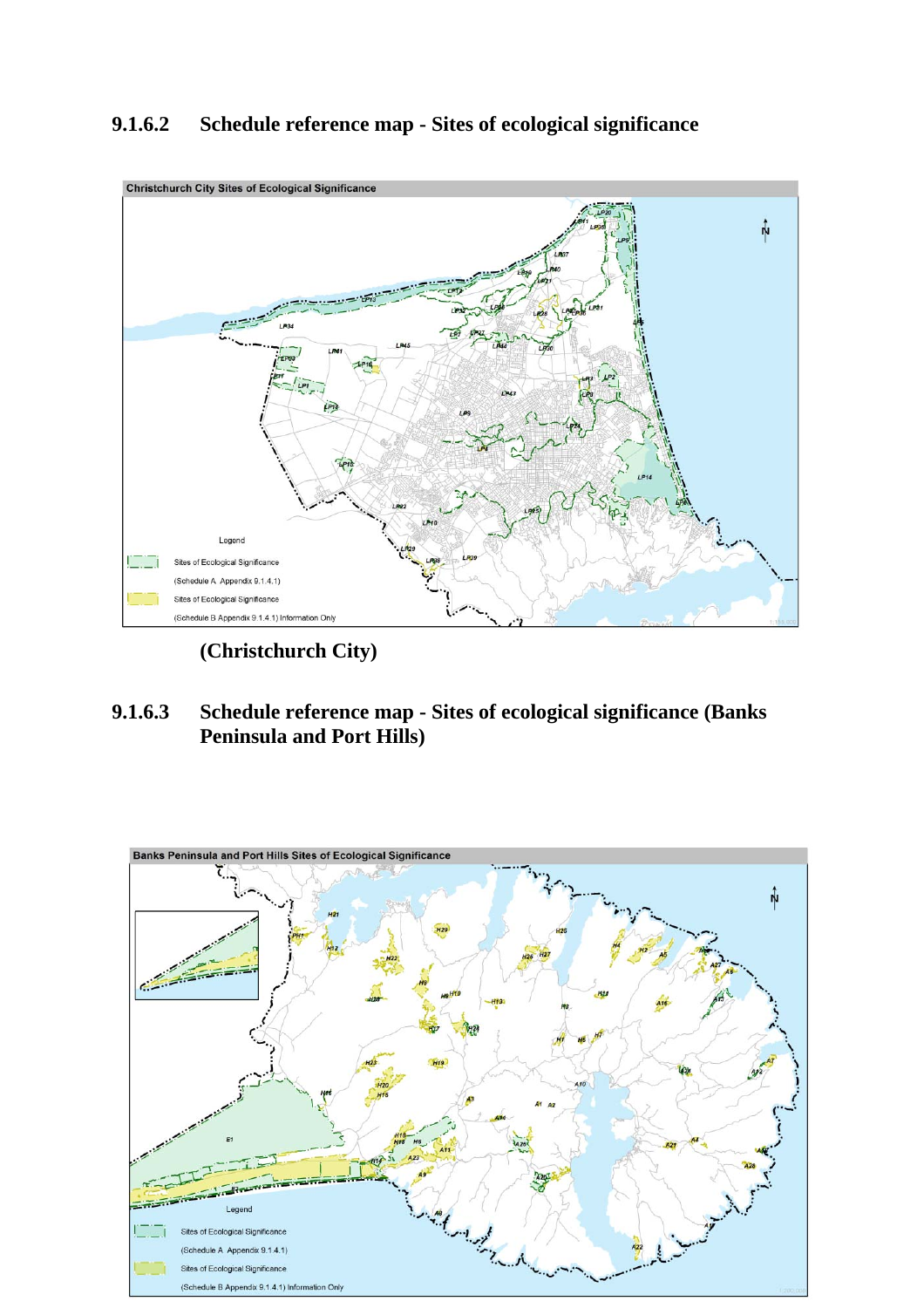# **9.1.6.4 Ecological districts map**

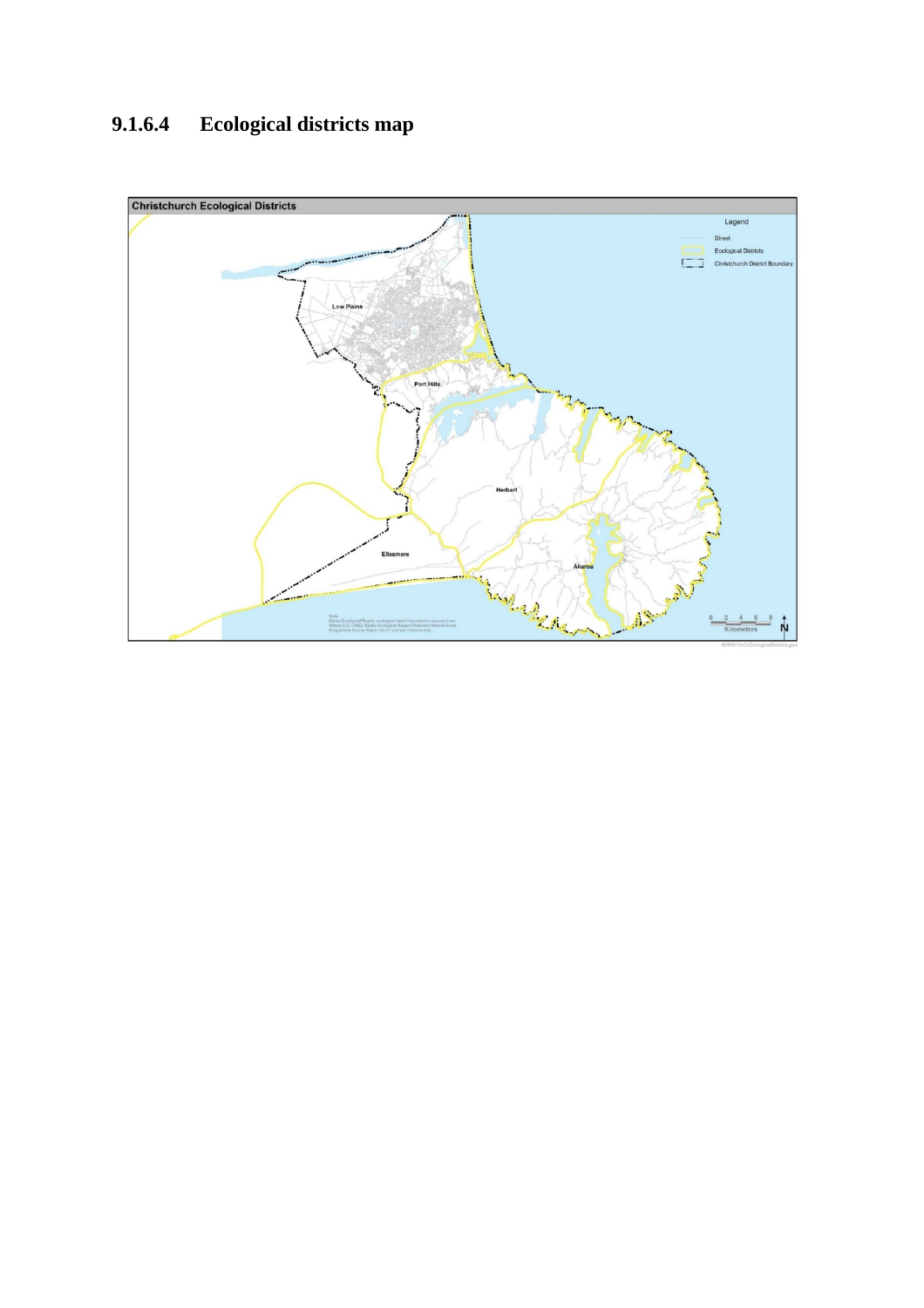## **9.1.6.5 Framework for biodiversity offsetting**

#### **Introduction**

The following sets out a framework for the use of biodiversity offsets. Any biodiversity offset is to be consistent with this framework. It should be read in conjunction with The New Zealand Government *Guidance on Good Practice Biodiversity Offsetting in New Zealand* August 2014 (or any successor document).

#### **Biodiversity offsetting framework**

- a. Restoration, enhancement and protection actions will only be considered a biodiversity offset where they are used to offset the anticipated reasonably measureable residual effects of activities after appropriate avoidance, remediation and mitigation actions have occurred in accordance with Policy 9.1.2.8 (i.e. not in situations where they are used to mitigate the adverse effects of activities).
- b. A proposed biodiversity offset will contain an explicit loss and gain calculation commensurate to the scale of effects the activity, and should demonstrate the manner in which no net loss can be achieved.
- c. A biodiversity offset will recognise the limits to offsets due to irreplaceable and vulnerable biodiversity (including effects that must be avoided in accordance with Policy 11(a) of the New Zealand Coastal Policy Statement 2010), and its design and implementation will include provisions for addressing sources of uncertainty and risk of failure of the delivery of no net loss.
- d. Restoration, enhancement and protection actions undertaken as a biodiversity offset are demonstrably additional to what otherwise would occur, including that they are additional to any remediation or mitigation undertaken in relation to the adverse effects of the activity.
- e. In relation to a Site of Ecological Significance listed in Schedule A of Appendix 9.1.6.1, offset actions will be undertaken within the Site of Ecological Significance as a first priority, or where this is not practicable, as close as possible to the location of development within the same ecological district as a second priority.
- f. Offset actions will prioritise protection and enhancement of existing areas of biodiversity where those actions produce additional biodiversity gains commensurate with the biodiversity values lost.
- g. The values to be lost through the activity to which the offset applies are counterbalanced by the proposed offsetting activity which is at least commensurate with the residual adverse effects on indigenous biodiversity, so that the overall result is no net loss.
- h. The offset will be applied so that the ecological values being achieved through the offset are the same or similar to those being lost, unless an alternative ecosystem or habitat will provide a net gain for indigenous biodiversity, and the values lost are not irreplaceable or highly vulnerable.
- i. There is a strong likelihood that the positive ecological outcomes of the offset last at least as long as the impact of the activity, and preferably in perpetuity. Adaptive management responses should be incorporated into the design of the bidodiversity offset, as required to ensure that the positive ecological outcomes are maintained over time.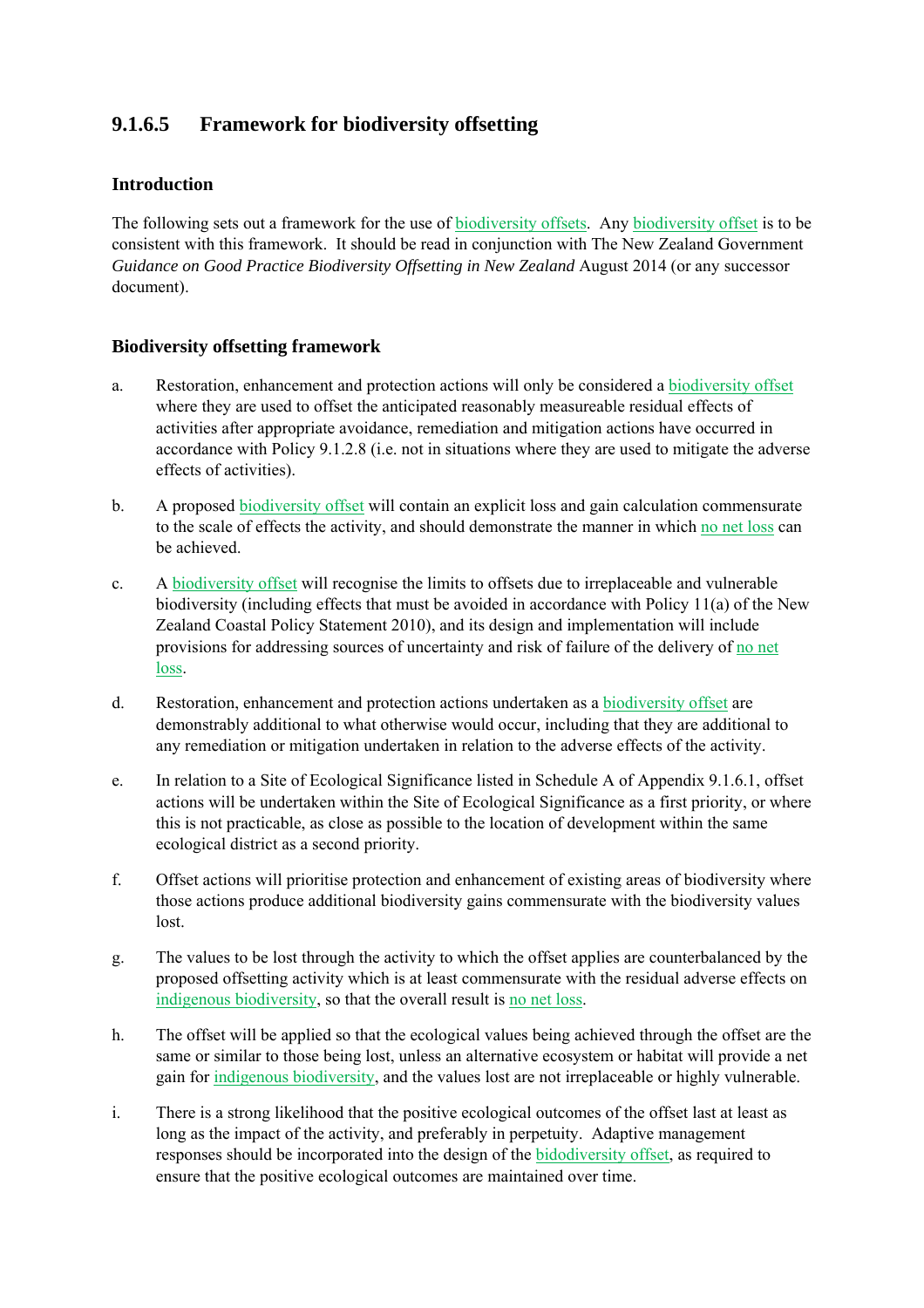- j. The **biodiversity offset** will be designed and implemented in a landscape context i.e. with an understanding of both the donor and recipient sites' roles, or potential roles, in the ecological context of the area.
- k. Any application that intends to utilise a biodiversity offset will include a biodiversity offset management plan that:
	- i. sets out baseline information on indigenous biodiversity that is potentially impacted by the proposal at both the donor and recipient sites;
	- ii. demonstrates how the requirements of the framework set out in this appendix will be addressed; and
	- iii. identifies the monitoring approach that will be used to demonstrate how the matters set out in this framework have been addressed, over an appropriate timeframe.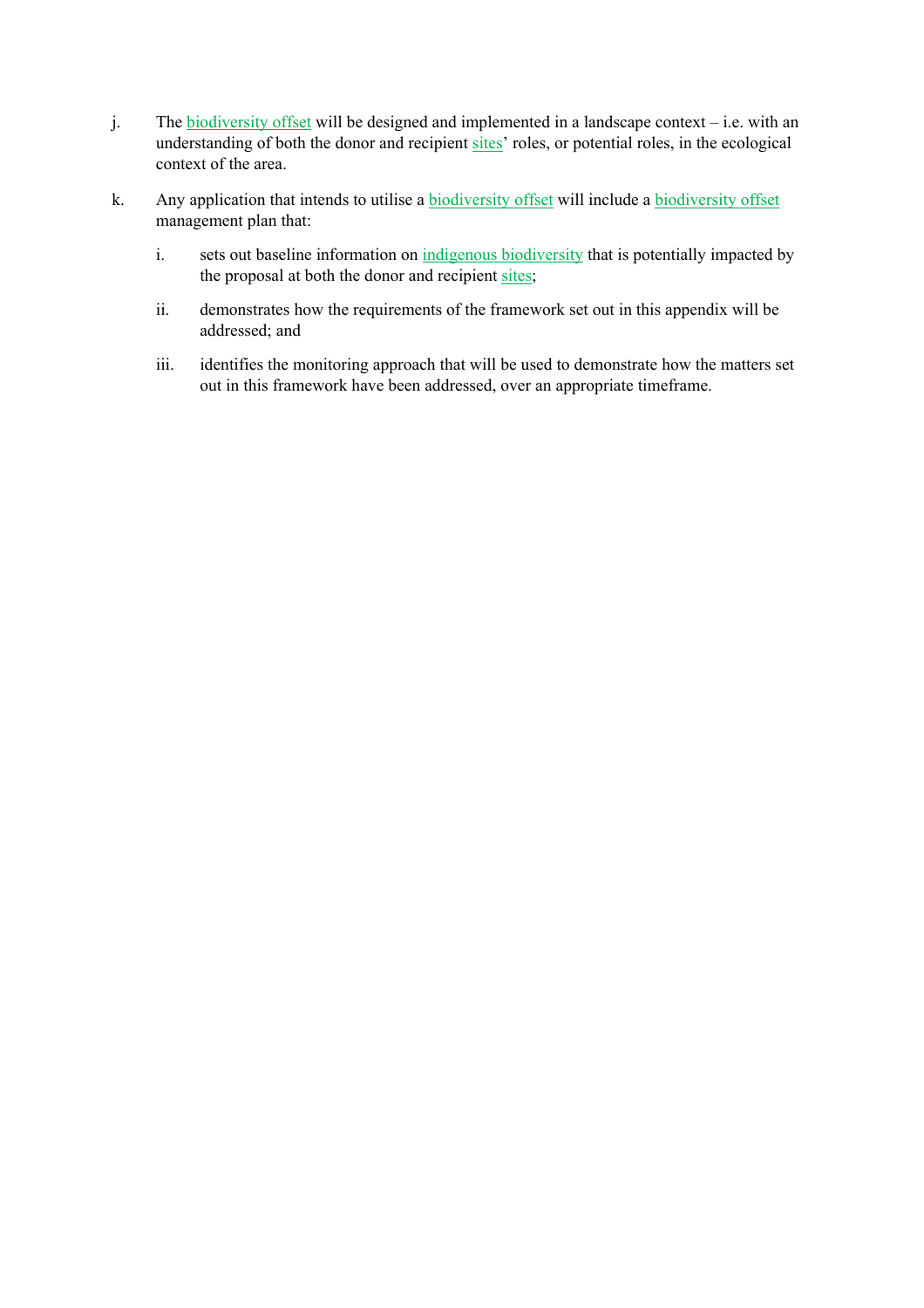#### **9.1.6.6 Indigenous vegetation on Banks Peninsula and the Port Hills, outside of the sites of ecological significance listed in Schedule A of Appendix 9.1.6.1**

**Table 1. Indigenous vegetation on Banks Peninsula and the Port Hills** (Advice note: Banks Peninsula means the area shown at Appendix 2.1 of Chapter 2 Definitions)

| <b>Ecosystem</b><br>Category            | <b>Vegetation and habitat (species)</b>                                                                                          | Occupying<br>a<br>contiguous<br>area of:<br>(hectares) | Canopy<br>cover $(\% )$<br>of: | Height<br>(metre) of<br>any<br>individual<br><b>plants</b>                       | Link to factsheet with example of vegetation type                                              |
|-----------------------------------------|----------------------------------------------------------------------------------------------------------------------------------|--------------------------------------------------------|--------------------------------|----------------------------------------------------------------------------------|------------------------------------------------------------------------------------------------|
| a.<br>Indigenous<br>trees and<br>forest | i. Mature and regenerating kanuka (Kunzea robusta)<br>forest in the Port Hills Ecological District                               | $0.25$ ha or<br>greater in<br>area                     | N/A                            | Any<br>individual<br>kanuka<br>plants are 4<br>metres or<br>greater in<br>height | http://www.nzpcn.org.nz/c/flora/factsheets/NZPCN Species 76<br>44.pdf                          |
|                                         | ii. Mature and regenerating kanuka (Kunzea robusta)<br>forest in the Herbert, Akaroa or Ellesmere Ecological<br><b>Districts</b> | $0.5$ ha or<br>greater in<br>area                      | N/A                            | Any<br>individual<br>kanuka<br>plants are 6<br>metres or<br>greater in<br>height | http://www.nzpcn.org.nz/c/flora/factsheets/NZPCN Species 76<br>44.pdf                          |
|                                         | iii. Lower altitude mixed scrub – in which mature<br>specimens of any of the following genera form the<br>dominant cover:        | $0.5$ ha or<br>greater in<br>area                      | N/A                            | N/A                                                                              | Olearia arborescens -<br>http://www.nzpcn.org.nz/c/flora/factsheets/NZPCN Species 10<br>43.pdf |
|                                         | Olearia:                                                                                                                         |                                                        |                                |                                                                                  | Mountain akeake -                                                                              |
|                                         | - Olearia arborescens                                                                                                            |                                                        |                                |                                                                                  | http://www.nzpcn.org.nz/c/flora/factsheets/NZPCN Species 10<br>44.pdf                          |
|                                         | - Mountain akeake (Olearia avicenniifolia)                                                                                       |                                                        |                                |                                                                                  | Olearia bullata -                                                                              |
|                                         | - Olearia bullata                                                                                                                |                                                        |                                |                                                                                  | http://www.nzpcn.org.nz/c/flora/factsheets/NZPCN Species 10                                    |
|                                         | - Olearia fimbriata                                                                                                              |                                                        |                                |                                                                                  | 45.pdf                                                                                         |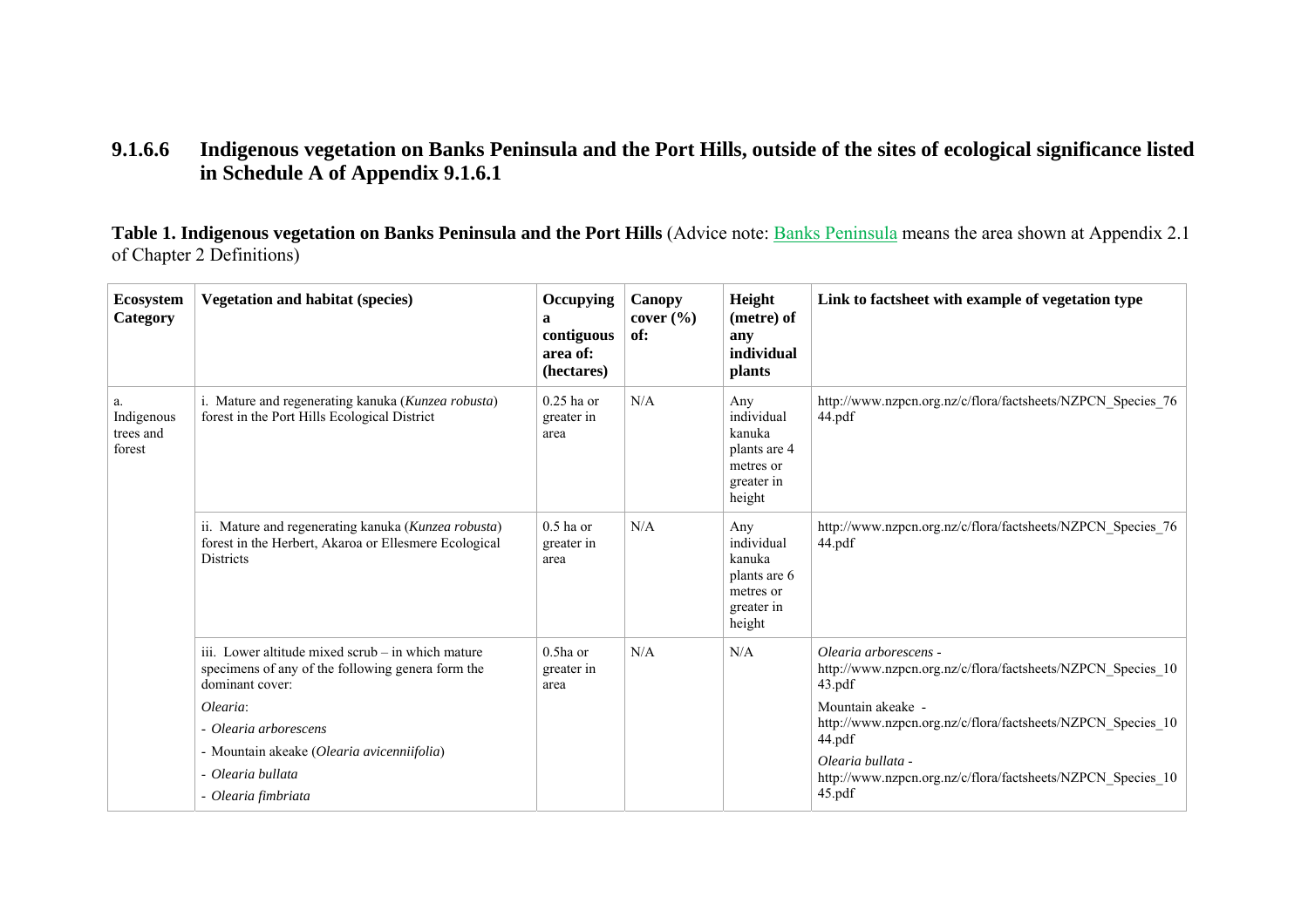| <b>Ecosystem</b><br>Category | <b>Vegetation and habitat (species)</b>                                                         | Occupying<br>a<br>contiguous<br>area of:<br>(hectares) | Canopy<br>cover $(\% )$<br>of: | Height<br>(metre) of<br>any<br>individual<br><i>plants</i> | Link to factsheet with example of vegetation type                                  |
|------------------------------|-------------------------------------------------------------------------------------------------|--------------------------------------------------------|--------------------------------|------------------------------------------------------------|------------------------------------------------------------------------------------|
|                              | - Fragrant tree daisy (Olearia fragrantissima)<br>- Mountain holly, hakeke (Olearia ilicifolia) |                                                        |                                |                                                            | Olearia fimbriata -<br>http://www.nzpcn.org.nz/c/flora/factsheets/NZPCN Species 13 |
|                              |                                                                                                 |                                                        |                                |                                                            | 7.pdf                                                                              |
|                              | - Olearia nummulariifolia                                                                       |                                                        |                                |                                                            | Fragrant tree daisy -                                                              |
|                              | - Akiraho (Olearia paniculata)<br>Hebe                                                          |                                                        |                                |                                                            | http://www.nzpcn.org.nz/c/flora/factsheets/NZPCN_Species_29<br>3.pdf               |
|                              |                                                                                                 |                                                        |                                |                                                            | Mountain holly, hakeke                                                             |
|                              | - Hebe odora                                                                                    |                                                        |                                |                                                            | http://www.nzpcn.org.nz/c/flora/factsheets/NZPCN Species 10                        |
|                              | - Koromiko (Hebe salicifolia)                                                                   |                                                        |                                |                                                            | 51.pdf                                                                             |
|                              | - Banks Peninsula hebe (Hebe strictissima)<br>Pseudopanax                                       |                                                        |                                |                                                            | Olearia nummulariifolia -                                                          |
|                              | - fivefinger, whauwhaupaku (Pseudopanax arboreus)                                               |                                                        |                                |                                                            | http://www.nzpcn.org.nz/c/flora/factsheets/NZPCN Species 10<br>55.pdf              |
|                              | - mountain fivefinger, orihou (Pseudopanax colensoi)                                            |                                                        |                                |                                                            | Akiraho -                                                                          |
|                              | - lancewood, horoeka (Pseudopanax crassifolius)                                                 |                                                        |                                |                                                            | http://www.nzpcn.org.nz/c/flora/factsheets/NZPCN Species 10<br>58.pdf              |
|                              | - fierce lancewood (Pseudopanax ferox)                                                          |                                                        |                                |                                                            | fivefinger, whauwhaupaku -                                                         |
|                              | Fuchsia                                                                                         |                                                        |                                |                                                            | http://www.nzpcn.org.nz/c/flora/factsheets/NZPCN Species 11<br>94.pdf              |
|                              | - fuchsia, kotukutuku (Fuchsia excorticate)                                                     |                                                        |                                |                                                            | mountain fivefinger, orihou -                                                      |
|                              | - climbing fuchsia (Fuchsia perscandens)                                                        |                                                        |                                |                                                            | http://www.nzpcn.org.nz/c/flora/factsheets/NZPCN Species 11                        |
|                              | Griselinia,                                                                                     |                                                        |                                |                                                            | 95.pdf                                                                             |
|                              | - broadleaf, kapuka (Griselinia littoralis)                                                     |                                                        |                                |                                                            | lancewood, horoeka -                                                               |
|                              | - shining broadleaf, puka (Griselinia lucida)                                                   |                                                        |                                |                                                            | http://www.nzpcn.org.nz/c/flora/factsheets/NZPCN Species 11<br>96.pdf              |
|                              | Pseudowintera                                                                                   |                                                        |                                |                                                            | fierce lancewood -                                                                 |
|                              | - horopito, pepperwood (Pseudowintera colorata)                                                 |                                                        |                                |                                                            | http://www.nzpcn.org.nz/c/flora/factsheets/NZPCN Species 30                        |
|                              | and                                                                                             |                                                        |                                |                                                            | 7.pdf                                                                              |
|                              | Coprosma                                                                                        |                                                        |                                |                                                            | fuchsia, kotukutuku -                                                              |
|                              | - thin-leaved Coprosma (Coprosma areolata)                                                      |                                                        |                                |                                                            | http://www.nzpcn.org.nz/c/flora/factsheets/NZPCN Species 19<br>01.pdf              |
|                              | - mikimiki (Coprosma ciliata, Coprosma crassifolia,                                             |                                                        |                                |                                                            | climbing fuchsia -                                                                 |
|                              | Coprosma dumosa, Coprosma propinqua, Coprosma<br>rhamnoides, Coprosma rigida, Coprosma rubra,   |                                                        |                                |                                                            | http://www.nzpcn.org.nz/c/flora/factsheets/NZPCN Species 19                        |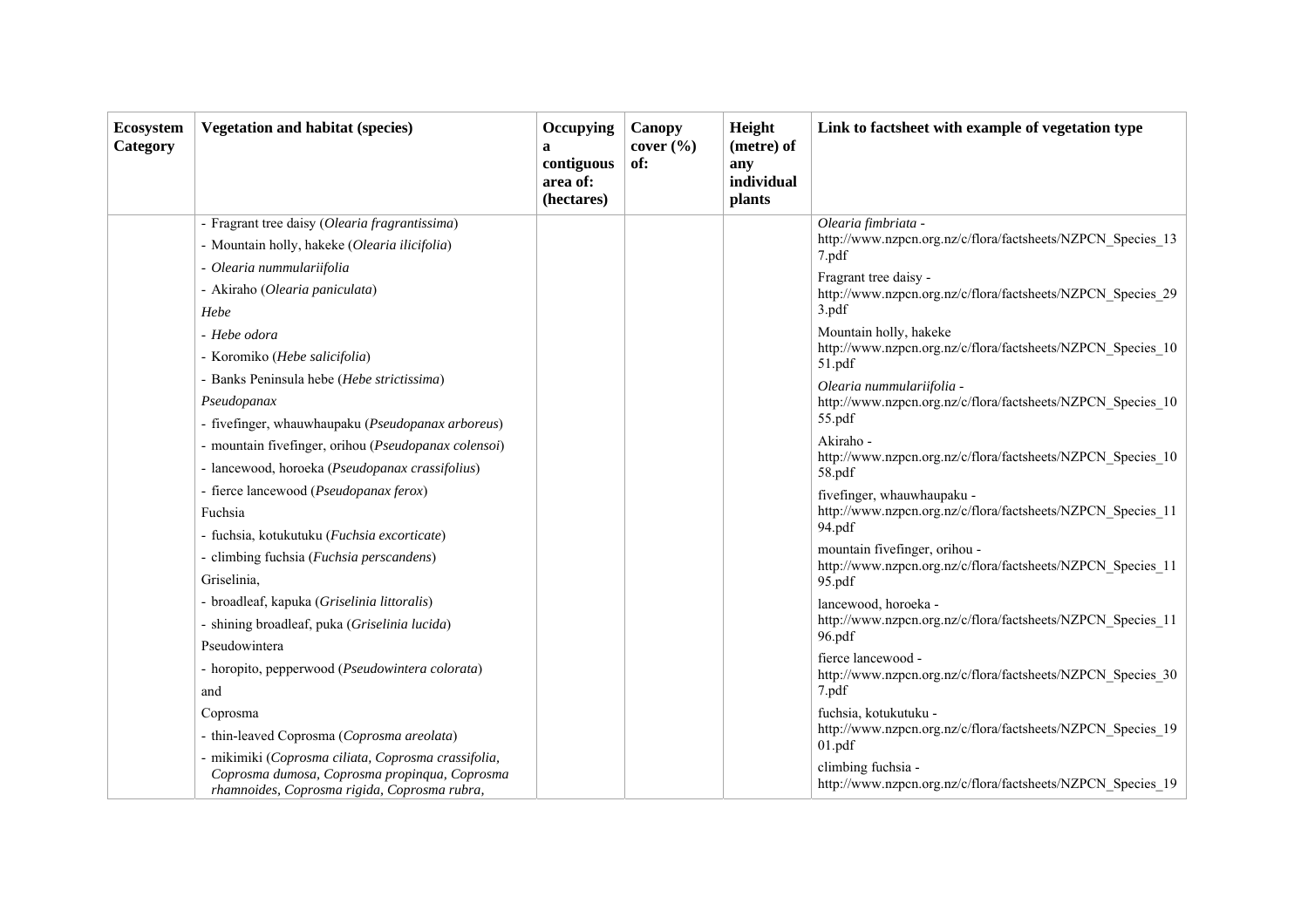| Ecosystem<br>Category | <b>Vegetation and habitat (species)</b>                                                                                                                                                               | Occupying<br>a<br>contiguous<br>area of:<br>(hectares) | Canopy<br>cover $(\% )$<br>of: | Height<br>(metre) of<br>any<br>individual<br><b>plants</b> | Link to factsheet with example of vegetation type                                                                                                                                                                                                                                                                                                                                                                                                                                                                                                                                                                                                                                                                                                                                                                                                                                                                                                                                                                                                                                                                                                                                                              |
|-----------------------|-------------------------------------------------------------------------------------------------------------------------------------------------------------------------------------------------------|--------------------------------------------------------|--------------------------------|------------------------------------------------------------|----------------------------------------------------------------------------------------------------------------------------------------------------------------------------------------------------------------------------------------------------------------------------------------------------------------------------------------------------------------------------------------------------------------------------------------------------------------------------------------------------------------------------------------------------------------------------------------------------------------------------------------------------------------------------------------------------------------------------------------------------------------------------------------------------------------------------------------------------------------------------------------------------------------------------------------------------------------------------------------------------------------------------------------------------------------------------------------------------------------------------------------------------------------------------------------------------------------|
|                       | Coprosma virescens, Coprosma wallii)<br>- yellow wood (Coprosma linariifolia)<br>- karamu (Coprosma lucida, Coprosma robusta)<br>- round-leaved mikimiki (Coprosma rotundifolia)<br>- Coprosma rugosa |                                                        |                                |                                                            | 02.pdf<br>broadleaf, kapuka -<br>http://www.nzpcn.org.nz/c/flora/factsheets/NZPCN Species 19<br>57.pdf<br>shining broadleaf, puka -<br>http://www.nzpcn.org.nz/c/flora/factsheets/NZPCN Species 19<br>58.pdf<br>horopito, pepperwood -<br>http://www.nzpcn.org.nz/c/flora/factsheets/NZPCN Species 12<br>01.pdf<br>thin-leaved Coprosma -<br>http://www.nzpcn.org.nz/c/flora/factsheets/NZPCN Species 17<br>01.pdf<br>mikimiki -<br>http://www.nzpcn.org.nz/c/flora/factsheets/NZPCN Species 17<br>06.pdf;<br>http://www.nzpcn.org.nz/c/flora/factsheets/NZPCN Species 17<br>$08.pdf$ :<br>http://www.nzpcn.org.nz/c/flora/factsheets/NZPCN Species 23<br>22.pdf;<br>http://www.nzpcn.org.nz/c/flora/factsheets/NZPCN Species 17<br>28.pdf;<br>http://www.nzpcn.org.nz/c/flora/factsheets/NZPCN Species 17<br>31.pdf;<br>http://www.nzpcn.org.nz/c/flora/factsheets/NZPCN Species 17<br>32.pdf;<br>http://www.nzpcn.org.nz/c/flora/factsheets/NZPCN Species 17<br>35.pdf;<br>http://www.nzpcn.org.nz/c/flora/factsheets/NZPCN Species 17<br>$41.pdf$ ;<br>http://www.nzpcn.org.nz/c/flora/factsheets/NZPCN Species 15<br>9.pdf<br>vellow wood -<br>http://www.nzpcn.org.nz/c/flora/factsheets/NZPCN Species 17 |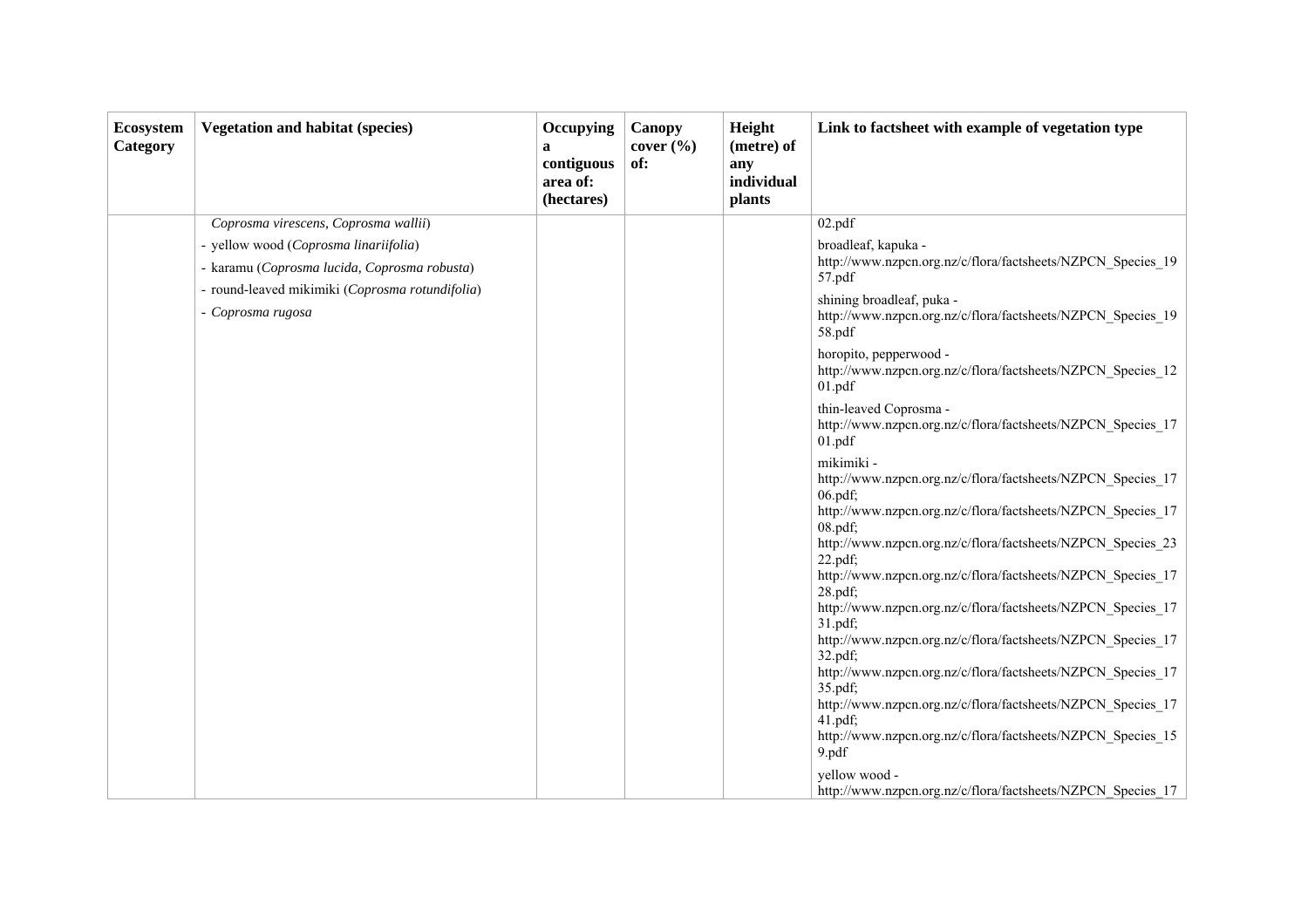| Ecosystem<br>Category | <b>Vegetation and habitat (species)</b>                                                                                                                                                                                                                                               | Occupying<br>a<br>contiguous<br>area of:<br>(hectares) | <b>Canopy</b><br>cover $(\% )$<br>of:       | Height<br>(metre) of<br>any<br>individual<br>plants | Link to factsheet with example of vegetation type                                                                                                                                                                                                                                                                                                                                                                                                                             |
|-----------------------|---------------------------------------------------------------------------------------------------------------------------------------------------------------------------------------------------------------------------------------------------------------------------------------|--------------------------------------------------------|---------------------------------------------|-----------------------------------------------------|-------------------------------------------------------------------------------------------------------------------------------------------------------------------------------------------------------------------------------------------------------------------------------------------------------------------------------------------------------------------------------------------------------------------------------------------------------------------------------|
|                       |                                                                                                                                                                                                                                                                                       |                                                        |                                             |                                                     | 18.pdf<br>karamu -<br>http://www.nzpcn.org.nz/c/flora/factsheets/NZPCN Species 17<br>19.pdf;<br>http://www.nzpcn.org.nz/c/flora/factsheets/NZPCN Species 17<br>33.pdf<br>round-leaved mikimiki -                                                                                                                                                                                                                                                                              |
|                       |                                                                                                                                                                                                                                                                                       |                                                        |                                             |                                                     | http://www.nzpcn.org.nz/c/flora/factsheets/NZPCN Species 17<br>34.pdf<br>Comprosma rugosa -<br>http://www.nzpcn.org.nz/c/flora/factsheets/NZPCN Species 17<br>36.pdf                                                                                                                                                                                                                                                                                                          |
|                       | iv. Subalpine mixed scrub with generally continuous<br>canopy of native species in which mature specimens of<br>any of the following genera form the dominant cover:<br>Dracophyllum, Olearia, Hebe                                                                                   | N/A                                                    | N/A                                         | N/A                                                 |                                                                                                                                                                                                                                                                                                                                                                                                                                                                               |
|                       | v. Lower altitude small-leaved shrubland dominated by<br>small-leaved Coprosma species, scrub pohuehue<br>(Muehlenbeckia complexa), Helichrysum lanceolatum,<br>porcupine shrub (Melicytus alpinus), common broom<br>(Carmichaelia australis) and/or matagouri (Discaria<br>toumatou) | $0.1$ ha or<br>greater in<br>area                      | All native<br>shrub species<br>exceeds 15%. | N/A                                                 | Scrub pohuehue -<br>http://www.nzpcn.org.nz/c/flora/factsheets/NZPCN Species 99<br>1.pdf<br>Porcupine shrub -<br>http://www.nzpcn.org.nz/c/flora/factsheets/NZPCN Species 96<br>8.pdf<br>Common broom -<br>http://www.nzpcn.org.nz/c/flora/factsheets/NZPCN Species 15<br>96.pdf<br>Matagouri -<br>http://www.nzpcn.org.nz/c/flora/factsheets/NZPCN Species 17<br>95.pdf<br>Helichrysum lanceolatum -<br>http://www.nzpcn.org.nz/c/flora/factsheets/NZPCN Species 80<br>9.pdf |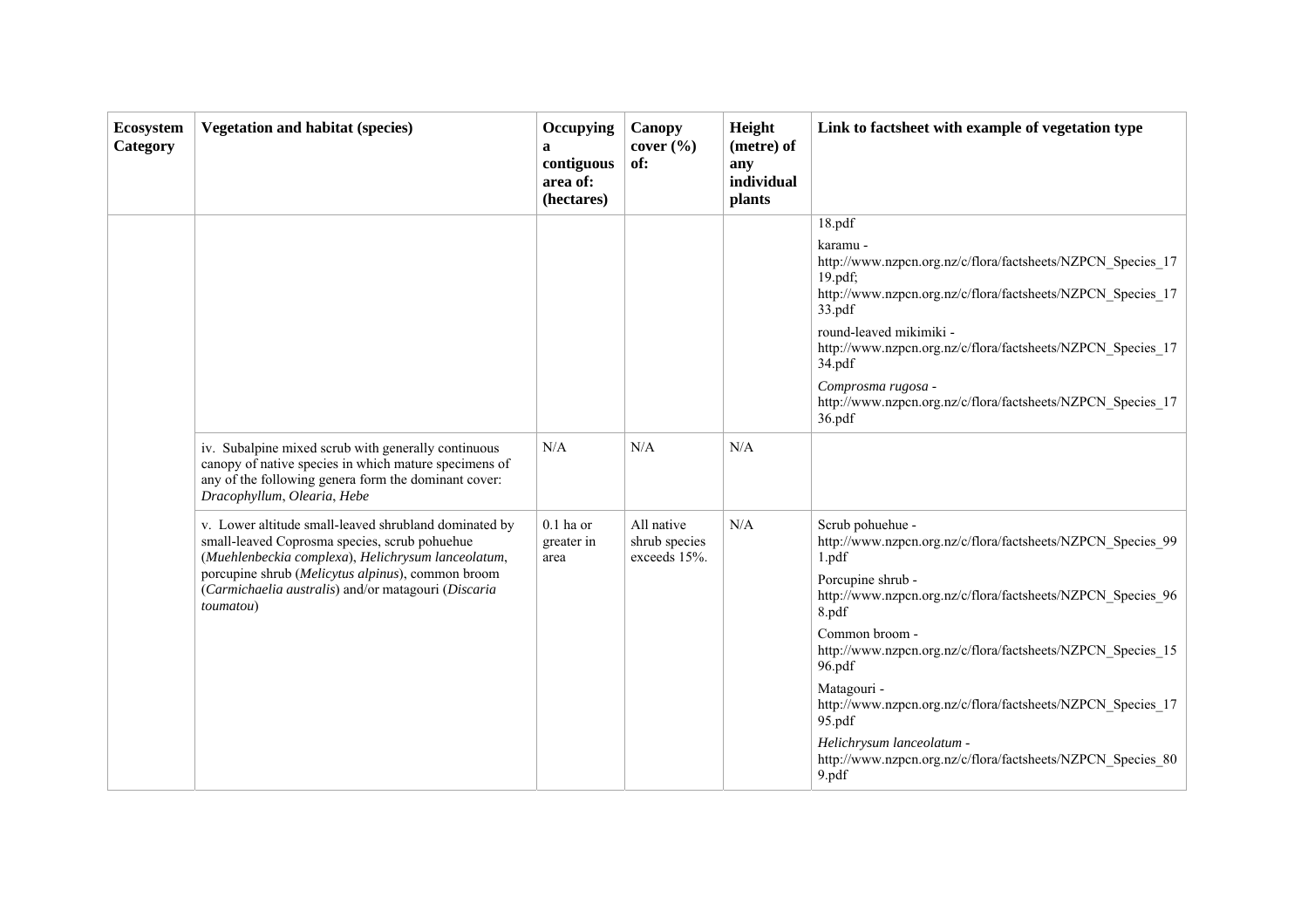| Ecosystem<br>Category                     | <b>Vegetation and habitat (species)</b>                                                                                                                                                                                                               | Occupying<br>a<br>contiguous<br>area of:<br>(hectares) | Canopy<br>cover $(\% )$<br>of:                                                                          | Height<br>(metre) of<br>any<br>individual<br>plants | Link to factsheet with example of vegetation type                                                                                                                                                                                                                           |
|-------------------------------------------|-------------------------------------------------------------------------------------------------------------------------------------------------------------------------------------------------------------------------------------------------------|--------------------------------------------------------|---------------------------------------------------------------------------------------------------------|-----------------------------------------------------|-----------------------------------------------------------------------------------------------------------------------------------------------------------------------------------------------------------------------------------------------------------------------------|
| b.<br>Indigenous<br>tussock<br>grassland  | i. Tall tussockland and/or tall tussock shrubland with<br>native snow tussock (Chionochloa) and/or Dracophyllum                                                                                                                                       | N/A                                                    | N/A                                                                                                     | N/A                                                 | Native snow tussock -<br>http://www.nzpcn.org.nz/c/flora/factsheets/NZPCN Species 16<br>71.pdf<br>http://www.nzpcn.org.nz/c/flora/factsheets/NZPCN Species 16<br>58.pdf<br>Dracophyllum acerosum -<br>http://www.nzpcn.org.nz/c/flora/factsheets/NZPCN Species 17<br>99.pdf |
|                                           | ii. Short tussockland with native fescue/hard tussock<br>(Festuca novae-zelandiae) and native inter-tussock<br>species                                                                                                                                | N/A                                                    | The contiguous<br>area of<br>specified<br>species<br>accounts for<br>20% or more<br>of canopy<br>cover  | N/A                                                 | Hard tussock -<br>http://www.nzpcn.org.nz/c/flora/factsheets/NZPCN Species 18<br>93.pdf                                                                                                                                                                                     |
|                                           | iii. Short tussockland with native silver tussock (Poa cita)<br>and native inter-tussock species                                                                                                                                                      | A contiguous<br>area of over<br>1.0 <sub>ha</sub>      | The contiguous<br>area of<br>specified<br>species<br>accounts for<br>30% or more<br>of canopy<br>cover. | N/A                                                 | Silver tussock -<br>http://www.nzpcn.org.nz/c/flora/factsheets/NZPCN Species 11<br>55.pdf                                                                                                                                                                                   |
| c.<br>Indigenous<br>coastal<br>vegetation | i. Coastal shrubland communities;<br>ii. Scattered (low density) indigenous tussock, shrubs,<br>rushes, vines, herbs, grasses and mosses among<br>predominantly exotic grasslands, and cushionfields,<br>mossfields and stonefields on Kaitorete Spit | N/A                                                    | N/A                                                                                                     | N/A                                                 |                                                                                                                                                                                                                                                                             |
| d.<br>Indigenous<br>wetland               | i. Naturally occurring freshwater marsh, fen, swamp,<br>seepage, flush and aquatic vegetation, including closely<br>associated riparian vegetation, in which native species of                                                                        | N/A                                                    | N/A                                                                                                     | N/A                                                 | Raupo -<br>http://www.nzpcn.org.nz/c/flora/factsheets/NZPCN Species 22                                                                                                                                                                                                      |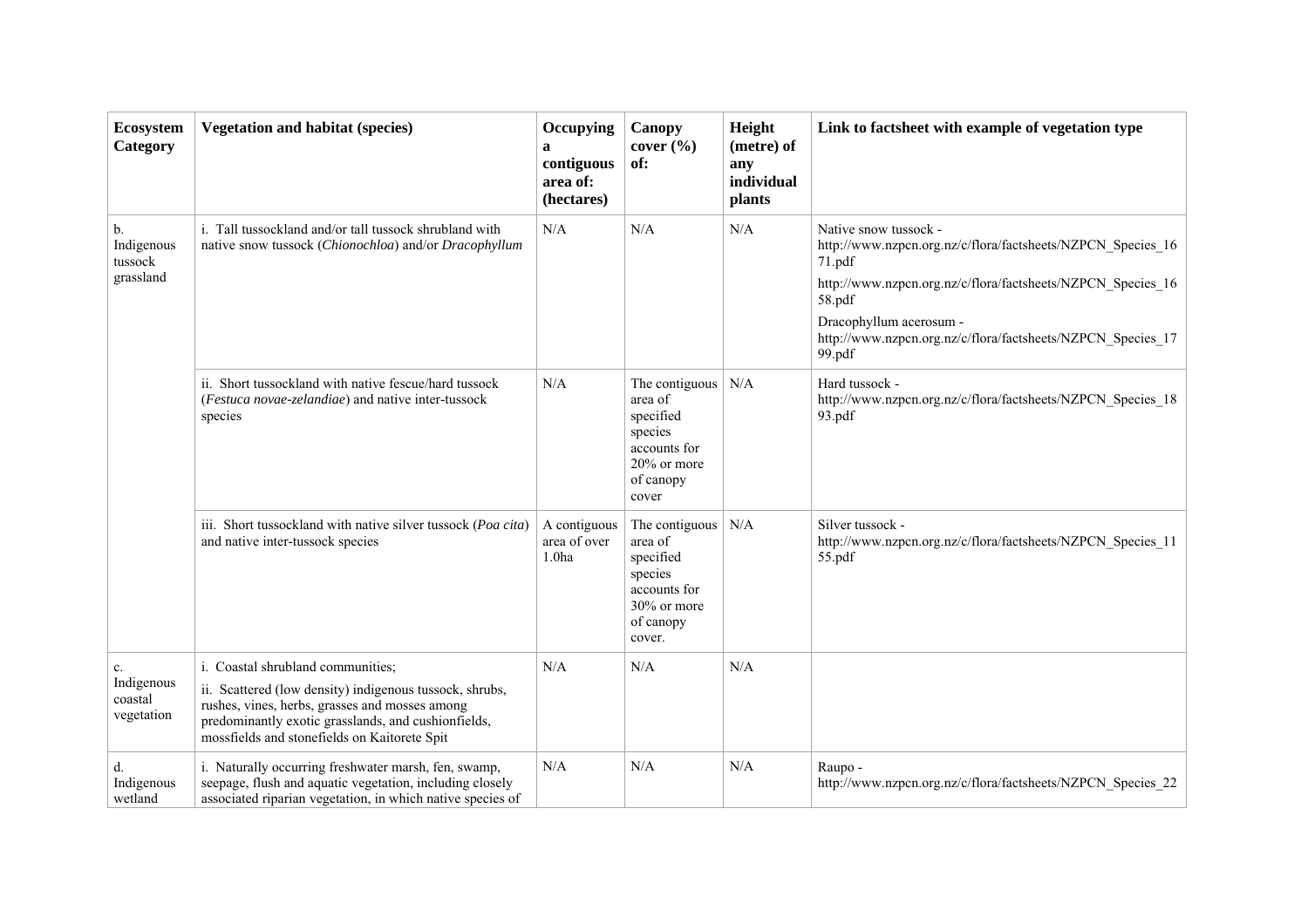| Ecosystem<br>Category | <b>Vegetation and habitat (species)</b>                                                                                                                                                                                                                                                                                                                    | Occupying<br>a<br>contiguous<br>area of:<br>(hectares) | Canopy<br>cover $(\% )$<br>of: | Height<br>(metre) of<br>any<br>individual<br>plants | Link to factsheet with example of vegetation type                                                                                                                                                                                                                                                                                                                                                                                                                                                                                                                                                                                                                                                                                                                                                                                                                                                                                                                                    |
|-----------------------|------------------------------------------------------------------------------------------------------------------------------------------------------------------------------------------------------------------------------------------------------------------------------------------------------------------------------------------------------------|--------------------------------------------------------|--------------------------------|-----------------------------------------------------|--------------------------------------------------------------------------------------------------------------------------------------------------------------------------------------------------------------------------------------------------------------------------------------------------------------------------------------------------------------------------------------------------------------------------------------------------------------------------------------------------------------------------------------------------------------------------------------------------------------------------------------------------------------------------------------------------------------------------------------------------------------------------------------------------------------------------------------------------------------------------------------------------------------------------------------------------------------------------------------|
| vegetation            | the following genera are present: raupo $(Typha)$ , toetoe<br>(Cortaderia), flax (Phormium), sedges (Carex), spike rush<br>(Eleocharis), pond weed (Potamogeton), sphagnum moss<br>(Sphagnum), bog rush (Schoenus); pygmy clubrush<br>(Isolepis basilaris), slender clubrush (Isolepis cernua),<br>Isolepis distigmatosa, Isolepis Habra, Isolepis pottsii |                                                        |                                |                                                     | 79.pdf<br>Toetoe -<br>http://www.nzpcn.org.nz/c/flora/factsheets/NZPCN Species 17<br>58.pdf<br>Flax -<br>http://www.nzpcn.org.nz/c/flora/factsheets/NZPCN Species 22<br>19.pdf<br>Spike rush -<br>http://www.nzpcn.org.nz/c/flora/factsheets/NZPCN Species 21<br>20.pdf<br>http://www.nzpcn.org.nz/c/flora/factsheets/NZPCN Species 21<br>21.pdf<br>Pondweed -<br>http://www.nzpcn.org.nz/c/flora/factsheets/NZPCN Species 22<br>25.pdf<br>http://www.nzpcn.org.nz/c/flora/factsheets/NZPCN Species 22<br>26.pdf<br>Bog rush -<br>http://www.nzpcn.org.nz/c/flora/factsheets/NZPCN Species 80<br>2.pdf<br>Pygmy clubrush -<br>http://www.nzpcn.org.nz/c/flora/factsheets/NZPCN Species 12<br>9.pdf<br>Slender clubrush -<br>http://www.nzpcn.org.nz/c/flora/factsheets/NZPCN_Species_21<br>66.pdf Isolepis distigmatosa-<br>http://www.nzpcn.org.nz/c/flora/factsheets/NZPCN Species 21<br>67.pdf<br>Isolepis Habra -<br>http://www.nzpcn.org.nz/c/flora/factsheets/NZPCN Species 86 |
|                       |                                                                                                                                                                                                                                                                                                                                                            |                                                        |                                |                                                     | 2.pdf<br>Isolepis inundata -                                                                                                                                                                                                                                                                                                                                                                                                                                                                                                                                                                                                                                                                                                                                                                                                                                                                                                                                                         |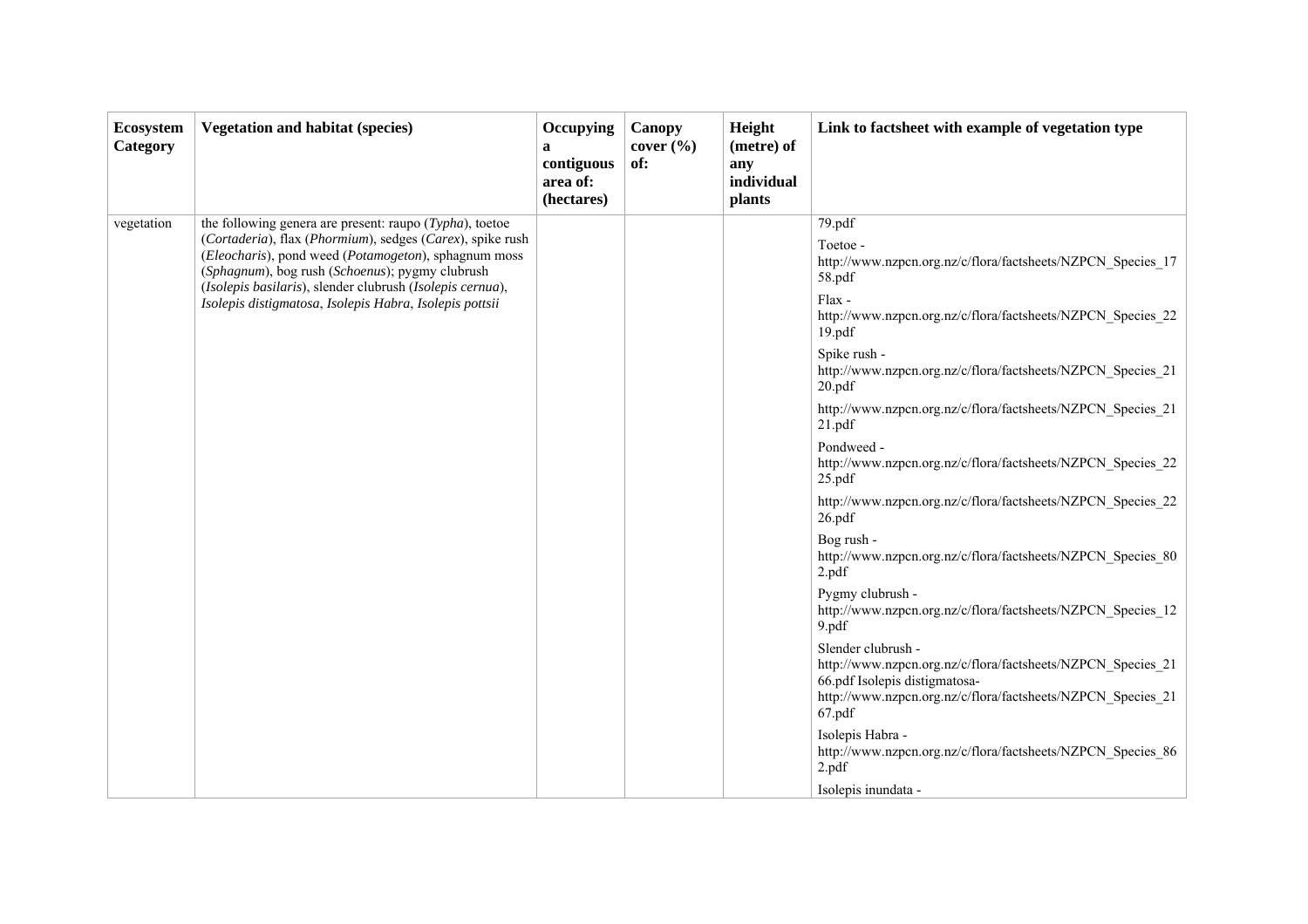| Ecosystem<br>Category | <b>Vegetation and habitat (species)</b>                                                                                                                                                                               | Occupying<br>a<br>contiguous<br>area of:<br>(hectares) | Canopy<br>cover $(\% )$<br>of: | Height<br>(metre) of<br>any<br>individual<br>plants | Link to factsheet with example of vegetation type                                                        |
|-----------------------|-----------------------------------------------------------------------------------------------------------------------------------------------------------------------------------------------------------------------|--------------------------------------------------------|--------------------------------|-----------------------------------------------------|----------------------------------------------------------------------------------------------------------|
|                       |                                                                                                                                                                                                                       |                                                        |                                |                                                     | http://www.nzpcn.org.nz/c/flora/factsheets/NZPCN Species 79<br>9.pdf                                     |
|                       |                                                                                                                                                                                                                       |                                                        |                                |                                                     | Isolepis pottsii -<br>http://www.nzpcn.org.nz/c/flora/factsheets/NZPCN Species 86<br>3.pdf               |
|                       | ii. Saltmarsh vegetation in which any of the following<br>native species are present: seagrass (Zostera), saltmarsh<br>ribbonwood (Plagianthus divaricatus), sea rush (Juncus                                         | N/A                                                    | N/A                            | N/A                                                 | Seagrass -<br>http://www.nzpcn.org.nz/c/flora/factsheets/NZPCN Species 23<br>35.pdf                      |
|                       | kraussii), jointed rush (Apodasmia similis), remuremu<br>(Selliera radicans), sea primrose (Samolus repens),<br>glasswort (Sarcocornia quinqueflora), native musk<br>(Thyridia repens), salt grass (Puccinellia spp), |                                                        |                                |                                                     | Saltmarsh ribbonwood -<br>http://www.nzpcn.org.nz/c/flora/factsheets/NZPCN Species 11<br>41.pdf          |
|                       | Schoenoplectus spp;                                                                                                                                                                                                   |                                                        |                                |                                                     | Sea rush -<br>http://www.nzpcn.org.nz/c/flora/factsheets/NZPCN Species 21<br>72.pdf                      |
|                       |                                                                                                                                                                                                                       |                                                        |                                |                                                     | Jointed rush -<br>http://www.nzpcn.org.nz/c/flora/factsheets/NZPCN Species 20<br>52.pdf                  |
|                       |                                                                                                                                                                                                                       |                                                        |                                |                                                     | Remuremu -<br>http://www.nzpcn.org.nz/c/flora/factsheets/NZPCN Species 22<br>55.pdf                      |
|                       |                                                                                                                                                                                                                       |                                                        |                                |                                                     | Sea primrose -<br>http://www.nzpcn.org.nz/c/flora/factsheets/NZPCN Species 12<br>80.pdf                  |
|                       |                                                                                                                                                                                                                       |                                                        |                                |                                                     | Glasswort -<br>http://www.nzpcn.org.nz/c/flora/factsheets/NZPCN Species 22<br>47.pdf                     |
|                       |                                                                                                                                                                                                                       |                                                        |                                |                                                     | Native musk -<br>http://www.nzpcn.org.nz/c/flora/factsheets/NZPCN Species 28<br>6.pdf                    |
|                       |                                                                                                                                                                                                                       |                                                        |                                |                                                     | Saltgrass (Puccinellia spp.) -<br>http://www.nzpcn.org.nz/c/flora/factsheets/NZPCN Species 22<br>34.pdf; |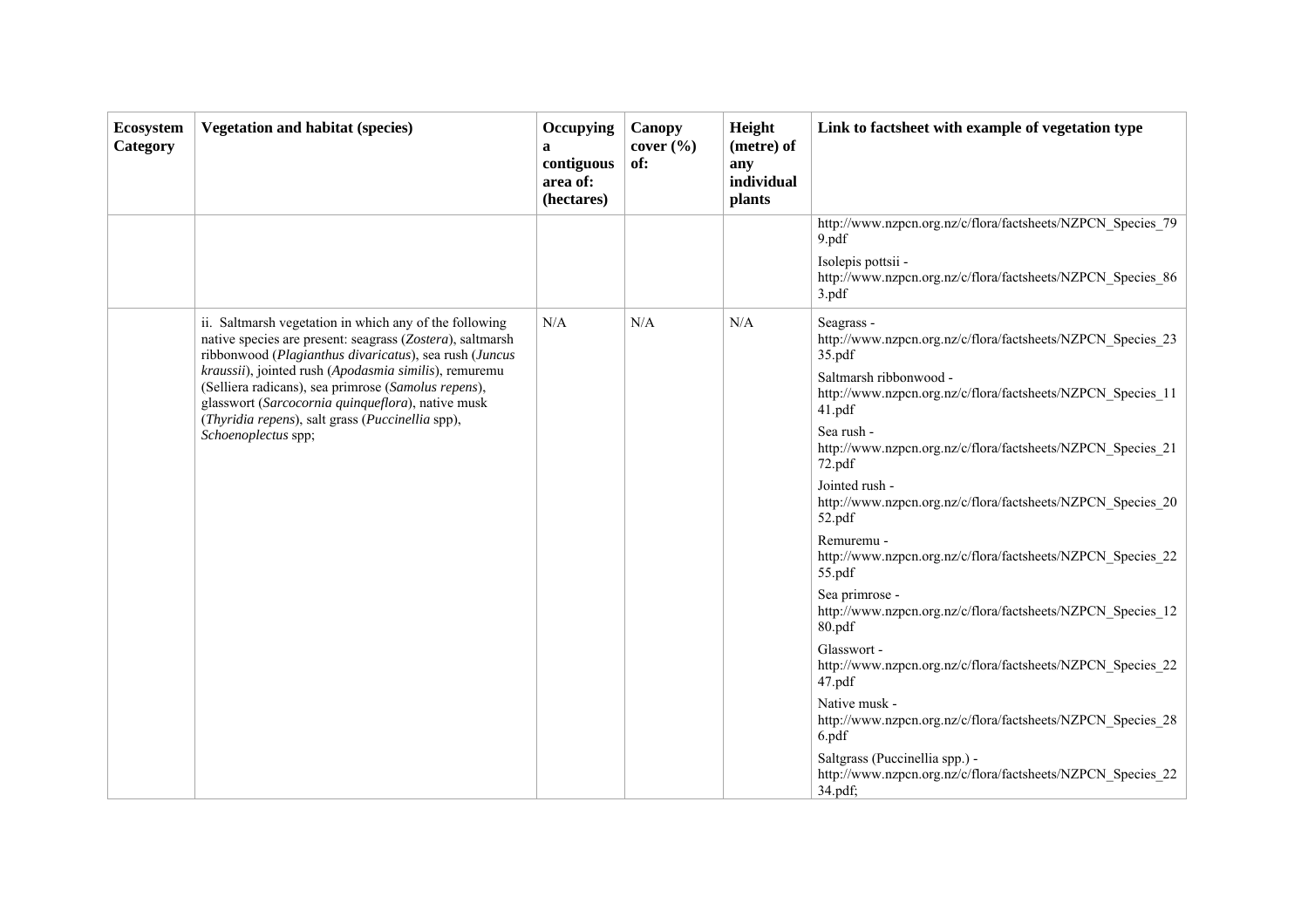| Ecosystem<br>Category                 | <b>Vegetation and habitat (species)</b>                                                                                                                                                                                       | <b>Occupying</b><br>a<br>contiguous<br>area of:<br>(hectares) | <b>Canopy</b><br>cover $(\% )$<br>of: | Height<br>(metre) of<br>any<br>individual<br>plants | Link to factsheet with example of vegetation type                                                                                                                           |
|---------------------------------------|-------------------------------------------------------------------------------------------------------------------------------------------------------------------------------------------------------------------------------|---------------------------------------------------------------|---------------------------------------|-----------------------------------------------------|-----------------------------------------------------------------------------------------------------------------------------------------------------------------------------|
|                                       |                                                                                                                                                                                                                               |                                                               |                                       |                                                     | http://www.nzpcn.org.nz/c/flora/factsheets/NZPCN Species 65<br>1.pdf                                                                                                        |
|                                       |                                                                                                                                                                                                                               |                                                               |                                       |                                                     | Schoenoplectus spp. -<br>http://www.nzpcn.org.nz/c/flora/factsheets/NZPCN Species 22<br>$51.pdf$ ;<br>http://www.nzpcn.org.nz/c/flora/factsheets/NZPCN Species 22<br>52.pdf |
| e. Naturally<br>uncommon<br>ecosystem | . Indigenous vegetation in a naturally uncommon<br>ecosystem as identified in Table 2;                                                                                                                                        | N/A                                                           | N/A                                   | N/A                                                 | Refer to Table 2                                                                                                                                                            |
| Threatened<br>indigenous<br>species   | i. An area of vegetation which provides habitat for an<br>indigenous species that is threatened, at risk or<br>uncommon, nationally or within the relevant ecological<br>district or that is endemic to the Canterbury Region | N/A                                                           | N/A                                   | N/A                                                 | N/A                                                                                                                                                                         |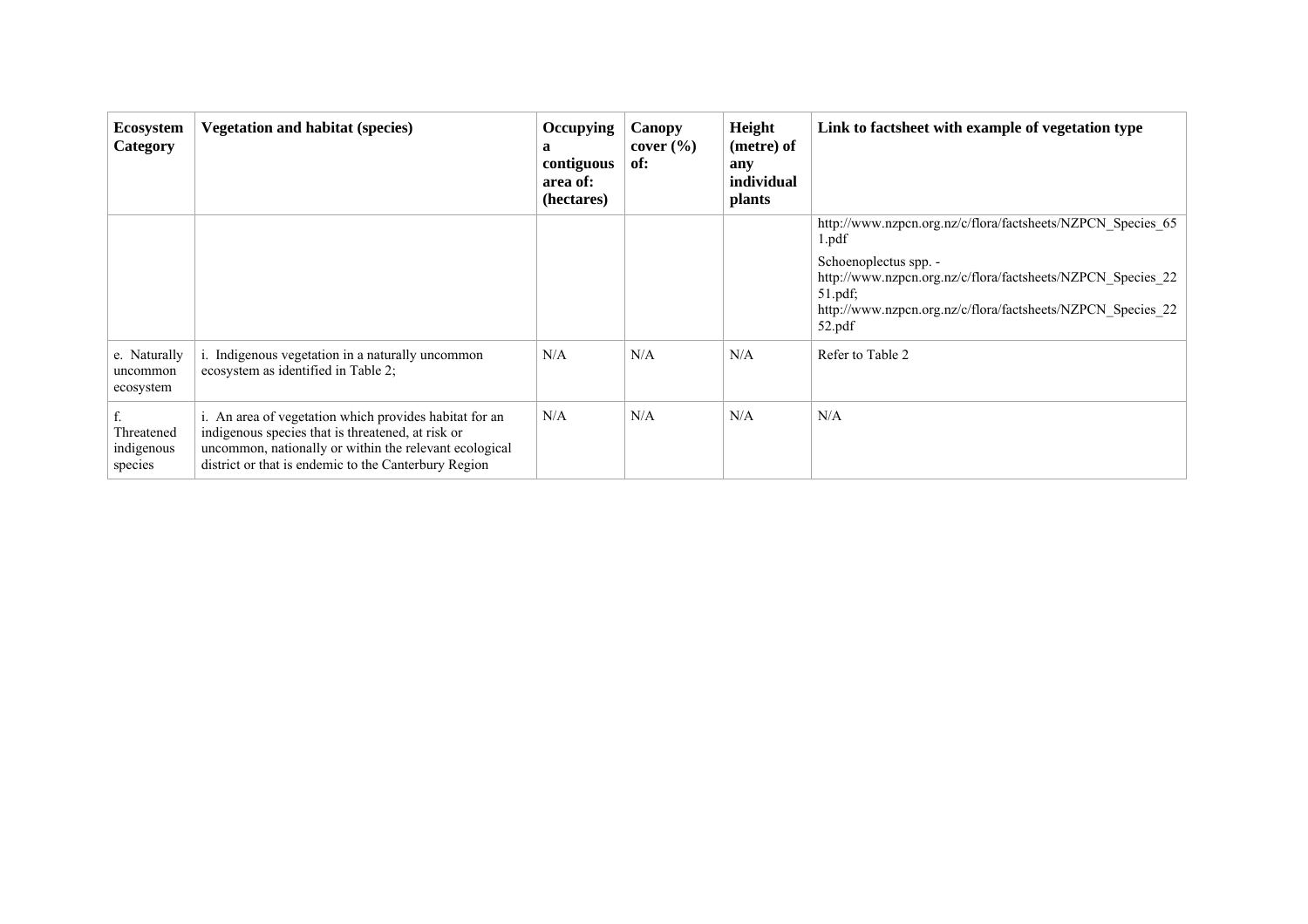| <b>Tentative common</b><br>name     | <b>Vegetation structure</b>                                         | Link to information sheet that describes the<br>ecosystem                                                                        |  |  |  |  |
|-------------------------------------|---------------------------------------------------------------------|----------------------------------------------------------------------------------------------------------------------------------|--|--|--|--|
| <b>Coastal ecosystems</b>           |                                                                     |                                                                                                                                  |  |  |  |  |
| Active sand dunes                   | Grassland, sedgeland, open land                                     | http://www.landcareresearch.co.nz/publications/<br>factsheets/rare-ecosystems/coastal/active-sand-<br>dunes                      |  |  |  |  |
| Dune deflation<br>hollows           | Open land                                                           | http://www.landcareresearch.co.nz/publications/<br>factsheets/rare-ecosystems/coastal/dune-<br>deflation-hollows                 |  |  |  |  |
| Shell barrier beaches               | Grassland, herbfield                                                | http://www.landcareresearch.co.nz/publications/<br>factsheets/rare-ecosystems/coastal/shell-barrier-<br>beaches-chenier-plains   |  |  |  |  |
| Coastal turfs                       | Open land, herbfield                                                | http://www.landcareresearch.co.nz/publications/<br>factsheets/rare-ecosystems/coastal/coastal-turfs                              |  |  |  |  |
| Stony beach ridges                  | Scrub, shrubland, open land                                         | http://www.landcareresearch.co.nz/publications/<br>factsheets/rare-ecosystems/coastal/stony-beach-<br>ridges                     |  |  |  |  |
| Shingle beaches                     | Open land                                                           | http://www.landcareresearch.co.nz/publications/<br>factsheets/rare-ecosystems/coastal/shingle-<br>beaches                        |  |  |  |  |
| Stable sand dunes                   | Shrubland, grassland, tussockland,<br>herbfield, open land          | http://www.landcareresearch.co.nz/publications/<br>factsheets/rare-ecosystems/coastal/stable-sand-<br>dunes                      |  |  |  |  |
| Coastal rock stacks                 | Open land, herbfield, lichenfield,<br>shrubland                     | http://www.landcareresearch.co.nz/publications/<br>factsheets/rare-ecosystems/coastal/coastal-rock-<br>stacks                    |  |  |  |  |
| Basic coastal cliffs                | Open land, lichenfield, herbfield,<br>scrub, shrubland, tussockland | http://www.landcareresearch.co.nz/publications/<br>factsheets/rare-ecosystems/coastal/coastal-<br>cliffs-of-basic-rocks          |  |  |  |  |
| <b>Inland and Alpine ecosystems</b> |                                                                     |                                                                                                                                  |  |  |  |  |
| Volcanic<br>boulderfields           | Forest, scrub                                                       | http://www.landcareresearch.co.nz/publications/<br>factsheets/rare-ecosystems/inland-and-<br>alpine/volcanic-boulderfields       |  |  |  |  |
| Basic cliffs, scarps and<br>tors    | Open land, herbfield, tussockland,<br>shrubland                     | http://www.landcareresearch.co.nz/publications/f<br>actsheets/rare-ecosystems/inland-and-<br>alpine/basic-cliffs-scarps-and-tors |  |  |  |  |
| Inland sand dunes                   | Open land, scrub, tussockland,<br>herbfield                         | http://www.landcareresearch.co.nz/publications/f<br>actsheets/rare-ecosystems/inland-and-<br>alpine/inland-sand-dunes            |  |  |  |  |
| Inland outwash gravels              | Open land, herbfield, treeland                                      | http://www.landcareresearch.co.nz/publications/f<br>actsheets/rare-ecosystems/inland-and-<br>alpine/inland-outwash-gravels       |  |  |  |  |
| <b>Braided</b> riverbeds            | Open land, herbfield                                                | http://www.landcareresearch.co.nz/publications/f<br>actsheets/rare-ecosystems/inland-and-<br>alpine/braided-riverbeds            |  |  |  |  |

## **Table 2. Naturally Uncommon Ecosystems**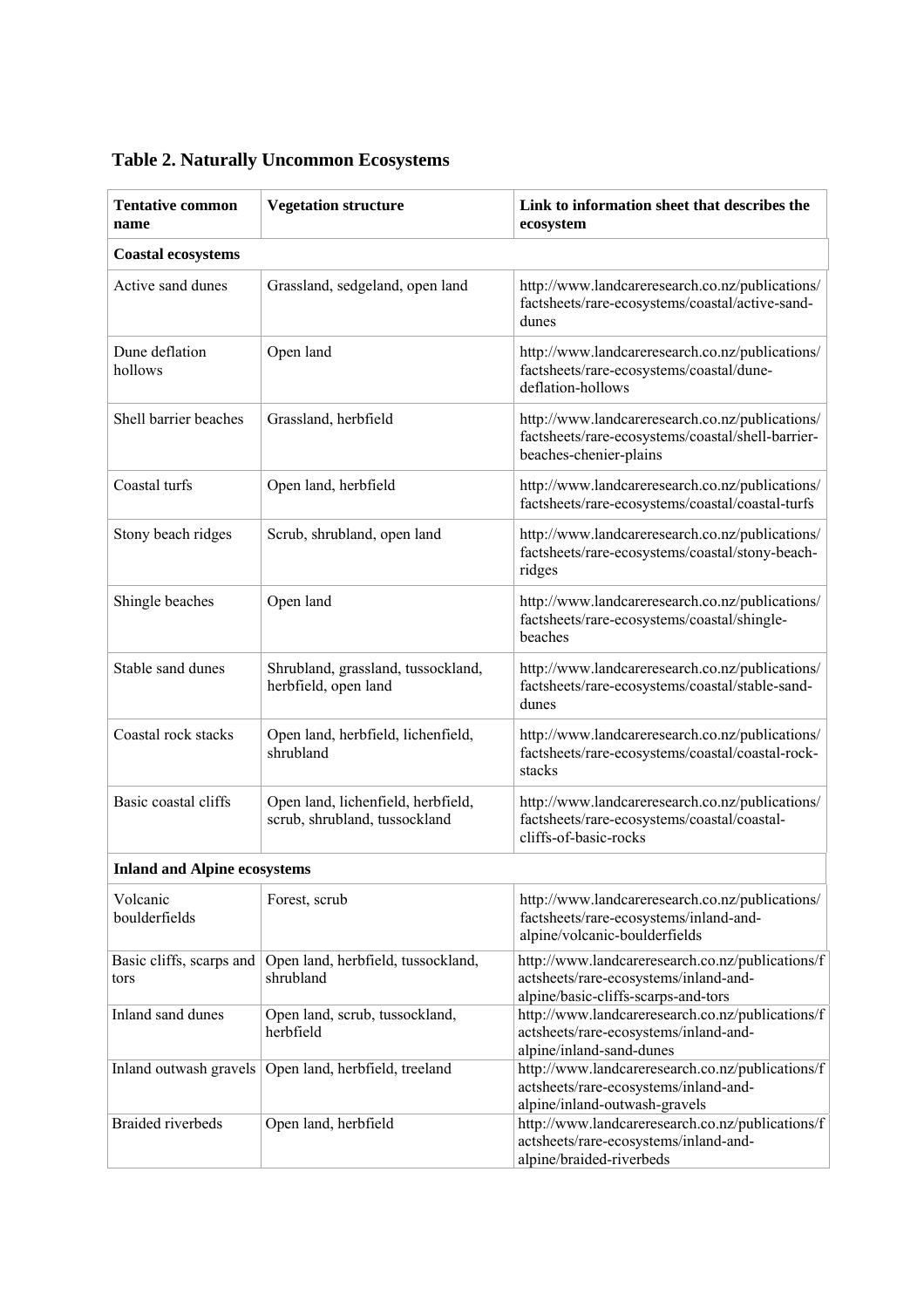| <b>Tentative common</b><br>name               | <b>Vegetation structure</b>                                              | Link to information sheet that describes the<br>ecosystem                                                                                                |  |  |  |  |
|-----------------------------------------------|--------------------------------------------------------------------------|----------------------------------------------------------------------------------------------------------------------------------------------------------|--|--|--|--|
| Induced by native vertebrates                 |                                                                          |                                                                                                                                                          |  |  |  |  |
| Seabird guano deposits   Open land, herbfield |                                                                          | http://www.landcareresearch.co.nz/publications/f<br>actsheets/rare-ecosystems/induced-by-native-<br>vertebrates/seabird-guano-deposits                   |  |  |  |  |
| Seabird burrowed soils   Open land to forest  |                                                                          | http://www.landcareresearch.co.nz/publications/f<br>actsheets/rare-ecosystems/induced-by-native-<br>vertebrates/seabird-burrowed-soils                   |  |  |  |  |
| Marine mammal<br>haulouts                     | Open land to forest                                                      | http://www.landcareresearch.co.nz/publications/f<br>actsheets/rare-ecosystems/induced-by-native-<br>vertebrates/marine-mammal-rookeries-and-<br>haulouts |  |  |  |  |
| Wetlands                                      |                                                                          |                                                                                                                                                          |  |  |  |  |
| Lake margins                                  | Open land, herbfield, rushland                                           | http://www.landcareresearch.co.nz/publications/f<br>actsheets/rare-ecosystems/wetlands/lake-margins                                                      |  |  |  |  |
| Dune slacks                                   | Herbfield, open land                                                     | http://www.landcareresearch.co.nz/publications/f<br>actsheets/rare-ecosystems/wetlands/dune-slacks                                                       |  |  |  |  |
| Estuaries                                     | Open land, sedgeland, rushland,<br>reedland, herbfield, shrubland, scrub | http://www.landcareresearch.co.nz/publications/f<br>actsheets/rare-ecosystems/wetlands/estuaries                                                         |  |  |  |  |
| Lagoons                                       | Open land, sedgeland, rushland,<br>reedland, herbfield, shrubland, scrub | http://www.landcareresearch.co.nz/publications/f<br>actsheets/rare-ecosystems/wetlands/lagoons                                                           |  |  |  |  |
| Seepage and flushes                           | Sedgeland, cushionfield, mossfield,<br>scrub                             | http://www.landcareresearch.co.nz/publications/f<br>actsheets/rare-ecosystems/wetlands/seepages-<br>and-flushes                                          |  |  |  |  |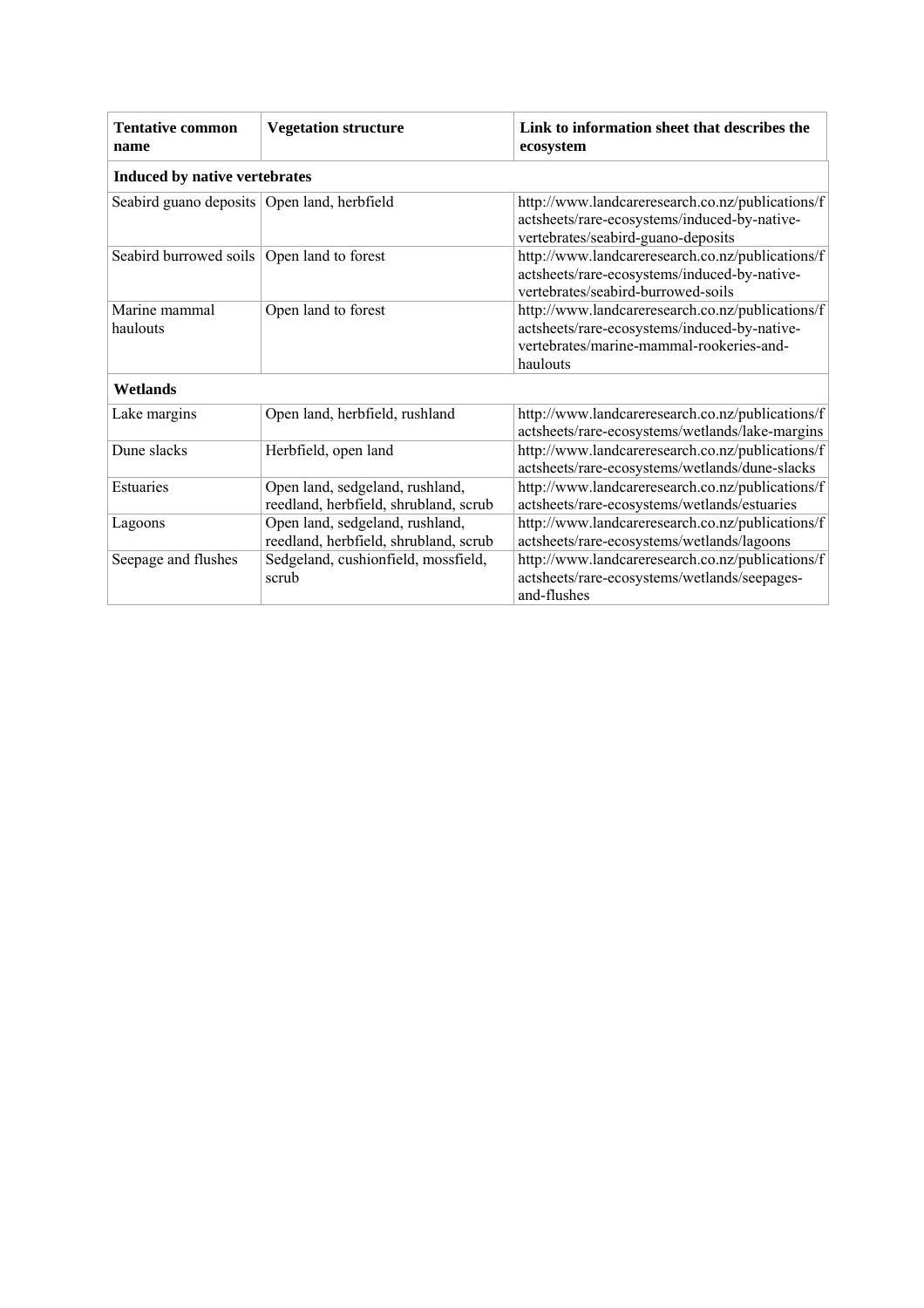## **9.1.6.7 Farm biodiversity plan framework**

#### **Introduction**

A Farm Biodiversity Plan, which may sit within an existing farm environment plan, is a tool to assist landowners / land managers in managing and protecting indigenous biodiversity on their property while recognising that areas of significant ecological value may also form an integral part of a productive farmed property.

A Farm Biodiversity Plan will take into consideration the recommendations contained in a Site Significance Statement/ecologist's report undertaken for any Site of Ecological Significance or any other areas of indigenous biodiversity on the property.

The purpose of a Farm Biodiversity Plan is to achieve maintenance and over time, enhancement, of indigenous biodiversity on the property alongside the ability to maintain rural productive activities, in order to achieve the objectives and policies in 9.1.2, particularly Policy 9.1.2.13 (Farm Biodiversity Plans).

#### **Development of a Farm Biodiversity Plan**

A Farm Biodiversity Plan is developed through a collaborative process between the Council and the landowner / land manager.

The Council will work with landowners / land managers in developing a Farm Biodiversity Plan and will provide a suitably qualified ecological expert to identify and assess the indigenous biodiversity of the farmed property, and to provide ecological advice on management of those values. Advice may also be provided from an appropriately qualified person who has expertise in land/farm management, where appropriate.

The development of a Farm Biodiversity Plan provides the best opportunity for the land owner/land manager and Council to discuss and resolve any matters prior to it being lodged as part of an application for resource consent.

#### **Framework**

The following sets out the framework for development of a Farm Biodiversity Plan.

- 1. A Farm Biodiversity Plan can be provided in one of the following formats:
	- a. as a separate stand-alone Farm Biodiversity Plan; or
	- b. as an additional section to a farm environment plan prepared according to an industry template such as the Beef and Lamb New Zealand Canterbury Farm Environment Plan or a plan prepared to meet Schedule 7 of the Canterbury Land and Water Regional Plan.

Where an industry farm environment plan template is used, the Council is only concerned with the sections of the farm environment plan that address the matters outlined in the framework below.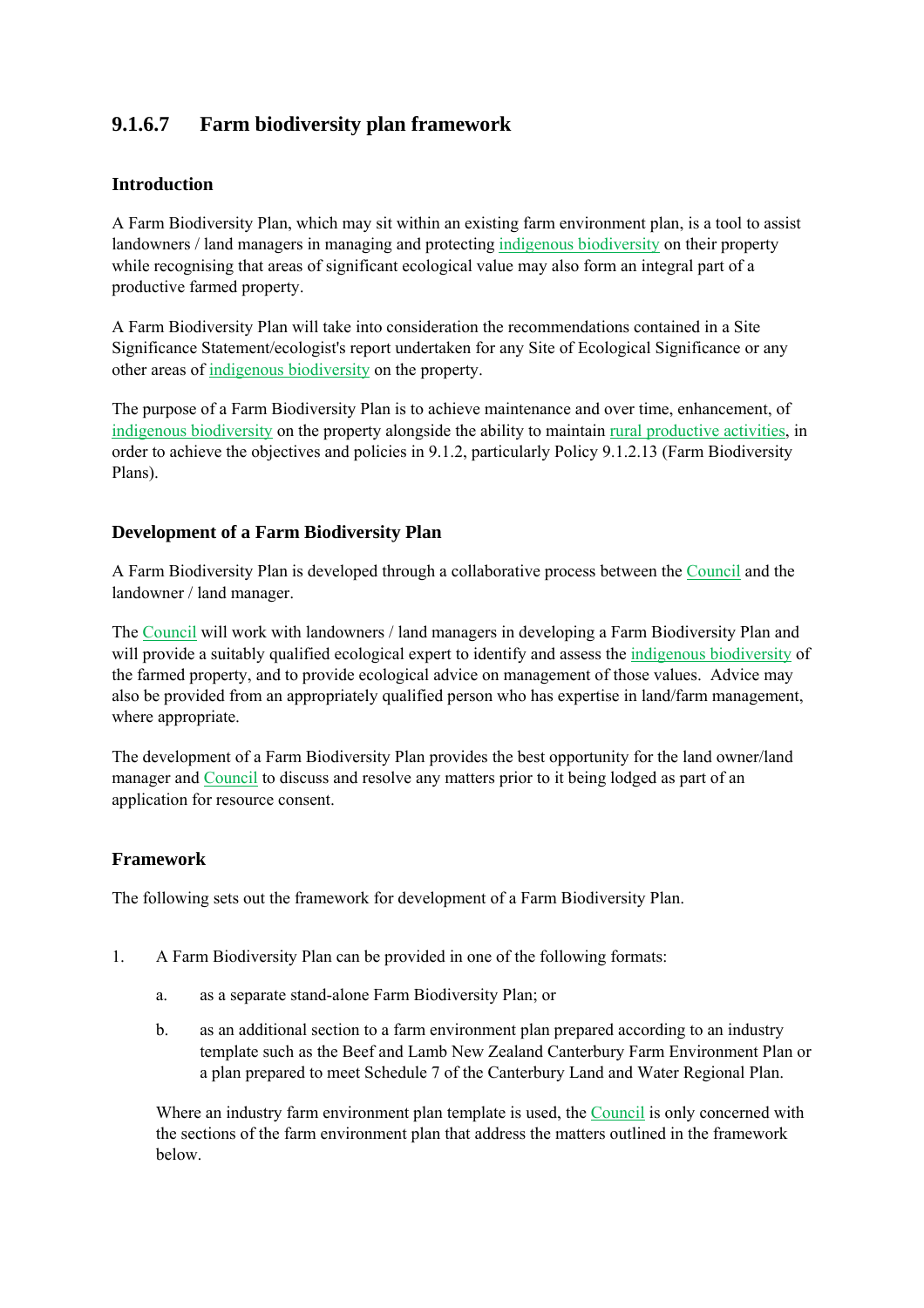- 2. A Farm Biodiversity Plan can apply to:
	- a. a plan prepared for an individual allotment or aggregation of allotments managed as a single farm property; or
	- b. a plan prepared for a collective of farm properties that form a catchment.
- 3. The Farm Biodiversity Plan should contain as a minimum:
	- a. Description of the property/catchment and its features:
		- i. Physical address;
		- ii. Description of the ownership and name of a contact person;
		- iii. Legal description of the property; and
		- iv. A map(s) or aerial photograph at a scale that clearly shows, where relevant:
			- A. The boundaries of the farm property or allotments managed as a single farm;
			- B. The boundaries of the main land management units on the property or within the property:
			- C. The location of all water bodies, including riparian vegetation;
			- D. Constructed features including buildings, tracks and any fencing to protect biodiversity values (including around riparian areas);
			- E. The location of any areas within or adjoining the property that have been identified as a Site of Ecological Significance or are legally protected by way of covenant;
			- F. The location of any other areas within the property that may have ecologically significant values;
			- G. Areas of improved pasture;
			- H. Areas of retired land; and
			- I. Location of any proposed developments, including new tracks or buildings and areas to be cleared.
	- b. Description of existing ecological values:

The purpose of this section is to describe the indigenous biodiversity of the property/catchment to understand what the values are and any threats or risks to these values. This will inform how these values are to be managed to achieve the overall goal(s) of maintenance, and over time, enhancement, of indigenous biodiversity on the property/catchment.

i. Assess existing ecological values and identify any areas or ecological values that may warrant protection. Where the property contains one or more Sites of Ecological Significance, the Site Significance Statement(s) can provide this information. This assessment must be completed by a suitably qualified ecological expert;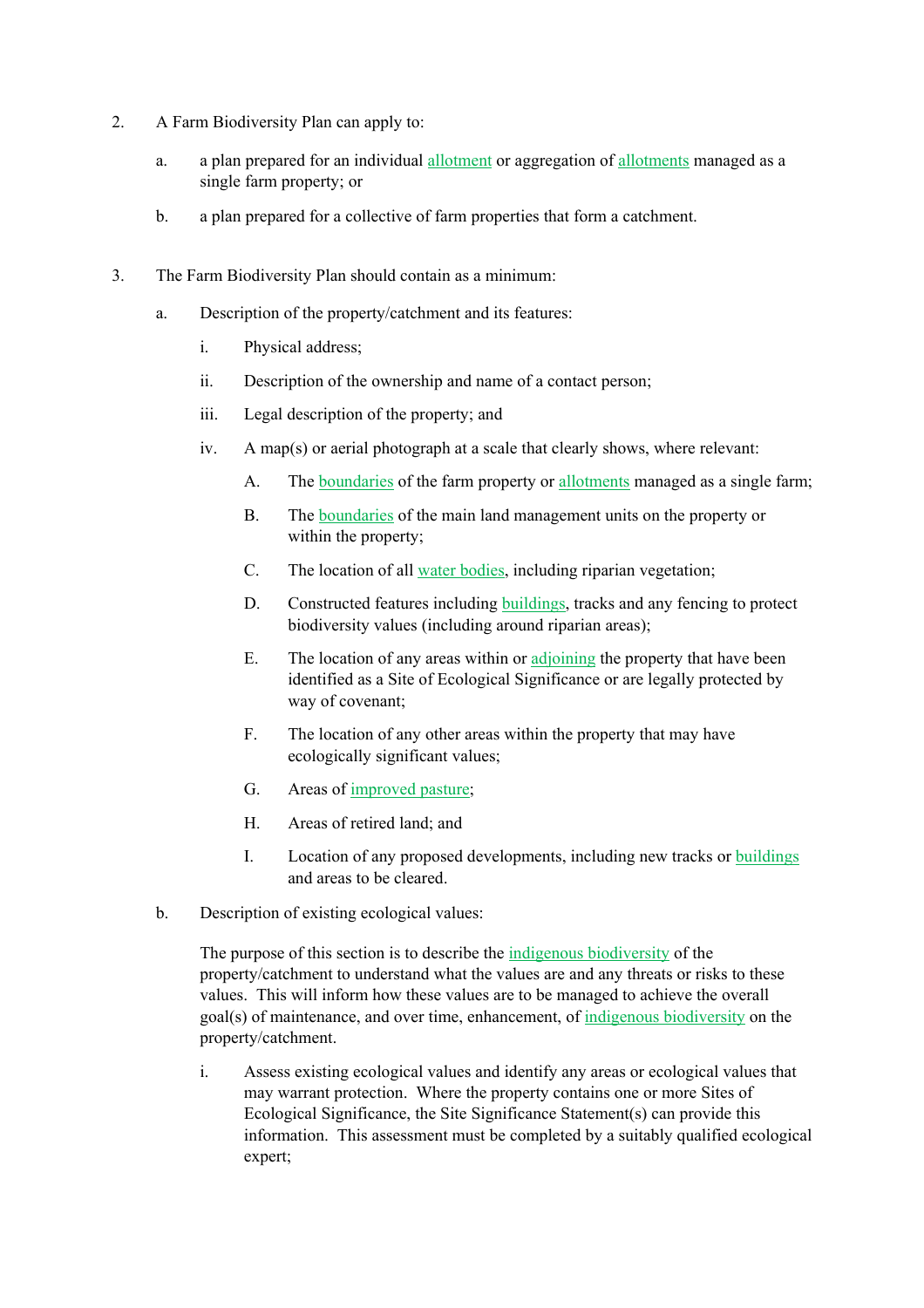- ii. Describe historic and current activities to protect or enhance ecological values; and
- iii. Describe any current or future threats and risks to existing ecological values. A map or photos may be useful.
- c. Land management:

The purpose of this section is to understand how the land, including any Sites of Ecological Significance, has been managed, what the future management will be and how this will affect the indigenous biodiversity.

- i. Describe historic and current land use management, including stocking policy, water supply, grazing regimes, improved pasture, biodiversity management, where relevant;
- ii. Describe any proposed land use management or activities to be undertaken that would require the clearance or disturbance of indigenous biodiversity and the time frames over which these activities are proposed to occur. Such activities may include construction of new farm tracks or buildings, intensification of land use, vegetation clearance of previously undisturbed areas, earthworks or cultivation; and
- iii. Describe any potential adverse effects of the proposed activities described above on areas of indigenous biodiversity, including any Site of Ecological Significance.
- d. Biodiversity management:

The purpose of this section is to establish the targets that can be used to measure progress towards achieving the overall goal of maintaining and, over time, enhancing indigenous biodiversity on the property.

- i. List measurable targets, which can be general or specific. Some examples of targets may include:
	- A. grazing pressure and stock rotation is managed to maintain and enhance indigenous biodiversity;
	- B. fencing is considered on areas where grazing has not occurred in the past and on areas where significant indigenous biodiversity gains could be made from the exclusion of grazing stock; and
	- C. weed and pest control is prioritised to maximise indigenous biodiversity.
- e. Action Plan:

The purpose of this section is to explain how the targets set out in the Farm Biodiversity Plan will be achieved by actions on the ground, including any measures to assess progress. A useful starting point is the management recommendations in the Site Significance Statement for any Site of Ecological Significance on the property, where this has been completed, although more specific actions may be necessary.

i. Describe the actions needed to achieve each targets, how each action will be achieved, over what timeframe, and any methods to assess progress. This should include how existing areas of indigenous vegetation and habitat will be managed to protect and maintain the values, including: